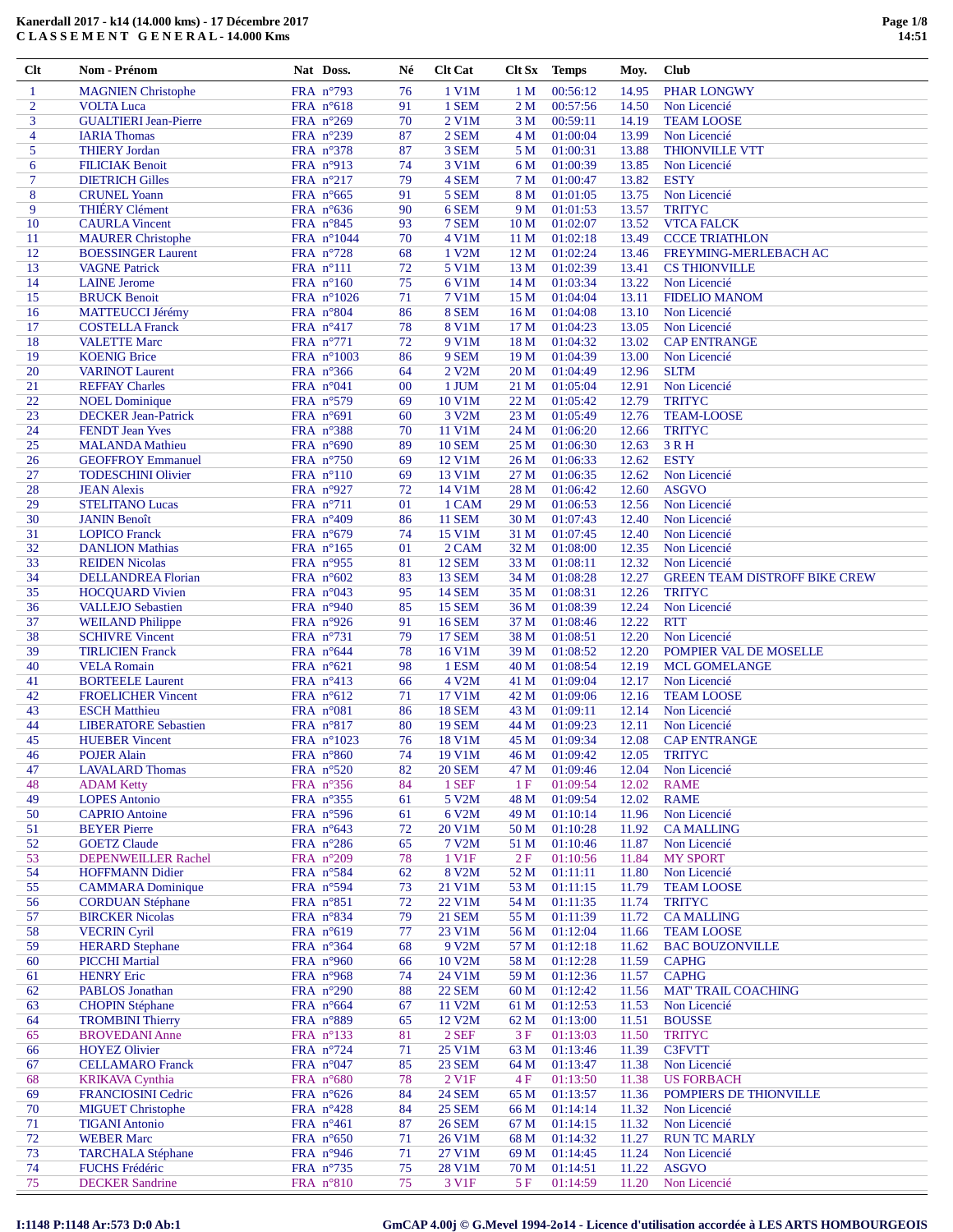| 77<br><b>LOOSE Wilfrid</b><br>FRA $n^{\circ}630$<br>54<br>1 V3M<br>01:15:23<br>72 M<br>11.14<br><b>TEAM LOOSE</b><br>FRA n°925<br>68<br>13 V2M<br>01:15:24<br>78<br>DI MATTEO Thierry<br>73 M<br>11.14<br><b>TEAM LOOSE</b><br>FRA n°964<br><b>REYMOND Edouard</b><br>80<br><b>28 SEM</b><br>74 M<br>01:15:25<br>11.14<br>Non Licencié<br>79<br>80<br><b>HUMBERT Laurent</b><br>FRA n°191<br>14 V2M<br>75 M<br>01:15:26<br>11.14<br>Non Licencié<br>66<br>FRA n°570<br>29 V1M<br><b>COLLIGNON Vincent</b><br>71<br>76 M<br>01:15:28<br>11.13<br>Non Licencié<br>81<br>FRA n°561<br>15 V2M<br>82<br><b>AMARU Salvatore</b><br>63<br>77 M<br>01:15:36<br>11.11<br><b>BOUZONVILLE AC</b><br>83<br>FRA n°589<br>72<br>30 V1M<br>78 M<br>01:15:46<br>11.09<br>Non Licencié<br><b>RICCI</b> Laurent<br>84<br><b>WAGNER Pierre</b><br>FRA n°475<br>81<br><b>29 SEM</b><br>79 M<br>01:16:00<br>11.05<br><b>TRITYC</b><br>FRA $n^{\circ}624$<br>76<br>31 V1M<br>11.04<br><b>FDC RUNNING</b><br>85<br><b>FRANCOIS Sebastien</b><br>80 M<br>01:16:06<br><b>BIEBER Benjamin</b><br>FRA $n^{\circ}651$<br>87<br><b>30 SEM</b><br>81 M<br>01:16:09<br>11.03<br><b>RUN TC MARLY</b><br>86<br>32 V1M<br><b>BOUSSERT Gilles</b><br>FRA n°1021<br>76<br>82 M<br>01:16:14<br>11.02<br>Non Licencié<br>87<br>FRA n°292<br>64<br>16 V2M<br>01:16:16<br>11.02<br><b>CE PIERBURG</b><br>88<br><b>DAUSCH Sylvain</b><br>83 M<br>4 V1F<br>89<br><b>NOEL Alexandra</b><br>FRA n°243<br>74<br>6F<br>01:16:24<br>10.99<br><b>TRITYC</b><br>90<br><b>STEINMETZ David</b><br>FRA $n^{\circ}261$<br>80<br><b>31 SEM</b><br>84 M<br>01:16:39<br>10.96<br>CROSSFIT571<br><b>TOTI Aubin</b><br>FRA n°488<br>74<br>33 V1M<br>85 M<br>01:16:41<br>10.96<br>Non Licencié<br>91<br>SPEDALOTTO Roberto<br>FRA n°580<br>72<br>34 V1M<br>01:16:52<br>10.93<br><b>BOUZONVILLE AC</b><br>92<br>86 M<br>FRA n°305<br><b>CLEMENT Yannick</b><br>78<br>35 V1M<br>87 M<br>01:16:56<br>10.92<br>Non Licencié<br>93<br>FRA n°827<br>94<br><b>LAGARDE</b> Emilie<br>82<br>3 SEF<br><b>7F</b><br>01:16:57<br>10.92<br><b>RUN TC MARLY</b><br>95<br><b>SAUVETRE Damien</b><br>FRA n°677<br>76<br>36 V1M<br>88 M<br>01:16:58<br>10.92<br><b>CA MALLING</b><br>FRA n°555<br>79<br>32 SEM<br>01:17:05<br>10.90<br>Non Licencié<br>96<br><b>RAHEM Cedric</b><br>89 M<br>FRA n°127<br><b>ALEXANDRE Patrice</b><br>88<br><b>33 SEM</b><br>01:17:16<br>10.87<br>Non Licencié<br>97<br>90 M<br><b>MOREAU</b> Isabelle<br>FRA n°569<br>78<br>5 V1F<br>8F<br>01:17:24<br>10.85<br><b>CA MALLING</b><br>98<br>99<br>FRA n°638<br>83<br><b>34 SEM</b><br>91 M<br>01:17:26<br>10.85<br><b>TRITYC</b><br><b>ROLLINGER Matthieu</b><br>FRA n°473<br><b>PAGNOUT Christophe</b><br>78<br>37 V1M<br>92 M<br>01:17:32<br>10.83<br><b>BOUSSE</b><br>100<br>FRA n°139<br>6 V1F<br><b>ESTY</b><br><b>CAPPELLANO</b> Antonella<br>69<br>9F<br>01:17:45<br>10.80<br>101<br><b>FEGER Pascal</b><br>FRA n°478<br>58<br>2 V3M<br>93 M<br>01:17:46<br>10.80<br>Non Licencié<br>102<br><b>KIREN Alain</b><br>FRA n°538<br>56<br>3 V3M<br>01:17:50<br>10.79<br>103<br>94 M<br><b>CAMALLING</b><br><b>DANLION Michel</b><br>FRA n°130<br>67<br>17 V2M<br>95 M<br>01:18:04<br>10.76<br>Non Licencié<br>104<br><b>MEYER Gilles</b><br>FRA n°373<br>83<br><b>35 SEM</b><br>96 M<br>01:18:05<br>10.76<br>Non Licencié<br>105<br><b>KLEIN Bertrand</b><br>FRA n°375<br>82<br><b>36 SEM</b><br>97 M<br>01:18:11<br>10.75<br>Non Licencié<br>106<br>FRA $n^{\circ}671$<br>62<br>18 V2M<br>98 M<br>01:18:14<br>10.74<br><b>TEAM CREUTZWALD</b><br>107<br><b>MAILLARD Jeff</b><br>FRA n°979<br>72<br>38 V1M<br>99 M<br>01:18:23<br>10.72<br><b>RUNNING TRAIL TERVILLOIS</b><br>108<br><b>ROMMELFANGEN Marc</b><br>FRA n°789<br>84<br><b>37 SEM</b><br>01:18:27<br>10.71<br>109<br><b>MONTEIRO</b> Loris<br>100 <sub>M</sub><br><b>DECATHLON YUTZ</b><br><b>GOAVEC POLISINI Audrey</b><br>FRA n°283<br>82<br>4 SEF<br>01:18:28<br>10.71<br>Non Licencié<br>110<br>10F<br>FRA n°275<br><b>PERQUIN Jerome</b><br>76<br>39 V1M<br>101 M<br>01:18:28<br>10.71<br>Non Licencié<br>111<br>FRA n°999<br><b>FONDEUR Thierry</b><br>76<br>40 V1M<br>102 M<br>01:18:33<br>10.69<br><b>SPORT 2000</b><br>112<br><b>FOUSSE</b> Stéphane<br>FRA n°896<br>74<br>41 V1M<br>01:18:47<br>10.66<br><b>BOUSSE</b><br>113<br>103 M<br>FRA n°224<br>81<br>38 SEM<br>01:18:55<br>Non Licencié<br>114<br><b>IORIO</b> Julien<br>104 <sub>M</sub><br>10.64<br>FRA n°288<br>87<br>RENALDINI Mélanie<br>5 SEF<br>11F<br>01:19:00<br>10.63<br><b>CAMALLING</b><br>115<br>FRA n°338<br>19 V2M<br>01:19:03<br>116<br><b>HEIB</b> Jean-Pascal<br>65<br>105 <sub>M</sub><br>10.63<br>Non Licencié<br>FRA n°205<br>82<br><b>39 SEM</b><br>01:19:04<br>10.63<br>Non Licencié<br>117<br><b>FOUSSE Cyrille</b><br>106 <sub>M</sub><br>FRA n°954<br><b>WEILAND Patrick</b><br>20 V2M<br>107 M<br>01:19:11<br>Non Licencié<br>118<br>61<br>10.61<br><b>ROUSSEAU Fabrice</b><br>FRA n°151<br>42 V1M<br>01:19:14<br>10.60<br>Non Licencié<br>119<br>70<br>108 <sub>M</sub><br>FRA n°387<br><b>FOC</b><br><b>IARIA</b> Carmelo<br>64<br>21 V2M<br>01:19:23<br>10.58<br>120<br>109 <sub>M</sub><br>FRA n°801<br>59<br>22 V2M<br>01:19:28<br><b>FOXTRAIL</b><br>121<br><b>MAINVILLE Marcel</b><br>110 <sub>M</sub><br>10.57<br>73<br>122<br>FRA n°736<br>43 V1M<br>01:19:29<br>10.57<br><b>HAPPY TEAM</b><br><b>SPERA Laurent</b><br>111 M<br>123<br><b>SCURTO Thierry</b><br>FRA n°233<br>70<br>44 V1M<br>01:19:30<br>10.57<br><b>BOUZONVILLE AC</b><br>112 M<br>KAUFFMANN Mélissa<br>FRA n°220<br>6 SEF<br>01:19:31<br>Non Licencié<br>124<br>86<br>12F<br>10.57<br>FRA n°583<br>125<br><b>MALLICK Sandrine</b><br>78<br>7 V1F<br>13F<br>01:19:32<br>10.56<br><b>TRITYC</b><br>FRA n°195<br>57<br>1 V3F<br>01:19:37<br>10.55<br><b>ASMAE</b><br>126<br><b>SELIGHINI Marie-Claude</b><br>14F<br>FRA $n^{\circ}776$<br>78<br>45 V1M<br><b>TRAIL IN WOIPPY</b><br>127<br><b>FENCL Jerome</b><br>113M<br>01:19:52<br>10.52<br>128<br><b>SAILLET Patrice</b><br>FRA $n^{\circ}458$<br>70<br>46 V1M<br>01:20:10<br>10.48<br>114M<br><b>DAHMEN Laurence</b><br>FRA n°1016<br>8 V1F<br>01:20:13<br>129<br>69<br>15F<br>10.47<br><b>CA MALLING</b><br>23 V2M<br>VS2M<br>130<br><b>WENGLARZ Michel</b><br>FRA $n^{\circ}633$<br>64<br>115M<br>01:20:18<br>10.46<br>FRA $n^{\circ}022$<br>47 V1M<br>01:20:25<br>10.45<br><b>TRITYC</b><br>131<br><b>MAGALHAES Miguel</b><br>75<br>116M<br><b>FISNÉ</b> Gerard<br>132<br>FRA $n^{\circ}270$<br>57<br>4 V3M<br>01:20:26<br>10.44<br>Non Licencié<br>117 <sub>M</sub><br>FRA $n^{\circ}502$<br>Non Licencié<br>133<br><b>KAISER</b> Didier<br>71<br>48 V1M<br>01:20:32<br>10.43<br>118 <sub>M</sub><br>FRA n°868<br>9 V1F<br><b>TRITYC</b><br>134<br><b>MORETTO Nathalie</b><br>71<br>16F<br>01:20:34<br>10.43<br>FRA n°688<br>135<br><b>JABLON</b> Lucas<br>00<br>2 JUM<br>119 <sub>M</sub><br>01:20:37<br>10.42<br>Non Licencié<br><b>HARTER Jean Luc</b><br>FRA $n^{\circ}699$<br>24 V2M<br>01:20:43<br><b>TEAM LOOSE</b><br>136<br>63<br>120 <sub>M</sub><br>10.41<br>FRA n°935<br>5 V3M<br>01:20:50<br><b>CAMALLING</b><br>137<br><b>LAUMESFELD Noel</b><br>57<br>121 M<br>10.39<br>FRA $n^{\circ}005$<br>1 V <sub>2F</sub><br>Non Licencié<br>138<br><b>WENDLING Cathy</b><br>62<br>17F<br>01:20:51<br>10.39<br>FRA n°846<br>49 V1M<br>10.39<br><b>TRYTIC</b><br>139<br><b>MAROCHINI</b> Laurent<br>75<br>122M<br>01:20:52<br>FRA n°575<br>Non Licencié<br>140<br><b>MASCIOLA Daniel</b><br>74<br>50 V1M<br>123M<br>01:20:55<br>10.38<br>FRA n°746<br>25 V2M<br>01:20:58<br>10.38<br><b>ASGVO</b><br>141<br><b>STEFANIAK Alain</b><br>63<br>124M<br>FRA $n^{\circ}080$<br>26 V2M<br>01:21:02<br>Non Licencié<br>142<br><b>BAZARD</b> Francis<br>67<br>125 <sub>M</sub><br>10.37<br>FRA $n^{\circ}405$<br>6 V3M<br>01:21:05<br>10.36<br><b>CAMALLING</b><br>143<br><b>ANDRE Michel</b><br>54<br>126 <sub>M</sub><br><b>HEIN Steve</b><br>FRA n°866<br>51 V1M<br>01:21:09<br>10.35<br>Non Licencié<br>144<br>76<br>127 <sub>M</sub><br><b>PISTORIUS Cathy</b><br>FRA n°051<br>7 SEF<br>10.34<br>Non Licencié<br>145<br>81<br>18F<br>01:21:16<br>FRA n°342<br>91<br>146<br><b>MALLICK Benjamin</b><br><b>40 SEM</b><br>128 <sub>M</sub><br>01:21:23<br>10.32<br><b>RUNNING TRAIL TERVILLOIS</b><br><b>PERL Denis</b><br>FRA n°528<br>7 V3M<br>01:21:24<br>10.32<br><b>FORMOL</b><br>147<br>58<br>129 <sub>M</sub><br><b>GODIER Jean-Claude</b><br>FRA $n^{\circ}629$<br>52 V1M<br>01:21:29<br>10.31<br>Non Licencié<br>148<br>69<br>130 <sub>M</sub><br><b>SCHOUG Fabrice</b><br>FRA n°933<br>Non Licencié<br>149<br>81<br>41 SEM<br>131 M<br>01:21:31<br>10.30<br><b>SIMIONI Julie</b><br>FRA n°803<br>80<br>8 SEF<br>01:21:36<br>10.29<br>Non Licencié<br>150<br>19F |    |                      |           |    |               |      |          |       |                                             |
|------------------------------------------------------------------------------------------------------------------------------------------------------------------------------------------------------------------------------------------------------------------------------------------------------------------------------------------------------------------------------------------------------------------------------------------------------------------------------------------------------------------------------------------------------------------------------------------------------------------------------------------------------------------------------------------------------------------------------------------------------------------------------------------------------------------------------------------------------------------------------------------------------------------------------------------------------------------------------------------------------------------------------------------------------------------------------------------------------------------------------------------------------------------------------------------------------------------------------------------------------------------------------------------------------------------------------------------------------------------------------------------------------------------------------------------------------------------------------------------------------------------------------------------------------------------------------------------------------------------------------------------------------------------------------------------------------------------------------------------------------------------------------------------------------------------------------------------------------------------------------------------------------------------------------------------------------------------------------------------------------------------------------------------------------------------------------------------------------------------------------------------------------------------------------------------------------------------------------------------------------------------------------------------------------------------------------------------------------------------------------------------------------------------------------------------------------------------------------------------------------------------------------------------------------------------------------------------------------------------------------------------------------------------------------------------------------------------------------------------------------------------------------------------------------------------------------------------------------------------------------------------------------------------------------------------------------------------------------------------------------------------------------------------------------------------------------------------------------------------------------------------------------------------------------------------------------------------------------------------------------------------------------------------------------------------------------------------------------------------------------------------------------------------------------------------------------------------------------------------------------------------------------------------------------------------------------------------------------------------------------------------------------------------------------------------------------------------------------------------------------------------------------------------------------------------------------------------------------------------------------------------------------------------------------------------------------------------------------------------------------------------------------------------------------------------------------------------------------------------------------------------------------------------------------------------------------------------------------------------------------------------------------------------------------------------------------------------------------------------------------------------------------------------------------------------------------------------------------------------------------------------------------------------------------------------------------------------------------------------------------------------------------------------------------------------------------------------------------------------------------------------------------------------------------------------------------------------------------------------------------------------------------------------------------------------------------------------------------------------------------------------------------------------------------------------------------------------------------------------------------------------------------------------------------------------------------------------------------------------------------------------------------------------------------------------------------------------------------------------------------------------------------------------------------------------------------------------------------------------------------------------------------------------------------------------------------------------------------------------------------------------------------------------------------------------------------------------------------------------------------------------------------------------------------------------------------------------------------------------------------------------------------------------------------------------------------------------------------------------------------------------------------------------------------------------------------------------------------------------------------------------------------------------------------------------------------------------------------------------------------------------------------------------------------------------------------------------------------------------------------------------------------------------------------------------------------------------------------------------------------------------------------------------------------------------------------------------------------------------------------------------------------------------------------------------------------------------------------------------------------------------------------------------------------------------------------------------------------------------------------------------------------------------------------------------------------------------------------------------------------------------------------------------------------------------------------------------------------------------------------------------------------------------------------------------------------------------------------------------------------------------------------------------------------------------------------------------------------------------------------------------------------------------------------------------------------------------------------------------------------------------------------------------------------------------------------------------------------------------------------------------------------------------------------------------------------------------------------------------------------------------------------------------------------------------------------------------------------------------------------------------------------------------------------------------------------------------------------------------------------------------------------------------------------------------------------------------------------------------------------------------------------------------------------------------------------------------------------------------------------------------------------------------------------------------------------------------------------------------------------------------------------------------------------------------------------------------------------------------------------------------------------------------------------------------------------------------------------------------------------------------------------------------------------------------------------------------------------------------------------------------------|----|----------------------|-----------|----|---------------|------|----------|-------|---------------------------------------------|
|                                                                                                                                                                                                                                                                                                                                                                                                                                                                                                                                                                                                                                                                                                                                                                                                                                                                                                                                                                                                                                                                                                                                                                                                                                                                                                                                                                                                                                                                                                                                                                                                                                                                                                                                                                                                                                                                                                                                                                                                                                                                                                                                                                                                                                                                                                                                                                                                                                                                                                                                                                                                                                                                                                                                                                                                                                                                                                                                                                                                                                                                                                                                                                                                                                                                                                                                                                                                                                                                                                                                                                                                                                                                                                                                                                                                                                                                                                                                                                                                                                                                                                                                                                                                                                                                                                                                                                                                                                                                                                                                                                                                                                                                                                                                                                                                                                                                                                                                                                                                                                                                                                                                                                                                                                                                                                                                                                                                                                                                                                                                                                                                                                                                                                                                                                                                                                                                                                                                                                                                                                                                                                                                                                                                                                                                                                                                                                                                                                                                                                                                                                                                                                                                                                                                                                                                                                                                                                                                                                                                                                                                                                                                                                                                                                                                                                                                                                                                                                                                                                                                                                                                                                                                                                                                                                                                                                                                                                                                                                                                                                                                                                                                                                                                                                                                                                                                                                                                                                                                                                                                                                                                                                                                                                                                                                        | 76 | <b>BRACCO</b> Jerome | FRA n°770 | 85 | <b>27 SEM</b> | 71 M | 01:15:05 | 11.19 | <b>CAP ENTRANGE</b>                         |
|                                                                                                                                                                                                                                                                                                                                                                                                                                                                                                                                                                                                                                                                                                                                                                                                                                                                                                                                                                                                                                                                                                                                                                                                                                                                                                                                                                                                                                                                                                                                                                                                                                                                                                                                                                                                                                                                                                                                                                                                                                                                                                                                                                                                                                                                                                                                                                                                                                                                                                                                                                                                                                                                                                                                                                                                                                                                                                                                                                                                                                                                                                                                                                                                                                                                                                                                                                                                                                                                                                                                                                                                                                                                                                                                                                                                                                                                                                                                                                                                                                                                                                                                                                                                                                                                                                                                                                                                                                                                                                                                                                                                                                                                                                                                                                                                                                                                                                                                                                                                                                                                                                                                                                                                                                                                                                                                                                                                                                                                                                                                                                                                                                                                                                                                                                                                                                                                                                                                                                                                                                                                                                                                                                                                                                                                                                                                                                                                                                                                                                                                                                                                                                                                                                                                                                                                                                                                                                                                                                                                                                                                                                                                                                                                                                                                                                                                                                                                                                                                                                                                                                                                                                                                                                                                                                                                                                                                                                                                                                                                                                                                                                                                                                                                                                                                                                                                                                                                                                                                                                                                                                                                                                                                                                                                                                        |    |                      |           |    |               |      |          |       |                                             |
|                                                                                                                                                                                                                                                                                                                                                                                                                                                                                                                                                                                                                                                                                                                                                                                                                                                                                                                                                                                                                                                                                                                                                                                                                                                                                                                                                                                                                                                                                                                                                                                                                                                                                                                                                                                                                                                                                                                                                                                                                                                                                                                                                                                                                                                                                                                                                                                                                                                                                                                                                                                                                                                                                                                                                                                                                                                                                                                                                                                                                                                                                                                                                                                                                                                                                                                                                                                                                                                                                                                                                                                                                                                                                                                                                                                                                                                                                                                                                                                                                                                                                                                                                                                                                                                                                                                                                                                                                                                                                                                                                                                                                                                                                                                                                                                                                                                                                                                                                                                                                                                                                                                                                                                                                                                                                                                                                                                                                                                                                                                                                                                                                                                                                                                                                                                                                                                                                                                                                                                                                                                                                                                                                                                                                                                                                                                                                                                                                                                                                                                                                                                                                                                                                                                                                                                                                                                                                                                                                                                                                                                                                                                                                                                                                                                                                                                                                                                                                                                                                                                                                                                                                                                                                                                                                                                                                                                                                                                                                                                                                                                                                                                                                                                                                                                                                                                                                                                                                                                                                                                                                                                                                                                                                                                                                                        |    |                      |           |    |               |      |          |       |                                             |
|                                                                                                                                                                                                                                                                                                                                                                                                                                                                                                                                                                                                                                                                                                                                                                                                                                                                                                                                                                                                                                                                                                                                                                                                                                                                                                                                                                                                                                                                                                                                                                                                                                                                                                                                                                                                                                                                                                                                                                                                                                                                                                                                                                                                                                                                                                                                                                                                                                                                                                                                                                                                                                                                                                                                                                                                                                                                                                                                                                                                                                                                                                                                                                                                                                                                                                                                                                                                                                                                                                                                                                                                                                                                                                                                                                                                                                                                                                                                                                                                                                                                                                                                                                                                                                                                                                                                                                                                                                                                                                                                                                                                                                                                                                                                                                                                                                                                                                                                                                                                                                                                                                                                                                                                                                                                                                                                                                                                                                                                                                                                                                                                                                                                                                                                                                                                                                                                                                                                                                                                                                                                                                                                                                                                                                                                                                                                                                                                                                                                                                                                                                                                                                                                                                                                                                                                                                                                                                                                                                                                                                                                                                                                                                                                                                                                                                                                                                                                                                                                                                                                                                                                                                                                                                                                                                                                                                                                                                                                                                                                                                                                                                                                                                                                                                                                                                                                                                                                                                                                                                                                                                                                                                                                                                                                                                        |    |                      |           |    |               |      |          |       |                                             |
|                                                                                                                                                                                                                                                                                                                                                                                                                                                                                                                                                                                                                                                                                                                                                                                                                                                                                                                                                                                                                                                                                                                                                                                                                                                                                                                                                                                                                                                                                                                                                                                                                                                                                                                                                                                                                                                                                                                                                                                                                                                                                                                                                                                                                                                                                                                                                                                                                                                                                                                                                                                                                                                                                                                                                                                                                                                                                                                                                                                                                                                                                                                                                                                                                                                                                                                                                                                                                                                                                                                                                                                                                                                                                                                                                                                                                                                                                                                                                                                                                                                                                                                                                                                                                                                                                                                                                                                                                                                                                                                                                                                                                                                                                                                                                                                                                                                                                                                                                                                                                                                                                                                                                                                                                                                                                                                                                                                                                                                                                                                                                                                                                                                                                                                                                                                                                                                                                                                                                                                                                                                                                                                                                                                                                                                                                                                                                                                                                                                                                                                                                                                                                                                                                                                                                                                                                                                                                                                                                                                                                                                                                                                                                                                                                                                                                                                                                                                                                                                                                                                                                                                                                                                                                                                                                                                                                                                                                                                                                                                                                                                                                                                                                                                                                                                                                                                                                                                                                                                                                                                                                                                                                                                                                                                                                                        |    |                      |           |    |               |      |          |       |                                             |
|                                                                                                                                                                                                                                                                                                                                                                                                                                                                                                                                                                                                                                                                                                                                                                                                                                                                                                                                                                                                                                                                                                                                                                                                                                                                                                                                                                                                                                                                                                                                                                                                                                                                                                                                                                                                                                                                                                                                                                                                                                                                                                                                                                                                                                                                                                                                                                                                                                                                                                                                                                                                                                                                                                                                                                                                                                                                                                                                                                                                                                                                                                                                                                                                                                                                                                                                                                                                                                                                                                                                                                                                                                                                                                                                                                                                                                                                                                                                                                                                                                                                                                                                                                                                                                                                                                                                                                                                                                                                                                                                                                                                                                                                                                                                                                                                                                                                                                                                                                                                                                                                                                                                                                                                                                                                                                                                                                                                                                                                                                                                                                                                                                                                                                                                                                                                                                                                                                                                                                                                                                                                                                                                                                                                                                                                                                                                                                                                                                                                                                                                                                                                                                                                                                                                                                                                                                                                                                                                                                                                                                                                                                                                                                                                                                                                                                                                                                                                                                                                                                                                                                                                                                                                                                                                                                                                                                                                                                                                                                                                                                                                                                                                                                                                                                                                                                                                                                                                                                                                                                                                                                                                                                                                                                                                                                        |    |                      |           |    |               |      |          |       |                                             |
|                                                                                                                                                                                                                                                                                                                                                                                                                                                                                                                                                                                                                                                                                                                                                                                                                                                                                                                                                                                                                                                                                                                                                                                                                                                                                                                                                                                                                                                                                                                                                                                                                                                                                                                                                                                                                                                                                                                                                                                                                                                                                                                                                                                                                                                                                                                                                                                                                                                                                                                                                                                                                                                                                                                                                                                                                                                                                                                                                                                                                                                                                                                                                                                                                                                                                                                                                                                                                                                                                                                                                                                                                                                                                                                                                                                                                                                                                                                                                                                                                                                                                                                                                                                                                                                                                                                                                                                                                                                                                                                                                                                                                                                                                                                                                                                                                                                                                                                                                                                                                                                                                                                                                                                                                                                                                                                                                                                                                                                                                                                                                                                                                                                                                                                                                                                                                                                                                                                                                                                                                                                                                                                                                                                                                                                                                                                                                                                                                                                                                                                                                                                                                                                                                                                                                                                                                                                                                                                                                                                                                                                                                                                                                                                                                                                                                                                                                                                                                                                                                                                                                                                                                                                                                                                                                                                                                                                                                                                                                                                                                                                                                                                                                                                                                                                                                                                                                                                                                                                                                                                                                                                                                                                                                                                                                                        |    |                      |           |    |               |      |          |       |                                             |
|                                                                                                                                                                                                                                                                                                                                                                                                                                                                                                                                                                                                                                                                                                                                                                                                                                                                                                                                                                                                                                                                                                                                                                                                                                                                                                                                                                                                                                                                                                                                                                                                                                                                                                                                                                                                                                                                                                                                                                                                                                                                                                                                                                                                                                                                                                                                                                                                                                                                                                                                                                                                                                                                                                                                                                                                                                                                                                                                                                                                                                                                                                                                                                                                                                                                                                                                                                                                                                                                                                                                                                                                                                                                                                                                                                                                                                                                                                                                                                                                                                                                                                                                                                                                                                                                                                                                                                                                                                                                                                                                                                                                                                                                                                                                                                                                                                                                                                                                                                                                                                                                                                                                                                                                                                                                                                                                                                                                                                                                                                                                                                                                                                                                                                                                                                                                                                                                                                                                                                                                                                                                                                                                                                                                                                                                                                                                                                                                                                                                                                                                                                                                                                                                                                                                                                                                                                                                                                                                                                                                                                                                                                                                                                                                                                                                                                                                                                                                                                                                                                                                                                                                                                                                                                                                                                                                                                                                                                                                                                                                                                                                                                                                                                                                                                                                                                                                                                                                                                                                                                                                                                                                                                                                                                                                                                        |    |                      |           |    |               |      |          |       |                                             |
|                                                                                                                                                                                                                                                                                                                                                                                                                                                                                                                                                                                                                                                                                                                                                                                                                                                                                                                                                                                                                                                                                                                                                                                                                                                                                                                                                                                                                                                                                                                                                                                                                                                                                                                                                                                                                                                                                                                                                                                                                                                                                                                                                                                                                                                                                                                                                                                                                                                                                                                                                                                                                                                                                                                                                                                                                                                                                                                                                                                                                                                                                                                                                                                                                                                                                                                                                                                                                                                                                                                                                                                                                                                                                                                                                                                                                                                                                                                                                                                                                                                                                                                                                                                                                                                                                                                                                                                                                                                                                                                                                                                                                                                                                                                                                                                                                                                                                                                                                                                                                                                                                                                                                                                                                                                                                                                                                                                                                                                                                                                                                                                                                                                                                                                                                                                                                                                                                                                                                                                                                                                                                                                                                                                                                                                                                                                                                                                                                                                                                                                                                                                                                                                                                                                                                                                                                                                                                                                                                                                                                                                                                                                                                                                                                                                                                                                                                                                                                                                                                                                                                                                                                                                                                                                                                                                                                                                                                                                                                                                                                                                                                                                                                                                                                                                                                                                                                                                                                                                                                                                                                                                                                                                                                                                                                                        |    |                      |           |    |               |      |          |       |                                             |
|                                                                                                                                                                                                                                                                                                                                                                                                                                                                                                                                                                                                                                                                                                                                                                                                                                                                                                                                                                                                                                                                                                                                                                                                                                                                                                                                                                                                                                                                                                                                                                                                                                                                                                                                                                                                                                                                                                                                                                                                                                                                                                                                                                                                                                                                                                                                                                                                                                                                                                                                                                                                                                                                                                                                                                                                                                                                                                                                                                                                                                                                                                                                                                                                                                                                                                                                                                                                                                                                                                                                                                                                                                                                                                                                                                                                                                                                                                                                                                                                                                                                                                                                                                                                                                                                                                                                                                                                                                                                                                                                                                                                                                                                                                                                                                                                                                                                                                                                                                                                                                                                                                                                                                                                                                                                                                                                                                                                                                                                                                                                                                                                                                                                                                                                                                                                                                                                                                                                                                                                                                                                                                                                                                                                                                                                                                                                                                                                                                                                                                                                                                                                                                                                                                                                                                                                                                                                                                                                                                                                                                                                                                                                                                                                                                                                                                                                                                                                                                                                                                                                                                                                                                                                                                                                                                                                                                                                                                                                                                                                                                                                                                                                                                                                                                                                                                                                                                                                                                                                                                                                                                                                                                                                                                                                                                        |    |                      |           |    |               |      |          |       |                                             |
|                                                                                                                                                                                                                                                                                                                                                                                                                                                                                                                                                                                                                                                                                                                                                                                                                                                                                                                                                                                                                                                                                                                                                                                                                                                                                                                                                                                                                                                                                                                                                                                                                                                                                                                                                                                                                                                                                                                                                                                                                                                                                                                                                                                                                                                                                                                                                                                                                                                                                                                                                                                                                                                                                                                                                                                                                                                                                                                                                                                                                                                                                                                                                                                                                                                                                                                                                                                                                                                                                                                                                                                                                                                                                                                                                                                                                                                                                                                                                                                                                                                                                                                                                                                                                                                                                                                                                                                                                                                                                                                                                                                                                                                                                                                                                                                                                                                                                                                                                                                                                                                                                                                                                                                                                                                                                                                                                                                                                                                                                                                                                                                                                                                                                                                                                                                                                                                                                                                                                                                                                                                                                                                                                                                                                                                                                                                                                                                                                                                                                                                                                                                                                                                                                                                                                                                                                                                                                                                                                                                                                                                                                                                                                                                                                                                                                                                                                                                                                                                                                                                                                                                                                                                                                                                                                                                                                                                                                                                                                                                                                                                                                                                                                                                                                                                                                                                                                                                                                                                                                                                                                                                                                                                                                                                                                                        |    |                      |           |    |               |      |          |       |                                             |
|                                                                                                                                                                                                                                                                                                                                                                                                                                                                                                                                                                                                                                                                                                                                                                                                                                                                                                                                                                                                                                                                                                                                                                                                                                                                                                                                                                                                                                                                                                                                                                                                                                                                                                                                                                                                                                                                                                                                                                                                                                                                                                                                                                                                                                                                                                                                                                                                                                                                                                                                                                                                                                                                                                                                                                                                                                                                                                                                                                                                                                                                                                                                                                                                                                                                                                                                                                                                                                                                                                                                                                                                                                                                                                                                                                                                                                                                                                                                                                                                                                                                                                                                                                                                                                                                                                                                                                                                                                                                                                                                                                                                                                                                                                                                                                                                                                                                                                                                                                                                                                                                                                                                                                                                                                                                                                                                                                                                                                                                                                                                                                                                                                                                                                                                                                                                                                                                                                                                                                                                                                                                                                                                                                                                                                                                                                                                                                                                                                                                                                                                                                                                                                                                                                                                                                                                                                                                                                                                                                                                                                                                                                                                                                                                                                                                                                                                                                                                                                                                                                                                                                                                                                                                                                                                                                                                                                                                                                                                                                                                                                                                                                                                                                                                                                                                                                                                                                                                                                                                                                                                                                                                                                                                                                                                                                        |    |                      |           |    |               |      |          |       |                                             |
|                                                                                                                                                                                                                                                                                                                                                                                                                                                                                                                                                                                                                                                                                                                                                                                                                                                                                                                                                                                                                                                                                                                                                                                                                                                                                                                                                                                                                                                                                                                                                                                                                                                                                                                                                                                                                                                                                                                                                                                                                                                                                                                                                                                                                                                                                                                                                                                                                                                                                                                                                                                                                                                                                                                                                                                                                                                                                                                                                                                                                                                                                                                                                                                                                                                                                                                                                                                                                                                                                                                                                                                                                                                                                                                                                                                                                                                                                                                                                                                                                                                                                                                                                                                                                                                                                                                                                                                                                                                                                                                                                                                                                                                                                                                                                                                                                                                                                                                                                                                                                                                                                                                                                                                                                                                                                                                                                                                                                                                                                                                                                                                                                                                                                                                                                                                                                                                                                                                                                                                                                                                                                                                                                                                                                                                                                                                                                                                                                                                                                                                                                                                                                                                                                                                                                                                                                                                                                                                                                                                                                                                                                                                                                                                                                                                                                                                                                                                                                                                                                                                                                                                                                                                                                                                                                                                                                                                                                                                                                                                                                                                                                                                                                                                                                                                                                                                                                                                                                                                                                                                                                                                                                                                                                                                                                                        |    |                      |           |    |               |      |          |       |                                             |
|                                                                                                                                                                                                                                                                                                                                                                                                                                                                                                                                                                                                                                                                                                                                                                                                                                                                                                                                                                                                                                                                                                                                                                                                                                                                                                                                                                                                                                                                                                                                                                                                                                                                                                                                                                                                                                                                                                                                                                                                                                                                                                                                                                                                                                                                                                                                                                                                                                                                                                                                                                                                                                                                                                                                                                                                                                                                                                                                                                                                                                                                                                                                                                                                                                                                                                                                                                                                                                                                                                                                                                                                                                                                                                                                                                                                                                                                                                                                                                                                                                                                                                                                                                                                                                                                                                                                                                                                                                                                                                                                                                                                                                                                                                                                                                                                                                                                                                                                                                                                                                                                                                                                                                                                                                                                                                                                                                                                                                                                                                                                                                                                                                                                                                                                                                                                                                                                                                                                                                                                                                                                                                                                                                                                                                                                                                                                                                                                                                                                                                                                                                                                                                                                                                                                                                                                                                                                                                                                                                                                                                                                                                                                                                                                                                                                                                                                                                                                                                                                                                                                                                                                                                                                                                                                                                                                                                                                                                                                                                                                                                                                                                                                                                                                                                                                                                                                                                                                                                                                                                                                                                                                                                                                                                                                                                        |    |                      |           |    |               |      |          |       |                                             |
|                                                                                                                                                                                                                                                                                                                                                                                                                                                                                                                                                                                                                                                                                                                                                                                                                                                                                                                                                                                                                                                                                                                                                                                                                                                                                                                                                                                                                                                                                                                                                                                                                                                                                                                                                                                                                                                                                                                                                                                                                                                                                                                                                                                                                                                                                                                                                                                                                                                                                                                                                                                                                                                                                                                                                                                                                                                                                                                                                                                                                                                                                                                                                                                                                                                                                                                                                                                                                                                                                                                                                                                                                                                                                                                                                                                                                                                                                                                                                                                                                                                                                                                                                                                                                                                                                                                                                                                                                                                                                                                                                                                                                                                                                                                                                                                                                                                                                                                                                                                                                                                                                                                                                                                                                                                                                                                                                                                                                                                                                                                                                                                                                                                                                                                                                                                                                                                                                                                                                                                                                                                                                                                                                                                                                                                                                                                                                                                                                                                                                                                                                                                                                                                                                                                                                                                                                                                                                                                                                                                                                                                                                                                                                                                                                                                                                                                                                                                                                                                                                                                                                                                                                                                                                                                                                                                                                                                                                                                                                                                                                                                                                                                                                                                                                                                                                                                                                                                                                                                                                                                                                                                                                                                                                                                                                                        |    |                      |           |    |               |      |          |       |                                             |
|                                                                                                                                                                                                                                                                                                                                                                                                                                                                                                                                                                                                                                                                                                                                                                                                                                                                                                                                                                                                                                                                                                                                                                                                                                                                                                                                                                                                                                                                                                                                                                                                                                                                                                                                                                                                                                                                                                                                                                                                                                                                                                                                                                                                                                                                                                                                                                                                                                                                                                                                                                                                                                                                                                                                                                                                                                                                                                                                                                                                                                                                                                                                                                                                                                                                                                                                                                                                                                                                                                                                                                                                                                                                                                                                                                                                                                                                                                                                                                                                                                                                                                                                                                                                                                                                                                                                                                                                                                                                                                                                                                                                                                                                                                                                                                                                                                                                                                                                                                                                                                                                                                                                                                                                                                                                                                                                                                                                                                                                                                                                                                                                                                                                                                                                                                                                                                                                                                                                                                                                                                                                                                                                                                                                                                                                                                                                                                                                                                                                                                                                                                                                                                                                                                                                                                                                                                                                                                                                                                                                                                                                                                                                                                                                                                                                                                                                                                                                                                                                                                                                                                                                                                                                                                                                                                                                                                                                                                                                                                                                                                                                                                                                                                                                                                                                                                                                                                                                                                                                                                                                                                                                                                                                                                                                                                        |    |                      |           |    |               |      |          |       |                                             |
|                                                                                                                                                                                                                                                                                                                                                                                                                                                                                                                                                                                                                                                                                                                                                                                                                                                                                                                                                                                                                                                                                                                                                                                                                                                                                                                                                                                                                                                                                                                                                                                                                                                                                                                                                                                                                                                                                                                                                                                                                                                                                                                                                                                                                                                                                                                                                                                                                                                                                                                                                                                                                                                                                                                                                                                                                                                                                                                                                                                                                                                                                                                                                                                                                                                                                                                                                                                                                                                                                                                                                                                                                                                                                                                                                                                                                                                                                                                                                                                                                                                                                                                                                                                                                                                                                                                                                                                                                                                                                                                                                                                                                                                                                                                                                                                                                                                                                                                                                                                                                                                                                                                                                                                                                                                                                                                                                                                                                                                                                                                                                                                                                                                                                                                                                                                                                                                                                                                                                                                                                                                                                                                                                                                                                                                                                                                                                                                                                                                                                                                                                                                                                                                                                                                                                                                                                                                                                                                                                                                                                                                                                                                                                                                                                                                                                                                                                                                                                                                                                                                                                                                                                                                                                                                                                                                                                                                                                                                                                                                                                                                                                                                                                                                                                                                                                                                                                                                                                                                                                                                                                                                                                                                                                                                                                                        |    |                      |           |    |               |      |          |       |                                             |
|                                                                                                                                                                                                                                                                                                                                                                                                                                                                                                                                                                                                                                                                                                                                                                                                                                                                                                                                                                                                                                                                                                                                                                                                                                                                                                                                                                                                                                                                                                                                                                                                                                                                                                                                                                                                                                                                                                                                                                                                                                                                                                                                                                                                                                                                                                                                                                                                                                                                                                                                                                                                                                                                                                                                                                                                                                                                                                                                                                                                                                                                                                                                                                                                                                                                                                                                                                                                                                                                                                                                                                                                                                                                                                                                                                                                                                                                                                                                                                                                                                                                                                                                                                                                                                                                                                                                                                                                                                                                                                                                                                                                                                                                                                                                                                                                                                                                                                                                                                                                                                                                                                                                                                                                                                                                                                                                                                                                                                                                                                                                                                                                                                                                                                                                                                                                                                                                                                                                                                                                                                                                                                                                                                                                                                                                                                                                                                                                                                                                                                                                                                                                                                                                                                                                                                                                                                                                                                                                                                                                                                                                                                                                                                                                                                                                                                                                                                                                                                                                                                                                                                                                                                                                                                                                                                                                                                                                                                                                                                                                                                                                                                                                                                                                                                                                                                                                                                                                                                                                                                                                                                                                                                                                                                                                                                        |    |                      |           |    |               |      |          |       |                                             |
|                                                                                                                                                                                                                                                                                                                                                                                                                                                                                                                                                                                                                                                                                                                                                                                                                                                                                                                                                                                                                                                                                                                                                                                                                                                                                                                                                                                                                                                                                                                                                                                                                                                                                                                                                                                                                                                                                                                                                                                                                                                                                                                                                                                                                                                                                                                                                                                                                                                                                                                                                                                                                                                                                                                                                                                                                                                                                                                                                                                                                                                                                                                                                                                                                                                                                                                                                                                                                                                                                                                                                                                                                                                                                                                                                                                                                                                                                                                                                                                                                                                                                                                                                                                                                                                                                                                                                                                                                                                                                                                                                                                                                                                                                                                                                                                                                                                                                                                                                                                                                                                                                                                                                                                                                                                                                                                                                                                                                                                                                                                                                                                                                                                                                                                                                                                                                                                                                                                                                                                                                                                                                                                                                                                                                                                                                                                                                                                                                                                                                                                                                                                                                                                                                                                                                                                                                                                                                                                                                                                                                                                                                                                                                                                                                                                                                                                                                                                                                                                                                                                                                                                                                                                                                                                                                                                                                                                                                                                                                                                                                                                                                                                                                                                                                                                                                                                                                                                                                                                                                                                                                                                                                                                                                                                                                                        |    |                      |           |    |               |      |          |       |                                             |
|                                                                                                                                                                                                                                                                                                                                                                                                                                                                                                                                                                                                                                                                                                                                                                                                                                                                                                                                                                                                                                                                                                                                                                                                                                                                                                                                                                                                                                                                                                                                                                                                                                                                                                                                                                                                                                                                                                                                                                                                                                                                                                                                                                                                                                                                                                                                                                                                                                                                                                                                                                                                                                                                                                                                                                                                                                                                                                                                                                                                                                                                                                                                                                                                                                                                                                                                                                                                                                                                                                                                                                                                                                                                                                                                                                                                                                                                                                                                                                                                                                                                                                                                                                                                                                                                                                                                                                                                                                                                                                                                                                                                                                                                                                                                                                                                                                                                                                                                                                                                                                                                                                                                                                                                                                                                                                                                                                                                                                                                                                                                                                                                                                                                                                                                                                                                                                                                                                                                                                                                                                                                                                                                                                                                                                                                                                                                                                                                                                                                                                                                                                                                                                                                                                                                                                                                                                                                                                                                                                                                                                                                                                                                                                                                                                                                                                                                                                                                                                                                                                                                                                                                                                                                                                                                                                                                                                                                                                                                                                                                                                                                                                                                                                                                                                                                                                                                                                                                                                                                                                                                                                                                                                                                                                                                                                        |    |                      |           |    |               |      |          |       |                                             |
|                                                                                                                                                                                                                                                                                                                                                                                                                                                                                                                                                                                                                                                                                                                                                                                                                                                                                                                                                                                                                                                                                                                                                                                                                                                                                                                                                                                                                                                                                                                                                                                                                                                                                                                                                                                                                                                                                                                                                                                                                                                                                                                                                                                                                                                                                                                                                                                                                                                                                                                                                                                                                                                                                                                                                                                                                                                                                                                                                                                                                                                                                                                                                                                                                                                                                                                                                                                                                                                                                                                                                                                                                                                                                                                                                                                                                                                                                                                                                                                                                                                                                                                                                                                                                                                                                                                                                                                                                                                                                                                                                                                                                                                                                                                                                                                                                                                                                                                                                                                                                                                                                                                                                                                                                                                                                                                                                                                                                                                                                                                                                                                                                                                                                                                                                                                                                                                                                                                                                                                                                                                                                                                                                                                                                                                                                                                                                                                                                                                                                                                                                                                                                                                                                                                                                                                                                                                                                                                                                                                                                                                                                                                                                                                                                                                                                                                                                                                                                                                                                                                                                                                                                                                                                                                                                                                                                                                                                                                                                                                                                                                                                                                                                                                                                                                                                                                                                                                                                                                                                                                                                                                                                                                                                                                                                                        |    |                      |           |    |               |      |          |       |                                             |
|                                                                                                                                                                                                                                                                                                                                                                                                                                                                                                                                                                                                                                                                                                                                                                                                                                                                                                                                                                                                                                                                                                                                                                                                                                                                                                                                                                                                                                                                                                                                                                                                                                                                                                                                                                                                                                                                                                                                                                                                                                                                                                                                                                                                                                                                                                                                                                                                                                                                                                                                                                                                                                                                                                                                                                                                                                                                                                                                                                                                                                                                                                                                                                                                                                                                                                                                                                                                                                                                                                                                                                                                                                                                                                                                                                                                                                                                                                                                                                                                                                                                                                                                                                                                                                                                                                                                                                                                                                                                                                                                                                                                                                                                                                                                                                                                                                                                                                                                                                                                                                                                                                                                                                                                                                                                                                                                                                                                                                                                                                                                                                                                                                                                                                                                                                                                                                                                                                                                                                                                                                                                                                                                                                                                                                                                                                                                                                                                                                                                                                                                                                                                                                                                                                                                                                                                                                                                                                                                                                                                                                                                                                                                                                                                                                                                                                                                                                                                                                                                                                                                                                                                                                                                                                                                                                                                                                                                                                                                                                                                                                                                                                                                                                                                                                                                                                                                                                                                                                                                                                                                                                                                                                                                                                                                                                        |    |                      |           |    |               |      |          |       |                                             |
|                                                                                                                                                                                                                                                                                                                                                                                                                                                                                                                                                                                                                                                                                                                                                                                                                                                                                                                                                                                                                                                                                                                                                                                                                                                                                                                                                                                                                                                                                                                                                                                                                                                                                                                                                                                                                                                                                                                                                                                                                                                                                                                                                                                                                                                                                                                                                                                                                                                                                                                                                                                                                                                                                                                                                                                                                                                                                                                                                                                                                                                                                                                                                                                                                                                                                                                                                                                                                                                                                                                                                                                                                                                                                                                                                                                                                                                                                                                                                                                                                                                                                                                                                                                                                                                                                                                                                                                                                                                                                                                                                                                                                                                                                                                                                                                                                                                                                                                                                                                                                                                                                                                                                                                                                                                                                                                                                                                                                                                                                                                                                                                                                                                                                                                                                                                                                                                                                                                                                                                                                                                                                                                                                                                                                                                                                                                                                                                                                                                                                                                                                                                                                                                                                                                                                                                                                                                                                                                                                                                                                                                                                                                                                                                                                                                                                                                                                                                                                                                                                                                                                                                                                                                                                                                                                                                                                                                                                                                                                                                                                                                                                                                                                                                                                                                                                                                                                                                                                                                                                                                                                                                                                                                                                                                                                                        |    |                      |           |    |               |      |          |       |                                             |
|                                                                                                                                                                                                                                                                                                                                                                                                                                                                                                                                                                                                                                                                                                                                                                                                                                                                                                                                                                                                                                                                                                                                                                                                                                                                                                                                                                                                                                                                                                                                                                                                                                                                                                                                                                                                                                                                                                                                                                                                                                                                                                                                                                                                                                                                                                                                                                                                                                                                                                                                                                                                                                                                                                                                                                                                                                                                                                                                                                                                                                                                                                                                                                                                                                                                                                                                                                                                                                                                                                                                                                                                                                                                                                                                                                                                                                                                                                                                                                                                                                                                                                                                                                                                                                                                                                                                                                                                                                                                                                                                                                                                                                                                                                                                                                                                                                                                                                                                                                                                                                                                                                                                                                                                                                                                                                                                                                                                                                                                                                                                                                                                                                                                                                                                                                                                                                                                                                                                                                                                                                                                                                                                                                                                                                                                                                                                                                                                                                                                                                                                                                                                                                                                                                                                                                                                                                                                                                                                                                                                                                                                                                                                                                                                                                                                                                                                                                                                                                                                                                                                                                                                                                                                                                                                                                                                                                                                                                                                                                                                                                                                                                                                                                                                                                                                                                                                                                                                                                                                                                                                                                                                                                                                                                                                                                        |    |                      |           |    |               |      |          |       |                                             |
|                                                                                                                                                                                                                                                                                                                                                                                                                                                                                                                                                                                                                                                                                                                                                                                                                                                                                                                                                                                                                                                                                                                                                                                                                                                                                                                                                                                                                                                                                                                                                                                                                                                                                                                                                                                                                                                                                                                                                                                                                                                                                                                                                                                                                                                                                                                                                                                                                                                                                                                                                                                                                                                                                                                                                                                                                                                                                                                                                                                                                                                                                                                                                                                                                                                                                                                                                                                                                                                                                                                                                                                                                                                                                                                                                                                                                                                                                                                                                                                                                                                                                                                                                                                                                                                                                                                                                                                                                                                                                                                                                                                                                                                                                                                                                                                                                                                                                                                                                                                                                                                                                                                                                                                                                                                                                                                                                                                                                                                                                                                                                                                                                                                                                                                                                                                                                                                                                                                                                                                                                                                                                                                                                                                                                                                                                                                                                                                                                                                                                                                                                                                                                                                                                                                                                                                                                                                                                                                                                                                                                                                                                                                                                                                                                                                                                                                                                                                                                                                                                                                                                                                                                                                                                                                                                                                                                                                                                                                                                                                                                                                                                                                                                                                                                                                                                                                                                                                                                                                                                                                                                                                                                                                                                                                                                                        |    |                      |           |    |               |      |          |       |                                             |
|                                                                                                                                                                                                                                                                                                                                                                                                                                                                                                                                                                                                                                                                                                                                                                                                                                                                                                                                                                                                                                                                                                                                                                                                                                                                                                                                                                                                                                                                                                                                                                                                                                                                                                                                                                                                                                                                                                                                                                                                                                                                                                                                                                                                                                                                                                                                                                                                                                                                                                                                                                                                                                                                                                                                                                                                                                                                                                                                                                                                                                                                                                                                                                                                                                                                                                                                                                                                                                                                                                                                                                                                                                                                                                                                                                                                                                                                                                                                                                                                                                                                                                                                                                                                                                                                                                                                                                                                                                                                                                                                                                                                                                                                                                                                                                                                                                                                                                                                                                                                                                                                                                                                                                                                                                                                                                                                                                                                                                                                                                                                                                                                                                                                                                                                                                                                                                                                                                                                                                                                                                                                                                                                                                                                                                                                                                                                                                                                                                                                                                                                                                                                                                                                                                                                                                                                                                                                                                                                                                                                                                                                                                                                                                                                                                                                                                                                                                                                                                                                                                                                                                                                                                                                                                                                                                                                                                                                                                                                                                                                                                                                                                                                                                                                                                                                                                                                                                                                                                                                                                                                                                                                                                                                                                                                                                        |    |                      |           |    |               |      |          |       |                                             |
|                                                                                                                                                                                                                                                                                                                                                                                                                                                                                                                                                                                                                                                                                                                                                                                                                                                                                                                                                                                                                                                                                                                                                                                                                                                                                                                                                                                                                                                                                                                                                                                                                                                                                                                                                                                                                                                                                                                                                                                                                                                                                                                                                                                                                                                                                                                                                                                                                                                                                                                                                                                                                                                                                                                                                                                                                                                                                                                                                                                                                                                                                                                                                                                                                                                                                                                                                                                                                                                                                                                                                                                                                                                                                                                                                                                                                                                                                                                                                                                                                                                                                                                                                                                                                                                                                                                                                                                                                                                                                                                                                                                                                                                                                                                                                                                                                                                                                                                                                                                                                                                                                                                                                                                                                                                                                                                                                                                                                                                                                                                                                                                                                                                                                                                                                                                                                                                                                                                                                                                                                                                                                                                                                                                                                                                                                                                                                                                                                                                                                                                                                                                                                                                                                                                                                                                                                                                                                                                                                                                                                                                                                                                                                                                                                                                                                                                                                                                                                                                                                                                                                                                                                                                                                                                                                                                                                                                                                                                                                                                                                                                                                                                                                                                                                                                                                                                                                                                                                                                                                                                                                                                                                                                                                                                                                                        |    |                      |           |    |               |      |          |       |                                             |
|                                                                                                                                                                                                                                                                                                                                                                                                                                                                                                                                                                                                                                                                                                                                                                                                                                                                                                                                                                                                                                                                                                                                                                                                                                                                                                                                                                                                                                                                                                                                                                                                                                                                                                                                                                                                                                                                                                                                                                                                                                                                                                                                                                                                                                                                                                                                                                                                                                                                                                                                                                                                                                                                                                                                                                                                                                                                                                                                                                                                                                                                                                                                                                                                                                                                                                                                                                                                                                                                                                                                                                                                                                                                                                                                                                                                                                                                                                                                                                                                                                                                                                                                                                                                                                                                                                                                                                                                                                                                                                                                                                                                                                                                                                                                                                                                                                                                                                                                                                                                                                                                                                                                                                                                                                                                                                                                                                                                                                                                                                                                                                                                                                                                                                                                                                                                                                                                                                                                                                                                                                                                                                                                                                                                                                                                                                                                                                                                                                                                                                                                                                                                                                                                                                                                                                                                                                                                                                                                                                                                                                                                                                                                                                                                                                                                                                                                                                                                                                                                                                                                                                                                                                                                                                                                                                                                                                                                                                                                                                                                                                                                                                                                                                                                                                                                                                                                                                                                                                                                                                                                                                                                                                                                                                                                                                        |    |                      |           |    |               |      |          |       |                                             |
|                                                                                                                                                                                                                                                                                                                                                                                                                                                                                                                                                                                                                                                                                                                                                                                                                                                                                                                                                                                                                                                                                                                                                                                                                                                                                                                                                                                                                                                                                                                                                                                                                                                                                                                                                                                                                                                                                                                                                                                                                                                                                                                                                                                                                                                                                                                                                                                                                                                                                                                                                                                                                                                                                                                                                                                                                                                                                                                                                                                                                                                                                                                                                                                                                                                                                                                                                                                                                                                                                                                                                                                                                                                                                                                                                                                                                                                                                                                                                                                                                                                                                                                                                                                                                                                                                                                                                                                                                                                                                                                                                                                                                                                                                                                                                                                                                                                                                                                                                                                                                                                                                                                                                                                                                                                                                                                                                                                                                                                                                                                                                                                                                                                                                                                                                                                                                                                                                                                                                                                                                                                                                                                                                                                                                                                                                                                                                                                                                                                                                                                                                                                                                                                                                                                                                                                                                                                                                                                                                                                                                                                                                                                                                                                                                                                                                                                                                                                                                                                                                                                                                                                                                                                                                                                                                                                                                                                                                                                                                                                                                                                                                                                                                                                                                                                                                                                                                                                                                                                                                                                                                                                                                                                                                                                                                                        |    |                      |           |    |               |      |          |       |                                             |
|                                                                                                                                                                                                                                                                                                                                                                                                                                                                                                                                                                                                                                                                                                                                                                                                                                                                                                                                                                                                                                                                                                                                                                                                                                                                                                                                                                                                                                                                                                                                                                                                                                                                                                                                                                                                                                                                                                                                                                                                                                                                                                                                                                                                                                                                                                                                                                                                                                                                                                                                                                                                                                                                                                                                                                                                                                                                                                                                                                                                                                                                                                                                                                                                                                                                                                                                                                                                                                                                                                                                                                                                                                                                                                                                                                                                                                                                                                                                                                                                                                                                                                                                                                                                                                                                                                                                                                                                                                                                                                                                                                                                                                                                                                                                                                                                                                                                                                                                                                                                                                                                                                                                                                                                                                                                                                                                                                                                                                                                                                                                                                                                                                                                                                                                                                                                                                                                                                                                                                                                                                                                                                                                                                                                                                                                                                                                                                                                                                                                                                                                                                                                                                                                                                                                                                                                                                                                                                                                                                                                                                                                                                                                                                                                                                                                                                                                                                                                                                                                                                                                                                                                                                                                                                                                                                                                                                                                                                                                                                                                                                                                                                                                                                                                                                                                                                                                                                                                                                                                                                                                                                                                                                                                                                                                                                        |    |                      |           |    |               |      |          |       |                                             |
|                                                                                                                                                                                                                                                                                                                                                                                                                                                                                                                                                                                                                                                                                                                                                                                                                                                                                                                                                                                                                                                                                                                                                                                                                                                                                                                                                                                                                                                                                                                                                                                                                                                                                                                                                                                                                                                                                                                                                                                                                                                                                                                                                                                                                                                                                                                                                                                                                                                                                                                                                                                                                                                                                                                                                                                                                                                                                                                                                                                                                                                                                                                                                                                                                                                                                                                                                                                                                                                                                                                                                                                                                                                                                                                                                                                                                                                                                                                                                                                                                                                                                                                                                                                                                                                                                                                                                                                                                                                                                                                                                                                                                                                                                                                                                                                                                                                                                                                                                                                                                                                                                                                                                                                                                                                                                                                                                                                                                                                                                                                                                                                                                                                                                                                                                                                                                                                                                                                                                                                                                                                                                                                                                                                                                                                                                                                                                                                                                                                                                                                                                                                                                                                                                                                                                                                                                                                                                                                                                                                                                                                                                                                                                                                                                                                                                                                                                                                                                                                                                                                                                                                                                                                                                                                                                                                                                                                                                                                                                                                                                                                                                                                                                                                                                                                                                                                                                                                                                                                                                                                                                                                                                                                                                                                                                                        |    |                      |           |    |               |      |          |       |                                             |
|                                                                                                                                                                                                                                                                                                                                                                                                                                                                                                                                                                                                                                                                                                                                                                                                                                                                                                                                                                                                                                                                                                                                                                                                                                                                                                                                                                                                                                                                                                                                                                                                                                                                                                                                                                                                                                                                                                                                                                                                                                                                                                                                                                                                                                                                                                                                                                                                                                                                                                                                                                                                                                                                                                                                                                                                                                                                                                                                                                                                                                                                                                                                                                                                                                                                                                                                                                                                                                                                                                                                                                                                                                                                                                                                                                                                                                                                                                                                                                                                                                                                                                                                                                                                                                                                                                                                                                                                                                                                                                                                                                                                                                                                                                                                                                                                                                                                                                                                                                                                                                                                                                                                                                                                                                                                                                                                                                                                                                                                                                                                                                                                                                                                                                                                                                                                                                                                                                                                                                                                                                                                                                                                                                                                                                                                                                                                                                                                                                                                                                                                                                                                                                                                                                                                                                                                                                                                                                                                                                                                                                                                                                                                                                                                                                                                                                                                                                                                                                                                                                                                                                                                                                                                                                                                                                                                                                                                                                                                                                                                                                                                                                                                                                                                                                                                                                                                                                                                                                                                                                                                                                                                                                                                                                                                                                        |    |                      |           |    |               |      |          |       |                                             |
|                                                                                                                                                                                                                                                                                                                                                                                                                                                                                                                                                                                                                                                                                                                                                                                                                                                                                                                                                                                                                                                                                                                                                                                                                                                                                                                                                                                                                                                                                                                                                                                                                                                                                                                                                                                                                                                                                                                                                                                                                                                                                                                                                                                                                                                                                                                                                                                                                                                                                                                                                                                                                                                                                                                                                                                                                                                                                                                                                                                                                                                                                                                                                                                                                                                                                                                                                                                                                                                                                                                                                                                                                                                                                                                                                                                                                                                                                                                                                                                                                                                                                                                                                                                                                                                                                                                                                                                                                                                                                                                                                                                                                                                                                                                                                                                                                                                                                                                                                                                                                                                                                                                                                                                                                                                                                                                                                                                                                                                                                                                                                                                                                                                                                                                                                                                                                                                                                                                                                                                                                                                                                                                                                                                                                                                                                                                                                                                                                                                                                                                                                                                                                                                                                                                                                                                                                                                                                                                                                                                                                                                                                                                                                                                                                                                                                                                                                                                                                                                                                                                                                                                                                                                                                                                                                                                                                                                                                                                                                                                                                                                                                                                                                                                                                                                                                                                                                                                                                                                                                                                                                                                                                                                                                                                                                                        |    |                      |           |    |               |      |          |       |                                             |
|                                                                                                                                                                                                                                                                                                                                                                                                                                                                                                                                                                                                                                                                                                                                                                                                                                                                                                                                                                                                                                                                                                                                                                                                                                                                                                                                                                                                                                                                                                                                                                                                                                                                                                                                                                                                                                                                                                                                                                                                                                                                                                                                                                                                                                                                                                                                                                                                                                                                                                                                                                                                                                                                                                                                                                                                                                                                                                                                                                                                                                                                                                                                                                                                                                                                                                                                                                                                                                                                                                                                                                                                                                                                                                                                                                                                                                                                                                                                                                                                                                                                                                                                                                                                                                                                                                                                                                                                                                                                                                                                                                                                                                                                                                                                                                                                                                                                                                                                                                                                                                                                                                                                                                                                                                                                                                                                                                                                                                                                                                                                                                                                                                                                                                                                                                                                                                                                                                                                                                                                                                                                                                                                                                                                                                                                                                                                                                                                                                                                                                                                                                                                                                                                                                                                                                                                                                                                                                                                                                                                                                                                                                                                                                                                                                                                                                                                                                                                                                                                                                                                                                                                                                                                                                                                                                                                                                                                                                                                                                                                                                                                                                                                                                                                                                                                                                                                                                                                                                                                                                                                                                                                                                                                                                                                                                        |    |                      |           |    |               |      |          |       |                                             |
|                                                                                                                                                                                                                                                                                                                                                                                                                                                                                                                                                                                                                                                                                                                                                                                                                                                                                                                                                                                                                                                                                                                                                                                                                                                                                                                                                                                                                                                                                                                                                                                                                                                                                                                                                                                                                                                                                                                                                                                                                                                                                                                                                                                                                                                                                                                                                                                                                                                                                                                                                                                                                                                                                                                                                                                                                                                                                                                                                                                                                                                                                                                                                                                                                                                                                                                                                                                                                                                                                                                                                                                                                                                                                                                                                                                                                                                                                                                                                                                                                                                                                                                                                                                                                                                                                                                                                                                                                                                                                                                                                                                                                                                                                                                                                                                                                                                                                                                                                                                                                                                                                                                                                                                                                                                                                                                                                                                                                                                                                                                                                                                                                                                                                                                                                                                                                                                                                                                                                                                                                                                                                                                                                                                                                                                                                                                                                                                                                                                                                                                                                                                                                                                                                                                                                                                                                                                                                                                                                                                                                                                                                                                                                                                                                                                                                                                                                                                                                                                                                                                                                                                                                                                                                                                                                                                                                                                                                                                                                                                                                                                                                                                                                                                                                                                                                                                                                                                                                                                                                                                                                                                                                                                                                                                                                                        |    |                      |           |    |               |      |          |       |                                             |
|                                                                                                                                                                                                                                                                                                                                                                                                                                                                                                                                                                                                                                                                                                                                                                                                                                                                                                                                                                                                                                                                                                                                                                                                                                                                                                                                                                                                                                                                                                                                                                                                                                                                                                                                                                                                                                                                                                                                                                                                                                                                                                                                                                                                                                                                                                                                                                                                                                                                                                                                                                                                                                                                                                                                                                                                                                                                                                                                                                                                                                                                                                                                                                                                                                                                                                                                                                                                                                                                                                                                                                                                                                                                                                                                                                                                                                                                                                                                                                                                                                                                                                                                                                                                                                                                                                                                                                                                                                                                                                                                                                                                                                                                                                                                                                                                                                                                                                                                                                                                                                                                                                                                                                                                                                                                                                                                                                                                                                                                                                                                                                                                                                                                                                                                                                                                                                                                                                                                                                                                                                                                                                                                                                                                                                                                                                                                                                                                                                                                                                                                                                                                                                                                                                                                                                                                                                                                                                                                                                                                                                                                                                                                                                                                                                                                                                                                                                                                                                                                                                                                                                                                                                                                                                                                                                                                                                                                                                                                                                                                                                                                                                                                                                                                                                                                                                                                                                                                                                                                                                                                                                                                                                                                                                                                                                        |    |                      |           |    |               |      |          |       |                                             |
|                                                                                                                                                                                                                                                                                                                                                                                                                                                                                                                                                                                                                                                                                                                                                                                                                                                                                                                                                                                                                                                                                                                                                                                                                                                                                                                                                                                                                                                                                                                                                                                                                                                                                                                                                                                                                                                                                                                                                                                                                                                                                                                                                                                                                                                                                                                                                                                                                                                                                                                                                                                                                                                                                                                                                                                                                                                                                                                                                                                                                                                                                                                                                                                                                                                                                                                                                                                                                                                                                                                                                                                                                                                                                                                                                                                                                                                                                                                                                                                                                                                                                                                                                                                                                                                                                                                                                                                                                                                                                                                                                                                                                                                                                                                                                                                                                                                                                                                                                                                                                                                                                                                                                                                                                                                                                                                                                                                                                                                                                                                                                                                                                                                                                                                                                                                                                                                                                                                                                                                                                                                                                                                                                                                                                                                                                                                                                                                                                                                                                                                                                                                                                                                                                                                                                                                                                                                                                                                                                                                                                                                                                                                                                                                                                                                                                                                                                                                                                                                                                                                                                                                                                                                                                                                                                                                                                                                                                                                                                                                                                                                                                                                                                                                                                                                                                                                                                                                                                                                                                                                                                                                                                                                                                                                                                                        |    |                      |           |    |               |      |          |       |                                             |
|                                                                                                                                                                                                                                                                                                                                                                                                                                                                                                                                                                                                                                                                                                                                                                                                                                                                                                                                                                                                                                                                                                                                                                                                                                                                                                                                                                                                                                                                                                                                                                                                                                                                                                                                                                                                                                                                                                                                                                                                                                                                                                                                                                                                                                                                                                                                                                                                                                                                                                                                                                                                                                                                                                                                                                                                                                                                                                                                                                                                                                                                                                                                                                                                                                                                                                                                                                                                                                                                                                                                                                                                                                                                                                                                                                                                                                                                                                                                                                                                                                                                                                                                                                                                                                                                                                                                                                                                                                                                                                                                                                                                                                                                                                                                                                                                                                                                                                                                                                                                                                                                                                                                                                                                                                                                                                                                                                                                                                                                                                                                                                                                                                                                                                                                                                                                                                                                                                                                                                                                                                                                                                                                                                                                                                                                                                                                                                                                                                                                                                                                                                                                                                                                                                                                                                                                                                                                                                                                                                                                                                                                                                                                                                                                                                                                                                                                                                                                                                                                                                                                                                                                                                                                                                                                                                                                                                                                                                                                                                                                                                                                                                                                                                                                                                                                                                                                                                                                                                                                                                                                                                                                                                                                                                                                                                        |    |                      |           |    |               |      |          |       |                                             |
|                                                                                                                                                                                                                                                                                                                                                                                                                                                                                                                                                                                                                                                                                                                                                                                                                                                                                                                                                                                                                                                                                                                                                                                                                                                                                                                                                                                                                                                                                                                                                                                                                                                                                                                                                                                                                                                                                                                                                                                                                                                                                                                                                                                                                                                                                                                                                                                                                                                                                                                                                                                                                                                                                                                                                                                                                                                                                                                                                                                                                                                                                                                                                                                                                                                                                                                                                                                                                                                                                                                                                                                                                                                                                                                                                                                                                                                                                                                                                                                                                                                                                                                                                                                                                                                                                                                                                                                                                                                                                                                                                                                                                                                                                                                                                                                                                                                                                                                                                                                                                                                                                                                                                                                                                                                                                                                                                                                                                                                                                                                                                                                                                                                                                                                                                                                                                                                                                                                                                                                                                                                                                                                                                                                                                                                                                                                                                                                                                                                                                                                                                                                                                                                                                                                                                                                                                                                                                                                                                                                                                                                                                                                                                                                                                                                                                                                                                                                                                                                                                                                                                                                                                                                                                                                                                                                                                                                                                                                                                                                                                                                                                                                                                                                                                                                                                                                                                                                                                                                                                                                                                                                                                                                                                                                                                                        |    |                      |           |    |               |      |          |       |                                             |
|                                                                                                                                                                                                                                                                                                                                                                                                                                                                                                                                                                                                                                                                                                                                                                                                                                                                                                                                                                                                                                                                                                                                                                                                                                                                                                                                                                                                                                                                                                                                                                                                                                                                                                                                                                                                                                                                                                                                                                                                                                                                                                                                                                                                                                                                                                                                                                                                                                                                                                                                                                                                                                                                                                                                                                                                                                                                                                                                                                                                                                                                                                                                                                                                                                                                                                                                                                                                                                                                                                                                                                                                                                                                                                                                                                                                                                                                                                                                                                                                                                                                                                                                                                                                                                                                                                                                                                                                                                                                                                                                                                                                                                                                                                                                                                                                                                                                                                                                                                                                                                                                                                                                                                                                                                                                                                                                                                                                                                                                                                                                                                                                                                                                                                                                                                                                                                                                                                                                                                                                                                                                                                                                                                                                                                                                                                                                                                                                                                                                                                                                                                                                                                                                                                                                                                                                                                                                                                                                                                                                                                                                                                                                                                                                                                                                                                                                                                                                                                                                                                                                                                                                                                                                                                                                                                                                                                                                                                                                                                                                                                                                                                                                                                                                                                                                                                                                                                                                                                                                                                                                                                                                                                                                                                                                                                        |    |                      |           |    |               |      |          |       |                                             |
|                                                                                                                                                                                                                                                                                                                                                                                                                                                                                                                                                                                                                                                                                                                                                                                                                                                                                                                                                                                                                                                                                                                                                                                                                                                                                                                                                                                                                                                                                                                                                                                                                                                                                                                                                                                                                                                                                                                                                                                                                                                                                                                                                                                                                                                                                                                                                                                                                                                                                                                                                                                                                                                                                                                                                                                                                                                                                                                                                                                                                                                                                                                                                                                                                                                                                                                                                                                                                                                                                                                                                                                                                                                                                                                                                                                                                                                                                                                                                                                                                                                                                                                                                                                                                                                                                                                                                                                                                                                                                                                                                                                                                                                                                                                                                                                                                                                                                                                                                                                                                                                                                                                                                                                                                                                                                                                                                                                                                                                                                                                                                                                                                                                                                                                                                                                                                                                                                                                                                                                                                                                                                                                                                                                                                                                                                                                                                                                                                                                                                                                                                                                                                                                                                                                                                                                                                                                                                                                                                                                                                                                                                                                                                                                                                                                                                                                                                                                                                                                                                                                                                                                                                                                                                                                                                                                                                                                                                                                                                                                                                                                                                                                                                                                                                                                                                                                                                                                                                                                                                                                                                                                                                                                                                                                                                                        |    |                      |           |    |               |      |          |       |                                             |
|                                                                                                                                                                                                                                                                                                                                                                                                                                                                                                                                                                                                                                                                                                                                                                                                                                                                                                                                                                                                                                                                                                                                                                                                                                                                                                                                                                                                                                                                                                                                                                                                                                                                                                                                                                                                                                                                                                                                                                                                                                                                                                                                                                                                                                                                                                                                                                                                                                                                                                                                                                                                                                                                                                                                                                                                                                                                                                                                                                                                                                                                                                                                                                                                                                                                                                                                                                                                                                                                                                                                                                                                                                                                                                                                                                                                                                                                                                                                                                                                                                                                                                                                                                                                                                                                                                                                                                                                                                                                                                                                                                                                                                                                                                                                                                                                                                                                                                                                                                                                                                                                                                                                                                                                                                                                                                                                                                                                                                                                                                                                                                                                                                                                                                                                                                                                                                                                                                                                                                                                                                                                                                                                                                                                                                                                                                                                                                                                                                                                                                                                                                                                                                                                                                                                                                                                                                                                                                                                                                                                                                                                                                                                                                                                                                                                                                                                                                                                                                                                                                                                                                                                                                                                                                                                                                                                                                                                                                                                                                                                                                                                                                                                                                                                                                                                                                                                                                                                                                                                                                                                                                                                                                                                                                                                                                        |    |                      |           |    |               |      |          |       |                                             |
|                                                                                                                                                                                                                                                                                                                                                                                                                                                                                                                                                                                                                                                                                                                                                                                                                                                                                                                                                                                                                                                                                                                                                                                                                                                                                                                                                                                                                                                                                                                                                                                                                                                                                                                                                                                                                                                                                                                                                                                                                                                                                                                                                                                                                                                                                                                                                                                                                                                                                                                                                                                                                                                                                                                                                                                                                                                                                                                                                                                                                                                                                                                                                                                                                                                                                                                                                                                                                                                                                                                                                                                                                                                                                                                                                                                                                                                                                                                                                                                                                                                                                                                                                                                                                                                                                                                                                                                                                                                                                                                                                                                                                                                                                                                                                                                                                                                                                                                                                                                                                                                                                                                                                                                                                                                                                                                                                                                                                                                                                                                                                                                                                                                                                                                                                                                                                                                                                                                                                                                                                                                                                                                                                                                                                                                                                                                                                                                                                                                                                                                                                                                                                                                                                                                                                                                                                                                                                                                                                                                                                                                                                                                                                                                                                                                                                                                                                                                                                                                                                                                                                                                                                                                                                                                                                                                                                                                                                                                                                                                                                                                                                                                                                                                                                                                                                                                                                                                                                                                                                                                                                                                                                                                                                                                                                                        |    |                      |           |    |               |      |          |       |                                             |
|                                                                                                                                                                                                                                                                                                                                                                                                                                                                                                                                                                                                                                                                                                                                                                                                                                                                                                                                                                                                                                                                                                                                                                                                                                                                                                                                                                                                                                                                                                                                                                                                                                                                                                                                                                                                                                                                                                                                                                                                                                                                                                                                                                                                                                                                                                                                                                                                                                                                                                                                                                                                                                                                                                                                                                                                                                                                                                                                                                                                                                                                                                                                                                                                                                                                                                                                                                                                                                                                                                                                                                                                                                                                                                                                                                                                                                                                                                                                                                                                                                                                                                                                                                                                                                                                                                                                                                                                                                                                                                                                                                                                                                                                                                                                                                                                                                                                                                                                                                                                                                                                                                                                                                                                                                                                                                                                                                                                                                                                                                                                                                                                                                                                                                                                                                                                                                                                                                                                                                                                                                                                                                                                                                                                                                                                                                                                                                                                                                                                                                                                                                                                                                                                                                                                                                                                                                                                                                                                                                                                                                                                                                                                                                                                                                                                                                                                                                                                                                                                                                                                                                                                                                                                                                                                                                                                                                                                                                                                                                                                                                                                                                                                                                                                                                                                                                                                                                                                                                                                                                                                                                                                                                                                                                                                                                        |    |                      |           |    |               |      |          |       |                                             |
|                                                                                                                                                                                                                                                                                                                                                                                                                                                                                                                                                                                                                                                                                                                                                                                                                                                                                                                                                                                                                                                                                                                                                                                                                                                                                                                                                                                                                                                                                                                                                                                                                                                                                                                                                                                                                                                                                                                                                                                                                                                                                                                                                                                                                                                                                                                                                                                                                                                                                                                                                                                                                                                                                                                                                                                                                                                                                                                                                                                                                                                                                                                                                                                                                                                                                                                                                                                                                                                                                                                                                                                                                                                                                                                                                                                                                                                                                                                                                                                                                                                                                                                                                                                                                                                                                                                                                                                                                                                                                                                                                                                                                                                                                                                                                                                                                                                                                                                                                                                                                                                                                                                                                                                                                                                                                                                                                                                                                                                                                                                                                                                                                                                                                                                                                                                                                                                                                                                                                                                                                                                                                                                                                                                                                                                                                                                                                                                                                                                                                                                                                                                                                                                                                                                                                                                                                                                                                                                                                                                                                                                                                                                                                                                                                                                                                                                                                                                                                                                                                                                                                                                                                                                                                                                                                                                                                                                                                                                                                                                                                                                                                                                                                                                                                                                                                                                                                                                                                                                                                                                                                                                                                                                                                                                                                                        |    |                      |           |    |               |      |          |       |                                             |
|                                                                                                                                                                                                                                                                                                                                                                                                                                                                                                                                                                                                                                                                                                                                                                                                                                                                                                                                                                                                                                                                                                                                                                                                                                                                                                                                                                                                                                                                                                                                                                                                                                                                                                                                                                                                                                                                                                                                                                                                                                                                                                                                                                                                                                                                                                                                                                                                                                                                                                                                                                                                                                                                                                                                                                                                                                                                                                                                                                                                                                                                                                                                                                                                                                                                                                                                                                                                                                                                                                                                                                                                                                                                                                                                                                                                                                                                                                                                                                                                                                                                                                                                                                                                                                                                                                                                                                                                                                                                                                                                                                                                                                                                                                                                                                                                                                                                                                                                                                                                                                                                                                                                                                                                                                                                                                                                                                                                                                                                                                                                                                                                                                                                                                                                                                                                                                                                                                                                                                                                                                                                                                                                                                                                                                                                                                                                                                                                                                                                                                                                                                                                                                                                                                                                                                                                                                                                                                                                                                                                                                                                                                                                                                                                                                                                                                                                                                                                                                                                                                                                                                                                                                                                                                                                                                                                                                                                                                                                                                                                                                                                                                                                                                                                                                                                                                                                                                                                                                                                                                                                                                                                                                                                                                                                                                        |    |                      |           |    |               |      |          |       |                                             |
|                                                                                                                                                                                                                                                                                                                                                                                                                                                                                                                                                                                                                                                                                                                                                                                                                                                                                                                                                                                                                                                                                                                                                                                                                                                                                                                                                                                                                                                                                                                                                                                                                                                                                                                                                                                                                                                                                                                                                                                                                                                                                                                                                                                                                                                                                                                                                                                                                                                                                                                                                                                                                                                                                                                                                                                                                                                                                                                                                                                                                                                                                                                                                                                                                                                                                                                                                                                                                                                                                                                                                                                                                                                                                                                                                                                                                                                                                                                                                                                                                                                                                                                                                                                                                                                                                                                                                                                                                                                                                                                                                                                                                                                                                                                                                                                                                                                                                                                                                                                                                                                                                                                                                                                                                                                                                                                                                                                                                                                                                                                                                                                                                                                                                                                                                                                                                                                                                                                                                                                                                                                                                                                                                                                                                                                                                                                                                                                                                                                                                                                                                                                                                                                                                                                                                                                                                                                                                                                                                                                                                                                                                                                                                                                                                                                                                                                                                                                                                                                                                                                                                                                                                                                                                                                                                                                                                                                                                                                                                                                                                                                                                                                                                                                                                                                                                                                                                                                                                                                                                                                                                                                                                                                                                                                                                                        |    |                      |           |    |               |      |          |       |                                             |
|                                                                                                                                                                                                                                                                                                                                                                                                                                                                                                                                                                                                                                                                                                                                                                                                                                                                                                                                                                                                                                                                                                                                                                                                                                                                                                                                                                                                                                                                                                                                                                                                                                                                                                                                                                                                                                                                                                                                                                                                                                                                                                                                                                                                                                                                                                                                                                                                                                                                                                                                                                                                                                                                                                                                                                                                                                                                                                                                                                                                                                                                                                                                                                                                                                                                                                                                                                                                                                                                                                                                                                                                                                                                                                                                                                                                                                                                                                                                                                                                                                                                                                                                                                                                                                                                                                                                                                                                                                                                                                                                                                                                                                                                                                                                                                                                                                                                                                                                                                                                                                                                                                                                                                                                                                                                                                                                                                                                                                                                                                                                                                                                                                                                                                                                                                                                                                                                                                                                                                                                                                                                                                                                                                                                                                                                                                                                                                                                                                                                                                                                                                                                                                                                                                                                                                                                                                                                                                                                                                                                                                                                                                                                                                                                                                                                                                                                                                                                                                                                                                                                                                                                                                                                                                                                                                                                                                                                                                                                                                                                                                                                                                                                                                                                                                                                                                                                                                                                                                                                                                                                                                                                                                                                                                                                                                        |    |                      |           |    |               |      |          |       |                                             |
|                                                                                                                                                                                                                                                                                                                                                                                                                                                                                                                                                                                                                                                                                                                                                                                                                                                                                                                                                                                                                                                                                                                                                                                                                                                                                                                                                                                                                                                                                                                                                                                                                                                                                                                                                                                                                                                                                                                                                                                                                                                                                                                                                                                                                                                                                                                                                                                                                                                                                                                                                                                                                                                                                                                                                                                                                                                                                                                                                                                                                                                                                                                                                                                                                                                                                                                                                                                                                                                                                                                                                                                                                                                                                                                                                                                                                                                                                                                                                                                                                                                                                                                                                                                                                                                                                                                                                                                                                                                                                                                                                                                                                                                                                                                                                                                                                                                                                                                                                                                                                                                                                                                                                                                                                                                                                                                                                                                                                                                                                                                                                                                                                                                                                                                                                                                                                                                                                                                                                                                                                                                                                                                                                                                                                                                                                                                                                                                                                                                                                                                                                                                                                                                                                                                                                                                                                                                                                                                                                                                                                                                                                                                                                                                                                                                                                                                                                                                                                                                                                                                                                                                                                                                                                                                                                                                                                                                                                                                                                                                                                                                                                                                                                                                                                                                                                                                                                                                                                                                                                                                                                                                                                                                                                                                                                                        |    |                      |           |    |               |      |          |       |                                             |
|                                                                                                                                                                                                                                                                                                                                                                                                                                                                                                                                                                                                                                                                                                                                                                                                                                                                                                                                                                                                                                                                                                                                                                                                                                                                                                                                                                                                                                                                                                                                                                                                                                                                                                                                                                                                                                                                                                                                                                                                                                                                                                                                                                                                                                                                                                                                                                                                                                                                                                                                                                                                                                                                                                                                                                                                                                                                                                                                                                                                                                                                                                                                                                                                                                                                                                                                                                                                                                                                                                                                                                                                                                                                                                                                                                                                                                                                                                                                                                                                                                                                                                                                                                                                                                                                                                                                                                                                                                                                                                                                                                                                                                                                                                                                                                                                                                                                                                                                                                                                                                                                                                                                                                                                                                                                                                                                                                                                                                                                                                                                                                                                                                                                                                                                                                                                                                                                                                                                                                                                                                                                                                                                                                                                                                                                                                                                                                                                                                                                                                                                                                                                                                                                                                                                                                                                                                                                                                                                                                                                                                                                                                                                                                                                                                                                                                                                                                                                                                                                                                                                                                                                                                                                                                                                                                                                                                                                                                                                                                                                                                                                                                                                                                                                                                                                                                                                                                                                                                                                                                                                                                                                                                                                                                                                                                        |    |                      |           |    |               |      |          |       |                                             |
|                                                                                                                                                                                                                                                                                                                                                                                                                                                                                                                                                                                                                                                                                                                                                                                                                                                                                                                                                                                                                                                                                                                                                                                                                                                                                                                                                                                                                                                                                                                                                                                                                                                                                                                                                                                                                                                                                                                                                                                                                                                                                                                                                                                                                                                                                                                                                                                                                                                                                                                                                                                                                                                                                                                                                                                                                                                                                                                                                                                                                                                                                                                                                                                                                                                                                                                                                                                                                                                                                                                                                                                                                                                                                                                                                                                                                                                                                                                                                                                                                                                                                                                                                                                                                                                                                                                                                                                                                                                                                                                                                                                                                                                                                                                                                                                                                                                                                                                                                                                                                                                                                                                                                                                                                                                                                                                                                                                                                                                                                                                                                                                                                                                                                                                                                                                                                                                                                                                                                                                                                                                                                                                                                                                                                                                                                                                                                                                                                                                                                                                                                                                                                                                                                                                                                                                                                                                                                                                                                                                                                                                                                                                                                                                                                                                                                                                                                                                                                                                                                                                                                                                                                                                                                                                                                                                                                                                                                                                                                                                                                                                                                                                                                                                                                                                                                                                                                                                                                                                                                                                                                                                                                                                                                                                                                                        |    |                      |           |    |               |      |          |       |                                             |
|                                                                                                                                                                                                                                                                                                                                                                                                                                                                                                                                                                                                                                                                                                                                                                                                                                                                                                                                                                                                                                                                                                                                                                                                                                                                                                                                                                                                                                                                                                                                                                                                                                                                                                                                                                                                                                                                                                                                                                                                                                                                                                                                                                                                                                                                                                                                                                                                                                                                                                                                                                                                                                                                                                                                                                                                                                                                                                                                                                                                                                                                                                                                                                                                                                                                                                                                                                                                                                                                                                                                                                                                                                                                                                                                                                                                                                                                                                                                                                                                                                                                                                                                                                                                                                                                                                                                                                                                                                                                                                                                                                                                                                                                                                                                                                                                                                                                                                                                                                                                                                                                                                                                                                                                                                                                                                                                                                                                                                                                                                                                                                                                                                                                                                                                                                                                                                                                                                                                                                                                                                                                                                                                                                                                                                                                                                                                                                                                                                                                                                                                                                                                                                                                                                                                                                                                                                                                                                                                                                                                                                                                                                                                                                                                                                                                                                                                                                                                                                                                                                                                                                                                                                                                                                                                                                                                                                                                                                                                                                                                                                                                                                                                                                                                                                                                                                                                                                                                                                                                                                                                                                                                                                                                                                                                                                        |    |                      |           |    |               |      |          |       |                                             |
|                                                                                                                                                                                                                                                                                                                                                                                                                                                                                                                                                                                                                                                                                                                                                                                                                                                                                                                                                                                                                                                                                                                                                                                                                                                                                                                                                                                                                                                                                                                                                                                                                                                                                                                                                                                                                                                                                                                                                                                                                                                                                                                                                                                                                                                                                                                                                                                                                                                                                                                                                                                                                                                                                                                                                                                                                                                                                                                                                                                                                                                                                                                                                                                                                                                                                                                                                                                                                                                                                                                                                                                                                                                                                                                                                                                                                                                                                                                                                                                                                                                                                                                                                                                                                                                                                                                                                                                                                                                                                                                                                                                                                                                                                                                                                                                                                                                                                                                                                                                                                                                                                                                                                                                                                                                                                                                                                                                                                                                                                                                                                                                                                                                                                                                                                                                                                                                                                                                                                                                                                                                                                                                                                                                                                                                                                                                                                                                                                                                                                                                                                                                                                                                                                                                                                                                                                                                                                                                                                                                                                                                                                                                                                                                                                                                                                                                                                                                                                                                                                                                                                                                                                                                                                                                                                                                                                                                                                                                                                                                                                                                                                                                                                                                                                                                                                                                                                                                                                                                                                                                                                                                                                                                                                                                                                                        |    |                      |           |    |               |      |          |       |                                             |
|                                                                                                                                                                                                                                                                                                                                                                                                                                                                                                                                                                                                                                                                                                                                                                                                                                                                                                                                                                                                                                                                                                                                                                                                                                                                                                                                                                                                                                                                                                                                                                                                                                                                                                                                                                                                                                                                                                                                                                                                                                                                                                                                                                                                                                                                                                                                                                                                                                                                                                                                                                                                                                                                                                                                                                                                                                                                                                                                                                                                                                                                                                                                                                                                                                                                                                                                                                                                                                                                                                                                                                                                                                                                                                                                                                                                                                                                                                                                                                                                                                                                                                                                                                                                                                                                                                                                                                                                                                                                                                                                                                                                                                                                                                                                                                                                                                                                                                                                                                                                                                                                                                                                                                                                                                                                                                                                                                                                                                                                                                                                                                                                                                                                                                                                                                                                                                                                                                                                                                                                                                                                                                                                                                                                                                                                                                                                                                                                                                                                                                                                                                                                                                                                                                                                                                                                                                                                                                                                                                                                                                                                                                                                                                                                                                                                                                                                                                                                                                                                                                                                                                                                                                                                                                                                                                                                                                                                                                                                                                                                                                                                                                                                                                                                                                                                                                                                                                                                                                                                                                                                                                                                                                                                                                                                                                        |    |                      |           |    |               |      |          |       |                                             |
|                                                                                                                                                                                                                                                                                                                                                                                                                                                                                                                                                                                                                                                                                                                                                                                                                                                                                                                                                                                                                                                                                                                                                                                                                                                                                                                                                                                                                                                                                                                                                                                                                                                                                                                                                                                                                                                                                                                                                                                                                                                                                                                                                                                                                                                                                                                                                                                                                                                                                                                                                                                                                                                                                                                                                                                                                                                                                                                                                                                                                                                                                                                                                                                                                                                                                                                                                                                                                                                                                                                                                                                                                                                                                                                                                                                                                                                                                                                                                                                                                                                                                                                                                                                                                                                                                                                                                                                                                                                                                                                                                                                                                                                                                                                                                                                                                                                                                                                                                                                                                                                                                                                                                                                                                                                                                                                                                                                                                                                                                                                                                                                                                                                                                                                                                                                                                                                                                                                                                                                                                                                                                                                                                                                                                                                                                                                                                                                                                                                                                                                                                                                                                                                                                                                                                                                                                                                                                                                                                                                                                                                                                                                                                                                                                                                                                                                                                                                                                                                                                                                                                                                                                                                                                                                                                                                                                                                                                                                                                                                                                                                                                                                                                                                                                                                                                                                                                                                                                                                                                                                                                                                                                                                                                                                                                                        |    |                      |           |    |               |      |          |       |                                             |
|                                                                                                                                                                                                                                                                                                                                                                                                                                                                                                                                                                                                                                                                                                                                                                                                                                                                                                                                                                                                                                                                                                                                                                                                                                                                                                                                                                                                                                                                                                                                                                                                                                                                                                                                                                                                                                                                                                                                                                                                                                                                                                                                                                                                                                                                                                                                                                                                                                                                                                                                                                                                                                                                                                                                                                                                                                                                                                                                                                                                                                                                                                                                                                                                                                                                                                                                                                                                                                                                                                                                                                                                                                                                                                                                                                                                                                                                                                                                                                                                                                                                                                                                                                                                                                                                                                                                                                                                                                                                                                                                                                                                                                                                                                                                                                                                                                                                                                                                                                                                                                                                                                                                                                                                                                                                                                                                                                                                                                                                                                                                                                                                                                                                                                                                                                                                                                                                                                                                                                                                                                                                                                                                                                                                                                                                                                                                                                                                                                                                                                                                                                                                                                                                                                                                                                                                                                                                                                                                                                                                                                                                                                                                                                                                                                                                                                                                                                                                                                                                                                                                                                                                                                                                                                                                                                                                                                                                                                                                                                                                                                                                                                                                                                                                                                                                                                                                                                                                                                                                                                                                                                                                                                                                                                                                                                        |    |                      |           |    |               |      |          |       |                                             |
|                                                                                                                                                                                                                                                                                                                                                                                                                                                                                                                                                                                                                                                                                                                                                                                                                                                                                                                                                                                                                                                                                                                                                                                                                                                                                                                                                                                                                                                                                                                                                                                                                                                                                                                                                                                                                                                                                                                                                                                                                                                                                                                                                                                                                                                                                                                                                                                                                                                                                                                                                                                                                                                                                                                                                                                                                                                                                                                                                                                                                                                                                                                                                                                                                                                                                                                                                                                                                                                                                                                                                                                                                                                                                                                                                                                                                                                                                                                                                                                                                                                                                                                                                                                                                                                                                                                                                                                                                                                                                                                                                                                                                                                                                                                                                                                                                                                                                                                                                                                                                                                                                                                                                                                                                                                                                                                                                                                                                                                                                                                                                                                                                                                                                                                                                                                                                                                                                                                                                                                                                                                                                                                                                                                                                                                                                                                                                                                                                                                                                                                                                                                                                                                                                                                                                                                                                                                                                                                                                                                                                                                                                                                                                                                                                                                                                                                                                                                                                                                                                                                                                                                                                                                                                                                                                                                                                                                                                                                                                                                                                                                                                                                                                                                                                                                                                                                                                                                                                                                                                                                                                                                                                                                                                                                                                                        |    |                      |           |    |               |      |          |       |                                             |
|                                                                                                                                                                                                                                                                                                                                                                                                                                                                                                                                                                                                                                                                                                                                                                                                                                                                                                                                                                                                                                                                                                                                                                                                                                                                                                                                                                                                                                                                                                                                                                                                                                                                                                                                                                                                                                                                                                                                                                                                                                                                                                                                                                                                                                                                                                                                                                                                                                                                                                                                                                                                                                                                                                                                                                                                                                                                                                                                                                                                                                                                                                                                                                                                                                                                                                                                                                                                                                                                                                                                                                                                                                                                                                                                                                                                                                                                                                                                                                                                                                                                                                                                                                                                                                                                                                                                                                                                                                                                                                                                                                                                                                                                                                                                                                                                                                                                                                                                                                                                                                                                                                                                                                                                                                                                                                                                                                                                                                                                                                                                                                                                                                                                                                                                                                                                                                                                                                                                                                                                                                                                                                                                                                                                                                                                                                                                                                                                                                                                                                                                                                                                                                                                                                                                                                                                                                                                                                                                                                                                                                                                                                                                                                                                                                                                                                                                                                                                                                                                                                                                                                                                                                                                                                                                                                                                                                                                                                                                                                                                                                                                                                                                                                                                                                                                                                                                                                                                                                                                                                                                                                                                                                                                                                                                                                        |    |                      |           |    |               |      |          |       |                                             |
|                                                                                                                                                                                                                                                                                                                                                                                                                                                                                                                                                                                                                                                                                                                                                                                                                                                                                                                                                                                                                                                                                                                                                                                                                                                                                                                                                                                                                                                                                                                                                                                                                                                                                                                                                                                                                                                                                                                                                                                                                                                                                                                                                                                                                                                                                                                                                                                                                                                                                                                                                                                                                                                                                                                                                                                                                                                                                                                                                                                                                                                                                                                                                                                                                                                                                                                                                                                                                                                                                                                                                                                                                                                                                                                                                                                                                                                                                                                                                                                                                                                                                                                                                                                                                                                                                                                                                                                                                                                                                                                                                                                                                                                                                                                                                                                                                                                                                                                                                                                                                                                                                                                                                                                                                                                                                                                                                                                                                                                                                                                                                                                                                                                                                                                                                                                                                                                                                                                                                                                                                                                                                                                                                                                                                                                                                                                                                                                                                                                                                                                                                                                                                                                                                                                                                                                                                                                                                                                                                                                                                                                                                                                                                                                                                                                                                                                                                                                                                                                                                                                                                                                                                                                                                                                                                                                                                                                                                                                                                                                                                                                                                                                                                                                                                                                                                                                                                                                                                                                                                                                                                                                                                                                                                                                                                                        |    |                      |           |    |               |      |          |       |                                             |
|                                                                                                                                                                                                                                                                                                                                                                                                                                                                                                                                                                                                                                                                                                                                                                                                                                                                                                                                                                                                                                                                                                                                                                                                                                                                                                                                                                                                                                                                                                                                                                                                                                                                                                                                                                                                                                                                                                                                                                                                                                                                                                                                                                                                                                                                                                                                                                                                                                                                                                                                                                                                                                                                                                                                                                                                                                                                                                                                                                                                                                                                                                                                                                                                                                                                                                                                                                                                                                                                                                                                                                                                                                                                                                                                                                                                                                                                                                                                                                                                                                                                                                                                                                                                                                                                                                                                                                                                                                                                                                                                                                                                                                                                                                                                                                                                                                                                                                                                                                                                                                                                                                                                                                                                                                                                                                                                                                                                                                                                                                                                                                                                                                                                                                                                                                                                                                                                                                                                                                                                                                                                                                                                                                                                                                                                                                                                                                                                                                                                                                                                                                                                                                                                                                                                                                                                                                                                                                                                                                                                                                                                                                                                                                                                                                                                                                                                                                                                                                                                                                                                                                                                                                                                                                                                                                                                                                                                                                                                                                                                                                                                                                                                                                                                                                                                                                                                                                                                                                                                                                                                                                                                                                                                                                                                                                        |    |                      |           |    |               |      |          |       |                                             |
|                                                                                                                                                                                                                                                                                                                                                                                                                                                                                                                                                                                                                                                                                                                                                                                                                                                                                                                                                                                                                                                                                                                                                                                                                                                                                                                                                                                                                                                                                                                                                                                                                                                                                                                                                                                                                                                                                                                                                                                                                                                                                                                                                                                                                                                                                                                                                                                                                                                                                                                                                                                                                                                                                                                                                                                                                                                                                                                                                                                                                                                                                                                                                                                                                                                                                                                                                                                                                                                                                                                                                                                                                                                                                                                                                                                                                                                                                                                                                                                                                                                                                                                                                                                                                                                                                                                                                                                                                                                                                                                                                                                                                                                                                                                                                                                                                                                                                                                                                                                                                                                                                                                                                                                                                                                                                                                                                                                                                                                                                                                                                                                                                                                                                                                                                                                                                                                                                                                                                                                                                                                                                                                                                                                                                                                                                                                                                                                                                                                                                                                                                                                                                                                                                                                                                                                                                                                                                                                                                                                                                                                                                                                                                                                                                                                                                                                                                                                                                                                                                                                                                                                                                                                                                                                                                                                                                                                                                                                                                                                                                                                                                                                                                                                                                                                                                                                                                                                                                                                                                                                                                                                                                                                                                                                                                                        |    |                      |           |    |               |      |          |       |                                             |
|                                                                                                                                                                                                                                                                                                                                                                                                                                                                                                                                                                                                                                                                                                                                                                                                                                                                                                                                                                                                                                                                                                                                                                                                                                                                                                                                                                                                                                                                                                                                                                                                                                                                                                                                                                                                                                                                                                                                                                                                                                                                                                                                                                                                                                                                                                                                                                                                                                                                                                                                                                                                                                                                                                                                                                                                                                                                                                                                                                                                                                                                                                                                                                                                                                                                                                                                                                                                                                                                                                                                                                                                                                                                                                                                                                                                                                                                                                                                                                                                                                                                                                                                                                                                                                                                                                                                                                                                                                                                                                                                                                                                                                                                                                                                                                                                                                                                                                                                                                                                                                                                                                                                                                                                                                                                                                                                                                                                                                                                                                                                                                                                                                                                                                                                                                                                                                                                                                                                                                                                                                                                                                                                                                                                                                                                                                                                                                                                                                                                                                                                                                                                                                                                                                                                                                                                                                                                                                                                                                                                                                                                                                                                                                                                                                                                                                                                                                                                                                                                                                                                                                                                                                                                                                                                                                                                                                                                                                                                                                                                                                                                                                                                                                                                                                                                                                                                                                                                                                                                                                                                                                                                                                                                                                                                                                        |    |                      |           |    |               |      |          |       |                                             |
|                                                                                                                                                                                                                                                                                                                                                                                                                                                                                                                                                                                                                                                                                                                                                                                                                                                                                                                                                                                                                                                                                                                                                                                                                                                                                                                                                                                                                                                                                                                                                                                                                                                                                                                                                                                                                                                                                                                                                                                                                                                                                                                                                                                                                                                                                                                                                                                                                                                                                                                                                                                                                                                                                                                                                                                                                                                                                                                                                                                                                                                                                                                                                                                                                                                                                                                                                                                                                                                                                                                                                                                                                                                                                                                                                                                                                                                                                                                                                                                                                                                                                                                                                                                                                                                                                                                                                                                                                                                                                                                                                                                                                                                                                                                                                                                                                                                                                                                                                                                                                                                                                                                                                                                                                                                                                                                                                                                                                                                                                                                                                                                                                                                                                                                                                                                                                                                                                                                                                                                                                                                                                                                                                                                                                                                                                                                                                                                                                                                                                                                                                                                                                                                                                                                                                                                                                                                                                                                                                                                                                                                                                                                                                                                                                                                                                                                                                                                                                                                                                                                                                                                                                                                                                                                                                                                                                                                                                                                                                                                                                                                                                                                                                                                                                                                                                                                                                                                                                                                                                                                                                                                                                                                                                                                                                                        |    |                      |           |    |               |      |          |       |                                             |
|                                                                                                                                                                                                                                                                                                                                                                                                                                                                                                                                                                                                                                                                                                                                                                                                                                                                                                                                                                                                                                                                                                                                                                                                                                                                                                                                                                                                                                                                                                                                                                                                                                                                                                                                                                                                                                                                                                                                                                                                                                                                                                                                                                                                                                                                                                                                                                                                                                                                                                                                                                                                                                                                                                                                                                                                                                                                                                                                                                                                                                                                                                                                                                                                                                                                                                                                                                                                                                                                                                                                                                                                                                                                                                                                                                                                                                                                                                                                                                                                                                                                                                                                                                                                                                                                                                                                                                                                                                                                                                                                                                                                                                                                                                                                                                                                                                                                                                                                                                                                                                                                                                                                                                                                                                                                                                                                                                                                                                                                                                                                                                                                                                                                                                                                                                                                                                                                                                                                                                                                                                                                                                                                                                                                                                                                                                                                                                                                                                                                                                                                                                                                                                                                                                                                                                                                                                                                                                                                                                                                                                                                                                                                                                                                                                                                                                                                                                                                                                                                                                                                                                                                                                                                                                                                                                                                                                                                                                                                                                                                                                                                                                                                                                                                                                                                                                                                                                                                                                                                                                                                                                                                                                                                                                                                                                        |    |                      |           |    |               |      |          |       | CLUB SPORTIF, CULTUREL ET DES LOISIRS DE LA |
|                                                                                                                                                                                                                                                                                                                                                                                                                                                                                                                                                                                                                                                                                                                                                                                                                                                                                                                                                                                                                                                                                                                                                                                                                                                                                                                                                                                                                                                                                                                                                                                                                                                                                                                                                                                                                                                                                                                                                                                                                                                                                                                                                                                                                                                                                                                                                                                                                                                                                                                                                                                                                                                                                                                                                                                                                                                                                                                                                                                                                                                                                                                                                                                                                                                                                                                                                                                                                                                                                                                                                                                                                                                                                                                                                                                                                                                                                                                                                                                                                                                                                                                                                                                                                                                                                                                                                                                                                                                                                                                                                                                                                                                                                                                                                                                                                                                                                                                                                                                                                                                                                                                                                                                                                                                                                                                                                                                                                                                                                                                                                                                                                                                                                                                                                                                                                                                                                                                                                                                                                                                                                                                                                                                                                                                                                                                                                                                                                                                                                                                                                                                                                                                                                                                                                                                                                                                                                                                                                                                                                                                                                                                                                                                                                                                                                                                                                                                                                                                                                                                                                                                                                                                                                                                                                                                                                                                                                                                                                                                                                                                                                                                                                                                                                                                                                                                                                                                                                                                                                                                                                                                                                                                                                                                                                                        |    |                      |           |    |               |      |          |       |                                             |
|                                                                                                                                                                                                                                                                                                                                                                                                                                                                                                                                                                                                                                                                                                                                                                                                                                                                                                                                                                                                                                                                                                                                                                                                                                                                                                                                                                                                                                                                                                                                                                                                                                                                                                                                                                                                                                                                                                                                                                                                                                                                                                                                                                                                                                                                                                                                                                                                                                                                                                                                                                                                                                                                                                                                                                                                                                                                                                                                                                                                                                                                                                                                                                                                                                                                                                                                                                                                                                                                                                                                                                                                                                                                                                                                                                                                                                                                                                                                                                                                                                                                                                                                                                                                                                                                                                                                                                                                                                                                                                                                                                                                                                                                                                                                                                                                                                                                                                                                                                                                                                                                                                                                                                                                                                                                                                                                                                                                                                                                                                                                                                                                                                                                                                                                                                                                                                                                                                                                                                                                                                                                                                                                                                                                                                                                                                                                                                                                                                                                                                                                                                                                                                                                                                                                                                                                                                                                                                                                                                                                                                                                                                                                                                                                                                                                                                                                                                                                                                                                                                                                                                                                                                                                                                                                                                                                                                                                                                                                                                                                                                                                                                                                                                                                                                                                                                                                                                                                                                                                                                                                                                                                                                                                                                                                                                        |    |                      |           |    |               |      |          |       |                                             |
|                                                                                                                                                                                                                                                                                                                                                                                                                                                                                                                                                                                                                                                                                                                                                                                                                                                                                                                                                                                                                                                                                                                                                                                                                                                                                                                                                                                                                                                                                                                                                                                                                                                                                                                                                                                                                                                                                                                                                                                                                                                                                                                                                                                                                                                                                                                                                                                                                                                                                                                                                                                                                                                                                                                                                                                                                                                                                                                                                                                                                                                                                                                                                                                                                                                                                                                                                                                                                                                                                                                                                                                                                                                                                                                                                                                                                                                                                                                                                                                                                                                                                                                                                                                                                                                                                                                                                                                                                                                                                                                                                                                                                                                                                                                                                                                                                                                                                                                                                                                                                                                                                                                                                                                                                                                                                                                                                                                                                                                                                                                                                                                                                                                                                                                                                                                                                                                                                                                                                                                                                                                                                                                                                                                                                                                                                                                                                                                                                                                                                                                                                                                                                                                                                                                                                                                                                                                                                                                                                                                                                                                                                                                                                                                                                                                                                                                                                                                                                                                                                                                                                                                                                                                                                                                                                                                                                                                                                                                                                                                                                                                                                                                                                                                                                                                                                                                                                                                                                                                                                                                                                                                                                                                                                                                                                                        |    |                      |           |    |               |      |          |       |                                             |
|                                                                                                                                                                                                                                                                                                                                                                                                                                                                                                                                                                                                                                                                                                                                                                                                                                                                                                                                                                                                                                                                                                                                                                                                                                                                                                                                                                                                                                                                                                                                                                                                                                                                                                                                                                                                                                                                                                                                                                                                                                                                                                                                                                                                                                                                                                                                                                                                                                                                                                                                                                                                                                                                                                                                                                                                                                                                                                                                                                                                                                                                                                                                                                                                                                                                                                                                                                                                                                                                                                                                                                                                                                                                                                                                                                                                                                                                                                                                                                                                                                                                                                                                                                                                                                                                                                                                                                                                                                                                                                                                                                                                                                                                                                                                                                                                                                                                                                                                                                                                                                                                                                                                                                                                                                                                                                                                                                                                                                                                                                                                                                                                                                                                                                                                                                                                                                                                                                                                                                                                                                                                                                                                                                                                                                                                                                                                                                                                                                                                                                                                                                                                                                                                                                                                                                                                                                                                                                                                                                                                                                                                                                                                                                                                                                                                                                                                                                                                                                                                                                                                                                                                                                                                                                                                                                                                                                                                                                                                                                                                                                                                                                                                                                                                                                                                                                                                                                                                                                                                                                                                                                                                                                                                                                                                                                        |    |                      |           |    |               |      |          |       |                                             |
|                                                                                                                                                                                                                                                                                                                                                                                                                                                                                                                                                                                                                                                                                                                                                                                                                                                                                                                                                                                                                                                                                                                                                                                                                                                                                                                                                                                                                                                                                                                                                                                                                                                                                                                                                                                                                                                                                                                                                                                                                                                                                                                                                                                                                                                                                                                                                                                                                                                                                                                                                                                                                                                                                                                                                                                                                                                                                                                                                                                                                                                                                                                                                                                                                                                                                                                                                                                                                                                                                                                                                                                                                                                                                                                                                                                                                                                                                                                                                                                                                                                                                                                                                                                                                                                                                                                                                                                                                                                                                                                                                                                                                                                                                                                                                                                                                                                                                                                                                                                                                                                                                                                                                                                                                                                                                                                                                                                                                                                                                                                                                                                                                                                                                                                                                                                                                                                                                                                                                                                                                                                                                                                                                                                                                                                                                                                                                                                                                                                                                                                                                                                                                                                                                                                                                                                                                                                                                                                                                                                                                                                                                                                                                                                                                                                                                                                                                                                                                                                                                                                                                                                                                                                                                                                                                                                                                                                                                                                                                                                                                                                                                                                                                                                                                                                                                                                                                                                                                                                                                                                                                                                                                                                                                                                                                                        |    |                      |           |    |               |      |          |       |                                             |
|                                                                                                                                                                                                                                                                                                                                                                                                                                                                                                                                                                                                                                                                                                                                                                                                                                                                                                                                                                                                                                                                                                                                                                                                                                                                                                                                                                                                                                                                                                                                                                                                                                                                                                                                                                                                                                                                                                                                                                                                                                                                                                                                                                                                                                                                                                                                                                                                                                                                                                                                                                                                                                                                                                                                                                                                                                                                                                                                                                                                                                                                                                                                                                                                                                                                                                                                                                                                                                                                                                                                                                                                                                                                                                                                                                                                                                                                                                                                                                                                                                                                                                                                                                                                                                                                                                                                                                                                                                                                                                                                                                                                                                                                                                                                                                                                                                                                                                                                                                                                                                                                                                                                                                                                                                                                                                                                                                                                                                                                                                                                                                                                                                                                                                                                                                                                                                                                                                                                                                                                                                                                                                                                                                                                                                                                                                                                                                                                                                                                                                                                                                                                                                                                                                                                                                                                                                                                                                                                                                                                                                                                                                                                                                                                                                                                                                                                                                                                                                                                                                                                                                                                                                                                                                                                                                                                                                                                                                                                                                                                                                                                                                                                                                                                                                                                                                                                                                                                                                                                                                                                                                                                                                                                                                                                                                        |    |                      |           |    |               |      |          |       |                                             |
|                                                                                                                                                                                                                                                                                                                                                                                                                                                                                                                                                                                                                                                                                                                                                                                                                                                                                                                                                                                                                                                                                                                                                                                                                                                                                                                                                                                                                                                                                                                                                                                                                                                                                                                                                                                                                                                                                                                                                                                                                                                                                                                                                                                                                                                                                                                                                                                                                                                                                                                                                                                                                                                                                                                                                                                                                                                                                                                                                                                                                                                                                                                                                                                                                                                                                                                                                                                                                                                                                                                                                                                                                                                                                                                                                                                                                                                                                                                                                                                                                                                                                                                                                                                                                                                                                                                                                                                                                                                                                                                                                                                                                                                                                                                                                                                                                                                                                                                                                                                                                                                                                                                                                                                                                                                                                                                                                                                                                                                                                                                                                                                                                                                                                                                                                                                                                                                                                                                                                                                                                                                                                                                                                                                                                                                                                                                                                                                                                                                                                                                                                                                                                                                                                                                                                                                                                                                                                                                                                                                                                                                                                                                                                                                                                                                                                                                                                                                                                                                                                                                                                                                                                                                                                                                                                                                                                                                                                                                                                                                                                                                                                                                                                                                                                                                                                                                                                                                                                                                                                                                                                                                                                                                                                                                                                                        |    |                      |           |    |               |      |          |       |                                             |
|                                                                                                                                                                                                                                                                                                                                                                                                                                                                                                                                                                                                                                                                                                                                                                                                                                                                                                                                                                                                                                                                                                                                                                                                                                                                                                                                                                                                                                                                                                                                                                                                                                                                                                                                                                                                                                                                                                                                                                                                                                                                                                                                                                                                                                                                                                                                                                                                                                                                                                                                                                                                                                                                                                                                                                                                                                                                                                                                                                                                                                                                                                                                                                                                                                                                                                                                                                                                                                                                                                                                                                                                                                                                                                                                                                                                                                                                                                                                                                                                                                                                                                                                                                                                                                                                                                                                                                                                                                                                                                                                                                                                                                                                                                                                                                                                                                                                                                                                                                                                                                                                                                                                                                                                                                                                                                                                                                                                                                                                                                                                                                                                                                                                                                                                                                                                                                                                                                                                                                                                                                                                                                                                                                                                                                                                                                                                                                                                                                                                                                                                                                                                                                                                                                                                                                                                                                                                                                                                                                                                                                                                                                                                                                                                                                                                                                                                                                                                                                                                                                                                                                                                                                                                                                                                                                                                                                                                                                                                                                                                                                                                                                                                                                                                                                                                                                                                                                                                                                                                                                                                                                                                                                                                                                                                                                        |    |                      |           |    |               |      |          |       |                                             |
|                                                                                                                                                                                                                                                                                                                                                                                                                                                                                                                                                                                                                                                                                                                                                                                                                                                                                                                                                                                                                                                                                                                                                                                                                                                                                                                                                                                                                                                                                                                                                                                                                                                                                                                                                                                                                                                                                                                                                                                                                                                                                                                                                                                                                                                                                                                                                                                                                                                                                                                                                                                                                                                                                                                                                                                                                                                                                                                                                                                                                                                                                                                                                                                                                                                                                                                                                                                                                                                                                                                                                                                                                                                                                                                                                                                                                                                                                                                                                                                                                                                                                                                                                                                                                                                                                                                                                                                                                                                                                                                                                                                                                                                                                                                                                                                                                                                                                                                                                                                                                                                                                                                                                                                                                                                                                                                                                                                                                                                                                                                                                                                                                                                                                                                                                                                                                                                                                                                                                                                                                                                                                                                                                                                                                                                                                                                                                                                                                                                                                                                                                                                                                                                                                                                                                                                                                                                                                                                                                                                                                                                                                                                                                                                                                                                                                                                                                                                                                                                                                                                                                                                                                                                                                                                                                                                                                                                                                                                                                                                                                                                                                                                                                                                                                                                                                                                                                                                                                                                                                                                                                                                                                                                                                                                                                                        |    |                      |           |    |               |      |          |       |                                             |
|                                                                                                                                                                                                                                                                                                                                                                                                                                                                                                                                                                                                                                                                                                                                                                                                                                                                                                                                                                                                                                                                                                                                                                                                                                                                                                                                                                                                                                                                                                                                                                                                                                                                                                                                                                                                                                                                                                                                                                                                                                                                                                                                                                                                                                                                                                                                                                                                                                                                                                                                                                                                                                                                                                                                                                                                                                                                                                                                                                                                                                                                                                                                                                                                                                                                                                                                                                                                                                                                                                                                                                                                                                                                                                                                                                                                                                                                                                                                                                                                                                                                                                                                                                                                                                                                                                                                                                                                                                                                                                                                                                                                                                                                                                                                                                                                                                                                                                                                                                                                                                                                                                                                                                                                                                                                                                                                                                                                                                                                                                                                                                                                                                                                                                                                                                                                                                                                                                                                                                                                                                                                                                                                                                                                                                                                                                                                                                                                                                                                                                                                                                                                                                                                                                                                                                                                                                                                                                                                                                                                                                                                                                                                                                                                                                                                                                                                                                                                                                                                                                                                                                                                                                                                                                                                                                                                                                                                                                                                                                                                                                                                                                                                                                                                                                                                                                                                                                                                                                                                                                                                                                                                                                                                                                                                                                        |    |                      |           |    |               |      |          |       |                                             |
|                                                                                                                                                                                                                                                                                                                                                                                                                                                                                                                                                                                                                                                                                                                                                                                                                                                                                                                                                                                                                                                                                                                                                                                                                                                                                                                                                                                                                                                                                                                                                                                                                                                                                                                                                                                                                                                                                                                                                                                                                                                                                                                                                                                                                                                                                                                                                                                                                                                                                                                                                                                                                                                                                                                                                                                                                                                                                                                                                                                                                                                                                                                                                                                                                                                                                                                                                                                                                                                                                                                                                                                                                                                                                                                                                                                                                                                                                                                                                                                                                                                                                                                                                                                                                                                                                                                                                                                                                                                                                                                                                                                                                                                                                                                                                                                                                                                                                                                                                                                                                                                                                                                                                                                                                                                                                                                                                                                                                                                                                                                                                                                                                                                                                                                                                                                                                                                                                                                                                                                                                                                                                                                                                                                                                                                                                                                                                                                                                                                                                                                                                                                                                                                                                                                                                                                                                                                                                                                                                                                                                                                                                                                                                                                                                                                                                                                                                                                                                                                                                                                                                                                                                                                                                                                                                                                                                                                                                                                                                                                                                                                                                                                                                                                                                                                                                                                                                                                                                                                                                                                                                                                                                                                                                                                                                                        |    |                      |           |    |               |      |          |       |                                             |
|                                                                                                                                                                                                                                                                                                                                                                                                                                                                                                                                                                                                                                                                                                                                                                                                                                                                                                                                                                                                                                                                                                                                                                                                                                                                                                                                                                                                                                                                                                                                                                                                                                                                                                                                                                                                                                                                                                                                                                                                                                                                                                                                                                                                                                                                                                                                                                                                                                                                                                                                                                                                                                                                                                                                                                                                                                                                                                                                                                                                                                                                                                                                                                                                                                                                                                                                                                                                                                                                                                                                                                                                                                                                                                                                                                                                                                                                                                                                                                                                                                                                                                                                                                                                                                                                                                                                                                                                                                                                                                                                                                                                                                                                                                                                                                                                                                                                                                                                                                                                                                                                                                                                                                                                                                                                                                                                                                                                                                                                                                                                                                                                                                                                                                                                                                                                                                                                                                                                                                                                                                                                                                                                                                                                                                                                                                                                                                                                                                                                                                                                                                                                                                                                                                                                                                                                                                                                                                                                                                                                                                                                                                                                                                                                                                                                                                                                                                                                                                                                                                                                                                                                                                                                                                                                                                                                                                                                                                                                                                                                                                                                                                                                                                                                                                                                                                                                                                                                                                                                                                                                                                                                                                                                                                                                                                        |    |                      |           |    |               |      |          |       |                                             |
|                                                                                                                                                                                                                                                                                                                                                                                                                                                                                                                                                                                                                                                                                                                                                                                                                                                                                                                                                                                                                                                                                                                                                                                                                                                                                                                                                                                                                                                                                                                                                                                                                                                                                                                                                                                                                                                                                                                                                                                                                                                                                                                                                                                                                                                                                                                                                                                                                                                                                                                                                                                                                                                                                                                                                                                                                                                                                                                                                                                                                                                                                                                                                                                                                                                                                                                                                                                                                                                                                                                                                                                                                                                                                                                                                                                                                                                                                                                                                                                                                                                                                                                                                                                                                                                                                                                                                                                                                                                                                                                                                                                                                                                                                                                                                                                                                                                                                                                                                                                                                                                                                                                                                                                                                                                                                                                                                                                                                                                                                                                                                                                                                                                                                                                                                                                                                                                                                                                                                                                                                                                                                                                                                                                                                                                                                                                                                                                                                                                                                                                                                                                                                                                                                                                                                                                                                                                                                                                                                                                                                                                                                                                                                                                                                                                                                                                                                                                                                                                                                                                                                                                                                                                                                                                                                                                                                                                                                                                                                                                                                                                                                                                                                                                                                                                                                                                                                                                                                                                                                                                                                                                                                                                                                                                                                                        |    |                      |           |    |               |      |          |       |                                             |
|                                                                                                                                                                                                                                                                                                                                                                                                                                                                                                                                                                                                                                                                                                                                                                                                                                                                                                                                                                                                                                                                                                                                                                                                                                                                                                                                                                                                                                                                                                                                                                                                                                                                                                                                                                                                                                                                                                                                                                                                                                                                                                                                                                                                                                                                                                                                                                                                                                                                                                                                                                                                                                                                                                                                                                                                                                                                                                                                                                                                                                                                                                                                                                                                                                                                                                                                                                                                                                                                                                                                                                                                                                                                                                                                                                                                                                                                                                                                                                                                                                                                                                                                                                                                                                                                                                                                                                                                                                                                                                                                                                                                                                                                                                                                                                                                                                                                                                                                                                                                                                                                                                                                                                                                                                                                                                                                                                                                                                                                                                                                                                                                                                                                                                                                                                                                                                                                                                                                                                                                                                                                                                                                                                                                                                                                                                                                                                                                                                                                                                                                                                                                                                                                                                                                                                                                                                                                                                                                                                                                                                                                                                                                                                                                                                                                                                                                                                                                                                                                                                                                                                                                                                                                                                                                                                                                                                                                                                                                                                                                                                                                                                                                                                                                                                                                                                                                                                                                                                                                                                                                                                                                                                                                                                                                                                        |    |                      |           |    |               |      |          |       |                                             |
|                                                                                                                                                                                                                                                                                                                                                                                                                                                                                                                                                                                                                                                                                                                                                                                                                                                                                                                                                                                                                                                                                                                                                                                                                                                                                                                                                                                                                                                                                                                                                                                                                                                                                                                                                                                                                                                                                                                                                                                                                                                                                                                                                                                                                                                                                                                                                                                                                                                                                                                                                                                                                                                                                                                                                                                                                                                                                                                                                                                                                                                                                                                                                                                                                                                                                                                                                                                                                                                                                                                                                                                                                                                                                                                                                                                                                                                                                                                                                                                                                                                                                                                                                                                                                                                                                                                                                                                                                                                                                                                                                                                                                                                                                                                                                                                                                                                                                                                                                                                                                                                                                                                                                                                                                                                                                                                                                                                                                                                                                                                                                                                                                                                                                                                                                                                                                                                                                                                                                                                                                                                                                                                                                                                                                                                                                                                                                                                                                                                                                                                                                                                                                                                                                                                                                                                                                                                                                                                                                                                                                                                                                                                                                                                                                                                                                                                                                                                                                                                                                                                                                                                                                                                                                                                                                                                                                                                                                                                                                                                                                                                                                                                                                                                                                                                                                                                                                                                                                                                                                                                                                                                                                                                                                                                                                                        |    |                      |           |    |               |      |          |       |                                             |
|                                                                                                                                                                                                                                                                                                                                                                                                                                                                                                                                                                                                                                                                                                                                                                                                                                                                                                                                                                                                                                                                                                                                                                                                                                                                                                                                                                                                                                                                                                                                                                                                                                                                                                                                                                                                                                                                                                                                                                                                                                                                                                                                                                                                                                                                                                                                                                                                                                                                                                                                                                                                                                                                                                                                                                                                                                                                                                                                                                                                                                                                                                                                                                                                                                                                                                                                                                                                                                                                                                                                                                                                                                                                                                                                                                                                                                                                                                                                                                                                                                                                                                                                                                                                                                                                                                                                                                                                                                                                                                                                                                                                                                                                                                                                                                                                                                                                                                                                                                                                                                                                                                                                                                                                                                                                                                                                                                                                                                                                                                                                                                                                                                                                                                                                                                                                                                                                                                                                                                                                                                                                                                                                                                                                                                                                                                                                                                                                                                                                                                                                                                                                                                                                                                                                                                                                                                                                                                                                                                                                                                                                                                                                                                                                                                                                                                                                                                                                                                                                                                                                                                                                                                                                                                                                                                                                                                                                                                                                                                                                                                                                                                                                                                                                                                                                                                                                                                                                                                                                                                                                                                                                                                                                                                                                                                        |    |                      |           |    |               |      |          |       |                                             |
|                                                                                                                                                                                                                                                                                                                                                                                                                                                                                                                                                                                                                                                                                                                                                                                                                                                                                                                                                                                                                                                                                                                                                                                                                                                                                                                                                                                                                                                                                                                                                                                                                                                                                                                                                                                                                                                                                                                                                                                                                                                                                                                                                                                                                                                                                                                                                                                                                                                                                                                                                                                                                                                                                                                                                                                                                                                                                                                                                                                                                                                                                                                                                                                                                                                                                                                                                                                                                                                                                                                                                                                                                                                                                                                                                                                                                                                                                                                                                                                                                                                                                                                                                                                                                                                                                                                                                                                                                                                                                                                                                                                                                                                                                                                                                                                                                                                                                                                                                                                                                                                                                                                                                                                                                                                                                                                                                                                                                                                                                                                                                                                                                                                                                                                                                                                                                                                                                                                                                                                                                                                                                                                                                                                                                                                                                                                                                                                                                                                                                                                                                                                                                                                                                                                                                                                                                                                                                                                                                                                                                                                                                                                                                                                                                                                                                                                                                                                                                                                                                                                                                                                                                                                                                                                                                                                                                                                                                                                                                                                                                                                                                                                                                                                                                                                                                                                                                                                                                                                                                                                                                                                                                                                                                                                                                                        |    |                      |           |    |               |      |          |       |                                             |
|                                                                                                                                                                                                                                                                                                                                                                                                                                                                                                                                                                                                                                                                                                                                                                                                                                                                                                                                                                                                                                                                                                                                                                                                                                                                                                                                                                                                                                                                                                                                                                                                                                                                                                                                                                                                                                                                                                                                                                                                                                                                                                                                                                                                                                                                                                                                                                                                                                                                                                                                                                                                                                                                                                                                                                                                                                                                                                                                                                                                                                                                                                                                                                                                                                                                                                                                                                                                                                                                                                                                                                                                                                                                                                                                                                                                                                                                                                                                                                                                                                                                                                                                                                                                                                                                                                                                                                                                                                                                                                                                                                                                                                                                                                                                                                                                                                                                                                                                                                                                                                                                                                                                                                                                                                                                                                                                                                                                                                                                                                                                                                                                                                                                                                                                                                                                                                                                                                                                                                                                                                                                                                                                                                                                                                                                                                                                                                                                                                                                                                                                                                                                                                                                                                                                                                                                                                                                                                                                                                                                                                                                                                                                                                                                                                                                                                                                                                                                                                                                                                                                                                                                                                                                                                                                                                                                                                                                                                                                                                                                                                                                                                                                                                                                                                                                                                                                                                                                                                                                                                                                                                                                                                                                                                                                                                        |    |                      |           |    |               |      |          |       |                                             |
|                                                                                                                                                                                                                                                                                                                                                                                                                                                                                                                                                                                                                                                                                                                                                                                                                                                                                                                                                                                                                                                                                                                                                                                                                                                                                                                                                                                                                                                                                                                                                                                                                                                                                                                                                                                                                                                                                                                                                                                                                                                                                                                                                                                                                                                                                                                                                                                                                                                                                                                                                                                                                                                                                                                                                                                                                                                                                                                                                                                                                                                                                                                                                                                                                                                                                                                                                                                                                                                                                                                                                                                                                                                                                                                                                                                                                                                                                                                                                                                                                                                                                                                                                                                                                                                                                                                                                                                                                                                                                                                                                                                                                                                                                                                                                                                                                                                                                                                                                                                                                                                                                                                                                                                                                                                                                                                                                                                                                                                                                                                                                                                                                                                                                                                                                                                                                                                                                                                                                                                                                                                                                                                                                                                                                                                                                                                                                                                                                                                                                                                                                                                                                                                                                                                                                                                                                                                                                                                                                                                                                                                                                                                                                                                                                                                                                                                                                                                                                                                                                                                                                                                                                                                                                                                                                                                                                                                                                                                                                                                                                                                                                                                                                                                                                                                                                                                                                                                                                                                                                                                                                                                                                                                                                                                                                                        |    |                      |           |    |               |      |          |       |                                             |
|                                                                                                                                                                                                                                                                                                                                                                                                                                                                                                                                                                                                                                                                                                                                                                                                                                                                                                                                                                                                                                                                                                                                                                                                                                                                                                                                                                                                                                                                                                                                                                                                                                                                                                                                                                                                                                                                                                                                                                                                                                                                                                                                                                                                                                                                                                                                                                                                                                                                                                                                                                                                                                                                                                                                                                                                                                                                                                                                                                                                                                                                                                                                                                                                                                                                                                                                                                                                                                                                                                                                                                                                                                                                                                                                                                                                                                                                                                                                                                                                                                                                                                                                                                                                                                                                                                                                                                                                                                                                                                                                                                                                                                                                                                                                                                                                                                                                                                                                                                                                                                                                                                                                                                                                                                                                                                                                                                                                                                                                                                                                                                                                                                                                                                                                                                                                                                                                                                                                                                                                                                                                                                                                                                                                                                                                                                                                                                                                                                                                                                                                                                                                                                                                                                                                                                                                                                                                                                                                                                                                                                                                                                                                                                                                                                                                                                                                                                                                                                                                                                                                                                                                                                                                                                                                                                                                                                                                                                                                                                                                                                                                                                                                                                                                                                                                                                                                                                                                                                                                                                                                                                                                                                                                                                                                                                        |    |                      |           |    |               |      |          |       |                                             |
|                                                                                                                                                                                                                                                                                                                                                                                                                                                                                                                                                                                                                                                                                                                                                                                                                                                                                                                                                                                                                                                                                                                                                                                                                                                                                                                                                                                                                                                                                                                                                                                                                                                                                                                                                                                                                                                                                                                                                                                                                                                                                                                                                                                                                                                                                                                                                                                                                                                                                                                                                                                                                                                                                                                                                                                                                                                                                                                                                                                                                                                                                                                                                                                                                                                                                                                                                                                                                                                                                                                                                                                                                                                                                                                                                                                                                                                                                                                                                                                                                                                                                                                                                                                                                                                                                                                                                                                                                                                                                                                                                                                                                                                                                                                                                                                                                                                                                                                                                                                                                                                                                                                                                                                                                                                                                                                                                                                                                                                                                                                                                                                                                                                                                                                                                                                                                                                                                                                                                                                                                                                                                                                                                                                                                                                                                                                                                                                                                                                                                                                                                                                                                                                                                                                                                                                                                                                                                                                                                                                                                                                                                                                                                                                                                                                                                                                                                                                                                                                                                                                                                                                                                                                                                                                                                                                                                                                                                                                                                                                                                                                                                                                                                                                                                                                                                                                                                                                                                                                                                                                                                                                                                                                                                                                                                                        |    |                      |           |    |               |      |          |       |                                             |
|                                                                                                                                                                                                                                                                                                                                                                                                                                                                                                                                                                                                                                                                                                                                                                                                                                                                                                                                                                                                                                                                                                                                                                                                                                                                                                                                                                                                                                                                                                                                                                                                                                                                                                                                                                                                                                                                                                                                                                                                                                                                                                                                                                                                                                                                                                                                                                                                                                                                                                                                                                                                                                                                                                                                                                                                                                                                                                                                                                                                                                                                                                                                                                                                                                                                                                                                                                                                                                                                                                                                                                                                                                                                                                                                                                                                                                                                                                                                                                                                                                                                                                                                                                                                                                                                                                                                                                                                                                                                                                                                                                                                                                                                                                                                                                                                                                                                                                                                                                                                                                                                                                                                                                                                                                                                                                                                                                                                                                                                                                                                                                                                                                                                                                                                                                                                                                                                                                                                                                                                                                                                                                                                                                                                                                                                                                                                                                                                                                                                                                                                                                                                                                                                                                                                                                                                                                                                                                                                                                                                                                                                                                                                                                                                                                                                                                                                                                                                                                                                                                                                                                                                                                                                                                                                                                                                                                                                                                                                                                                                                                                                                                                                                                                                                                                                                                                                                                                                                                                                                                                                                                                                                                                                                                                                                                        |    |                      |           |    |               |      |          |       |                                             |
|                                                                                                                                                                                                                                                                                                                                                                                                                                                                                                                                                                                                                                                                                                                                                                                                                                                                                                                                                                                                                                                                                                                                                                                                                                                                                                                                                                                                                                                                                                                                                                                                                                                                                                                                                                                                                                                                                                                                                                                                                                                                                                                                                                                                                                                                                                                                                                                                                                                                                                                                                                                                                                                                                                                                                                                                                                                                                                                                                                                                                                                                                                                                                                                                                                                                                                                                                                                                                                                                                                                                                                                                                                                                                                                                                                                                                                                                                                                                                                                                                                                                                                                                                                                                                                                                                                                                                                                                                                                                                                                                                                                                                                                                                                                                                                                                                                                                                                                                                                                                                                                                                                                                                                                                                                                                                                                                                                                                                                                                                                                                                                                                                                                                                                                                                                                                                                                                                                                                                                                                                                                                                                                                                                                                                                                                                                                                                                                                                                                                                                                                                                                                                                                                                                                                                                                                                                                                                                                                                                                                                                                                                                                                                                                                                                                                                                                                                                                                                                                                                                                                                                                                                                                                                                                                                                                                                                                                                                                                                                                                                                                                                                                                                                                                                                                                                                                                                                                                                                                                                                                                                                                                                                                                                                                                                                        |    |                      |           |    |               |      |          |       |                                             |
|                                                                                                                                                                                                                                                                                                                                                                                                                                                                                                                                                                                                                                                                                                                                                                                                                                                                                                                                                                                                                                                                                                                                                                                                                                                                                                                                                                                                                                                                                                                                                                                                                                                                                                                                                                                                                                                                                                                                                                                                                                                                                                                                                                                                                                                                                                                                                                                                                                                                                                                                                                                                                                                                                                                                                                                                                                                                                                                                                                                                                                                                                                                                                                                                                                                                                                                                                                                                                                                                                                                                                                                                                                                                                                                                                                                                                                                                                                                                                                                                                                                                                                                                                                                                                                                                                                                                                                                                                                                                                                                                                                                                                                                                                                                                                                                                                                                                                                                                                                                                                                                                                                                                                                                                                                                                                                                                                                                                                                                                                                                                                                                                                                                                                                                                                                                                                                                                                                                                                                                                                                                                                                                                                                                                                                                                                                                                                                                                                                                                                                                                                                                                                                                                                                                                                                                                                                                                                                                                                                                                                                                                                                                                                                                                                                                                                                                                                                                                                                                                                                                                                                                                                                                                                                                                                                                                                                                                                                                                                                                                                                                                                                                                                                                                                                                                                                                                                                                                                                                                                                                                                                                                                                                                                                                                                                        |    |                      |           |    |               |      |          |       |                                             |
|                                                                                                                                                                                                                                                                                                                                                                                                                                                                                                                                                                                                                                                                                                                                                                                                                                                                                                                                                                                                                                                                                                                                                                                                                                                                                                                                                                                                                                                                                                                                                                                                                                                                                                                                                                                                                                                                                                                                                                                                                                                                                                                                                                                                                                                                                                                                                                                                                                                                                                                                                                                                                                                                                                                                                                                                                                                                                                                                                                                                                                                                                                                                                                                                                                                                                                                                                                                                                                                                                                                                                                                                                                                                                                                                                                                                                                                                                                                                                                                                                                                                                                                                                                                                                                                                                                                                                                                                                                                                                                                                                                                                                                                                                                                                                                                                                                                                                                                                                                                                                                                                                                                                                                                                                                                                                                                                                                                                                                                                                                                                                                                                                                                                                                                                                                                                                                                                                                                                                                                                                                                                                                                                                                                                                                                                                                                                                                                                                                                                                                                                                                                                                                                                                                                                                                                                                                                                                                                                                                                                                                                                                                                                                                                                                                                                                                                                                                                                                                                                                                                                                                                                                                                                                                                                                                                                                                                                                                                                                                                                                                                                                                                                                                                                                                                                                                                                                                                                                                                                                                                                                                                                                                                                                                                                                                        |    |                      |           |    |               |      |          |       |                                             |
|                                                                                                                                                                                                                                                                                                                                                                                                                                                                                                                                                                                                                                                                                                                                                                                                                                                                                                                                                                                                                                                                                                                                                                                                                                                                                                                                                                                                                                                                                                                                                                                                                                                                                                                                                                                                                                                                                                                                                                                                                                                                                                                                                                                                                                                                                                                                                                                                                                                                                                                                                                                                                                                                                                                                                                                                                                                                                                                                                                                                                                                                                                                                                                                                                                                                                                                                                                                                                                                                                                                                                                                                                                                                                                                                                                                                                                                                                                                                                                                                                                                                                                                                                                                                                                                                                                                                                                                                                                                                                                                                                                                                                                                                                                                                                                                                                                                                                                                                                                                                                                                                                                                                                                                                                                                                                                                                                                                                                                                                                                                                                                                                                                                                                                                                                                                                                                                                                                                                                                                                                                                                                                                                                                                                                                                                                                                                                                                                                                                                                                                                                                                                                                                                                                                                                                                                                                                                                                                                                                                                                                                                                                                                                                                                                                                                                                                                                                                                                                                                                                                                                                                                                                                                                                                                                                                                                                                                                                                                                                                                                                                                                                                                                                                                                                                                                                                                                                                                                                                                                                                                                                                                                                                                                                                                                                        |    |                      |           |    |               |      |          |       |                                             |
|                                                                                                                                                                                                                                                                                                                                                                                                                                                                                                                                                                                                                                                                                                                                                                                                                                                                                                                                                                                                                                                                                                                                                                                                                                                                                                                                                                                                                                                                                                                                                                                                                                                                                                                                                                                                                                                                                                                                                                                                                                                                                                                                                                                                                                                                                                                                                                                                                                                                                                                                                                                                                                                                                                                                                                                                                                                                                                                                                                                                                                                                                                                                                                                                                                                                                                                                                                                                                                                                                                                                                                                                                                                                                                                                                                                                                                                                                                                                                                                                                                                                                                                                                                                                                                                                                                                                                                                                                                                                                                                                                                                                                                                                                                                                                                                                                                                                                                                                                                                                                                                                                                                                                                                                                                                                                                                                                                                                                                                                                                                                                                                                                                                                                                                                                                                                                                                                                                                                                                                                                                                                                                                                                                                                                                                                                                                                                                                                                                                                                                                                                                                                                                                                                                                                                                                                                                                                                                                                                                                                                                                                                                                                                                                                                                                                                                                                                                                                                                                                                                                                                                                                                                                                                                                                                                                                                                                                                                                                                                                                                                                                                                                                                                                                                                                                                                                                                                                                                                                                                                                                                                                                                                                                                                                                                                        |    |                      |           |    |               |      |          |       |                                             |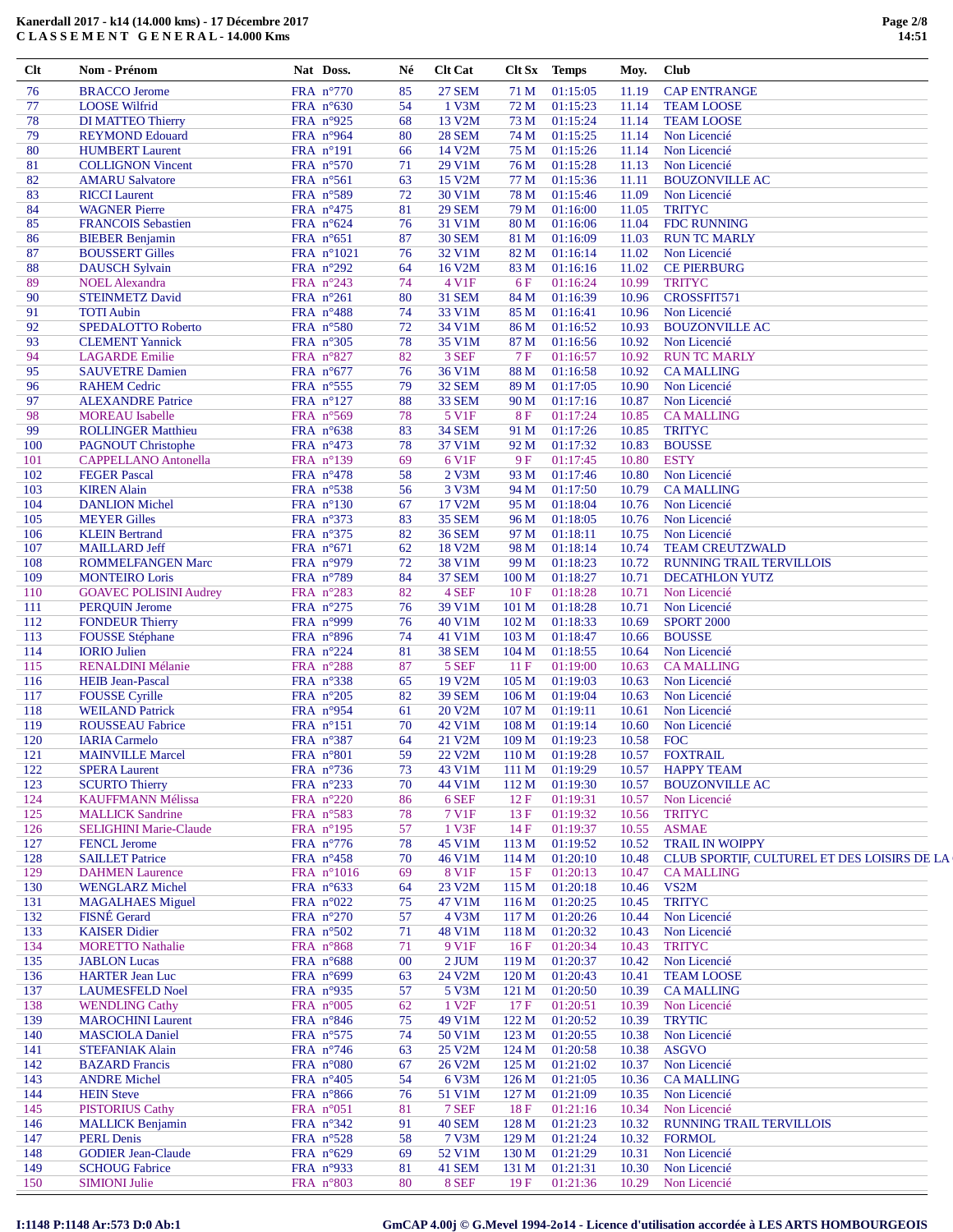| 151        | <b>PANATO Yannick</b>                              | FRA nº936                                | 81       | 42 SEM                         | 132M             | 01:21:45             | 10.28          | RUN DÉCATHLON YUTZ                   |
|------------|----------------------------------------------------|------------------------------------------|----------|--------------------------------|------------------|----------------------|----------------|--------------------------------------|
| 152        | POLETTO Eric                                       | FRA $n^{\circ}813$                       | 66       | 27 V2M                         | 133 M            | 01:21:55             | 10.26          | Non Licencié                         |
| 153        | <b>MILLIET</b> Stephan                             | FRA $n^{\circ}412$                       | 75       | 53 V1M                         | 134 M            | 01:22:01             | 10.24          | Non Licencié                         |
| 154        | <b>BERNS Martine</b>                               | FRA n°757                                | 66       | 2 V <sub>2F</sub>              | 20F              | 01:22:02             | 10.24          | <b>CAP ENTRANGE</b>                  |
| 155        | <b>BERNS</b> Christian                             | FRA $n^{\circ}$ 756                      | 64       | 28 V2M                         | 135 M            | 01:22:03             | 10.24          | <b>CAP ENTRANGE</b>                  |
| 156        | <b>TURCI Thomas</b>                                | FRA $n^{\circ}420$                       | 81       | 43 SEM                         | 136 M            | 01:22:05             | 10.23          | Non Licencié                         |
| 157<br>158 | <b>QUESADA Matias</b>                              | FRA n°837                                | 67<br>75 | 29 V2M                         | 137 M<br>138 M   | 01:22:07             | 10.23<br>10.23 | Non Licencié<br>Non Licencié         |
| 159        | <b>HOUPERT</b> Fabrice<br><b>BALLEVRE Frédéric</b> | FRA $n^{\circ}811$<br>FRA $n^{\circ}152$ | 75       | 54 V1M<br>55 V1M               | 139 M            | 01:22:09<br>01:22:14 | 10.22          | <b>ACSA</b>                          |
| 160        | <b>ZIGNIN Serge</b>                                | FRA $n^{\circ}617$                       | 60       | 30 V2M                         | 140 M            | 01:22:17             | 10.21          | U.A.H.K.                             |
| 161        | RENAULT Frédéric                                   | FRA n°168                                | 73       | 56 V1M                         | 141 M            | 01:22:30             | 10.18          | Non Licencié                         |
| 162        | <b>WAGNER Alexis</b>                               | FRA $n^{\circ}842$                       | 94       | 44 SEM                         | 142 M            | 01:22:39             | 10.16          | <b>VTCA FALCK</b>                    |
| 163        | <b>DEMMER Cédric</b>                               | FRA $n^{\circ}$ 534                      | 78       | 57 V1M                         | 143 M            | 01:22:44             | 10.15          | Non Licencié                         |
| 164        | <b>FRANCO</b> Angelo                               | FRA $n^{\circ}017$                       | 83       | 45 SEM                         | 144 M            | 01:22:46             | 10.15          | Non Licencié                         |
| 165        | <b>STEINMETZ Caroline</b>                          | FRA $n^{\circ}262$                       | 80       | 9 SEF                          | 21F              | 01:22:53             | 10.14          | Non Licencié                         |
| 166        | <b>DUMINY Laurent</b>                              | FRA n°886                                | 65       | 31 V2M                         | 145 M            | 01:22:57             | 10.13          | Non Licencié                         |
| 167        | <b>BOMBARDIER Yannick</b>                          | FRA n°306                                | 77       | 58 V1M                         | 146 M            | 01:23:19             | 10.08          | Non Licencié                         |
| 168        | <b>BELLO Philippe</b>                              | FRA $n^{\circ}486$                       | 70       | 59 V1M                         | 147 M            | 01:23:21             | 10.08          | Non Licencié                         |
| 169        | <b>DUMONT Stéphane</b>                             | FRA $n^{\circ}202$                       | 72       | 60 V1M                         | 148 M            | 01:23:23             | 10.08          | <b>CAMALLING</b>                     |
| 170        | <b>OLIVAREZ Sebastien</b>                          | FRA $n^{\circ}304$                       | 76       | 61 V1M                         | 149 M            | 01:23:23             | 10.07          | <b>ROMBAS AC</b>                     |
| 171        | <b>ISSEN</b> David                                 | FRA $n^{\circ}166$                       | 67       | 32 V2M                         | 150 <sub>M</sub> | 01:23:24             | 10.07          | Non Licencié                         |
| 172<br>173 | <b>GRANVEAUX Xavier</b>                            | FRA $n^{\circ}835$                       | 82<br>72 | <b>46 SEM</b><br>62 V1M        | 151 M<br>152 M   | 01:23:37<br>01:23:39 | 10.05<br>10.04 | <b>CAMALLING</b><br><b>RUNINMACK</b> |
| 174        | <b>ENGINGER Cyrille</b><br><b>SABBA</b> Frederic   | FRA $n^{\circ}146$<br>FRA n°986          | 75       | 63 V1M                         | 153 M            | 01:23:40             | 10.04          | Non Licencié                         |
| 175        | <b>BATTUT Sébastien</b>                            | FRA n°962                                | 87       | 47 SEM                         | 154 M            | 01:23:43             | 10.04          | Non Licencié                         |
| 176        | <b>CLAUDE</b> Angélique                            | FRA n°323                                | 78       | 10 V1F                         | 22F              | 01:23:49             | 10.02          | Non Licencié                         |
| 177        | <b>HENTINGER Sebastien</b>                         | FRA n°381                                | 79       | 48 SEM                         | 155 M            | 01:23:49             | 10.02          | Non Licencié                         |
| 178        | LÖWE Marie-Kathrin                                 | FRA $n^{\circ}158$                       | 70       | 11 V1F                         | 23F              | 01:23:50             | 10.02          | TUS FORTUNA SAARBURG                 |
| 179        | <b>BOHR Jean</b>                                   | FRA n°260                                | 59       | 33 V2M                         | 156 M            | 01:23:58             | 10.01          | <b>CAMALLING</b>                     |
| 180        | <b>KALIS Didier</b>                                | FRA n°277                                | 67       | 34 V2M                         | 157 M            | 01:24:02             | 10.00          | Non Licencié                         |
| 181        | <b>KIENER Severine</b>                             | FRA $n^{\circ}119$                       | 77       | 12 V1F                         | 24 F             | 01:24:03             | 10.00          | Non Licencié                         |
| 182        | <b>BUSCHMANN André</b>                             | FRA n°899                                | 76       | 64 V1M                         | 158 M            | 01:24:21             | 9.96           | <b>BOUSSE</b>                        |
| 183        | <b>VOISIN David</b>                                | FRA $n^{\circ}858$                       | 71       | 65 V1M                         | 159 M            | 01:24:28             | 9.94           | <b>CAP ENTRANGE</b>                  |
| 184        | <b>MOGET</b> Timothee                              | FRA $n°993$                              | 01       | 3 CAM                          | 160 <sub>M</sub> | 01:24:32             | 9.94           | Non Licencié                         |
| 185        | <b>COUTURIER Kévin</b>                             | FRA $n^{\circ}109$                       | 76       | 66 V1M                         | 161 <sub>M</sub> | 01:24:35             | 9.93           | <b>TRITYC</b>                        |
| 186        | <b>GRIES Anthony</b>                               | FRA $n^{\circ}517$                       | 92       | 49 SEM                         | 162 M            | 01:24:39             | 9.92           | Non Licencié                         |
| 187        | <b>MARIANACCI Sandra</b>                           | FRA $n^{\circ}101$                       | 82       | <b>10 SEF</b>                  | 25F              | 01:24:41             | 9.92           | Non Licencié                         |
| 188<br>189 | <b>MAZUR</b> Josse                                 | FRA $n^{\circ}682$                       | 86       | <b>50 SEM</b>                  | 163 M            | 01:25:00             | 9.88           | Non Licencié<br><b>METZERVISSE</b>   |
| 190        | <b>CHERY Xavier</b><br><b>OSSWALD Patrice</b>      | FRA nº914<br>FRA $n^{\circ}143$          | 80<br>63 | <b>51 SEM</b><br>35 V2M        | 164 M<br>165 M   | 01:25:02<br>01:25:16 | 9.88<br>9.85   | Non Licencié                         |
| 191        | <b>FOUCARD Pierre-Damien</b>                       | FRA $n^{\circ}615$                       | 83       | <b>52 SEM</b>                  | 166 <sub>M</sub> | 01:25:19             | 9.85           | Non Licencié                         |
| 192        | <b>CAPLETTE Jérôme</b>                             | FRA n°557                                | 78       | 67 V1M                         | 167 M            | 01:25:19             | 9.85           | Non Licencié                         |
| 193        | <b>HAYS</b> Vincent                                | FRA $n^{\circ}452$                       | 67       | 36 V2M                         | 168 M            | 01:25:25             | 9.83           | Non Licencié                         |
| 194        | <b>GAROUTE Gérard</b>                              | FRA $n^{\circ}123$                       | 58       | 8 V3M                          | 169 M            | 01:25:26             | 9.83           | Non Licencié                         |
| 195        | <b>JUIN Nicolas</b>                                | FRA n°815                                | 82       | <b>53 SEM</b>                  | 170 M            | 01:25:30             | 9.83           | Non Licencié                         |
| 196        | <b>VOIRAND Christophe</b>                          | FRA n°792                                | 82       | <b>54 SEM</b>                  | 171 M            | 01:25:30             | 9.83           | Non Licencié                         |
| 197        | <b>GREMY</b> Lionel                                | FRA $n^{\circ}411$                       | 73       | 68 V1M                         | 172 M            | 01:25:36             | 9.81           | <b>TEAM BOULETS 57</b>               |
| 198        | <b>CAUDY</b> Christiane                            | FRA n°267                                | 66       | 3 V <sub>2F</sub>              | 26F              | 01:25:39             | 9.81           | <b>FOXTRAIL</b>                      |
| 199        | <b>LECERF</b> Morgane                              | FRA n°332                                | 78       | 13 V1F                         | 27 F             | 01:25:45             | 9.80           | Non Licencié                         |
| 200        | <b>ROSE Raphaël</b>                                | FRA n°251                                | 72       | 69 V1M                         | 173 M            | 01:25:48             | 9.79           | Non Licencié                         |
| 201        | <b>SCHILTZ</b> Christophe                          | FRA n°578                                | 80       | <b>55 SEM</b>                  | 174 M            | 01:25:55             | 9.78           | <b>SCHILTZ</b>                       |
| 202<br>203 | <b>SCHILTZ Sebastien</b><br><b>SCHMITT Nadege</b>  | FRA $n^{\circ}869$<br>FRA $n^{\circ}404$ | 80<br>80 | <b>56 SEM</b><br><b>11 SEF</b> | 175 M<br>28 F    | 01:25:58<br>01:26:09 | 9.77<br>9.75   | Non Licencié<br>Non Licencié         |
| 204        | <b>CAMPORI</b> Stephane                            | FRA n°448                                | 69       | 70 V1M                         | 176M             | 01:26:10             | 9.75           | Non Licencié                         |
| 205        | <b>WEYDERS</b> Julie                               | FRA n°888                                | 81       | <b>12 SEF</b>                  | 29F              | 01:26:10             | 9.75           | <b>BOUSSE</b>                        |
| 206        | <b>GOCEL Dominique</b>                             | FRA $n^{\circ}$ 769                      | 68       | 37 V2M                         | 177 M            | 01:26:16             | 9.74           | Non Licencié                         |
| 207        | <b>SPIRK Arnaud</b>                                | FRA n°669                                | 71       | 71 V1M                         | 178 M            | 01:26:22             | 9.73           | <b>TEAM Z</b>                        |
| 208        | <b>JEROME</b> Johann                               | FRA n°284                                | 85       | <b>57 SEM</b>                  | 179 M            | 01:26:25             | 9.72           | Non Licencié                         |
| 209        | <b>HEITZ</b> Frederic                              | FRA $n^{\circ}863$                       | 68       | 38 V2M                         | 180 <sub>M</sub> | 01:26:29             | 9.71           | Non Licencié                         |
| 210        | <b>COUSIN Damien</b>                               | FRA n°897                                | 80       | <b>58 SEM</b>                  | 181 M            | 01:26:30             | 9.71           | <b>BOUSSE</b>                        |
| 211        | <b>SALTUTTI David</b>                              | FRA n°991                                | 64       | 39 V2M                         | 182 M            | 01:26:43             | 9.69           | Non Licencié                         |
| 212        | <b>DIDELOT</b> Delphine                            | FRA $n^{\circ}$ 748                      | 76       | 14 V1F                         | 30F              | 01:26:44             | 9.69           | Non Licencié                         |
| 213        | <b>MAGNIEN</b> Aurelie                             | FRA $n^{\circ}$ 758                      | 79       | <b>13 SEF</b>                  | 31 F             | 01:26:44             | 9.69           | Non Licencié                         |
| 214        | <b>JUNGER Vincent</b>                              | FRA n°994                                | 62       | 40 V2M                         | 183 M            | 01:26:57             | 9.66           | Non Licencié                         |
| 215        | <b>CARIA Pietro</b>                                | FRA $n^{\circ}035$                       | 62       | 41 V2M                         | 184 M            | 01:27:11             | 9.64           | Non Licencié                         |
| 216<br>217 | <b>MARC</b> Laurent<br><b>DOHA</b> Stéphane        | FRA $n^{\circ}877$<br>FRA $n^{\circ}465$ | 67<br>73 | 42 V2M<br>72 V1M               | 185 M<br>186 M   | 01:27:14<br>01:27:16 | 9.63<br>9.63   | <b>RUN TC MARLY</b><br>Non Licencié  |
| 218        | PIECHOWIAK Cedric                                  | FRA $n^{\circ}1031$                      | 78       | 73 V1M                         | 187 M            | 01:27:16             | 9.63           | Non Licencié                         |
| 219        | <b>TOMASSETTI Stefano</b>                          | FRA $n^{\circ}$ 535                      | 71       | 74 V1M                         | 188 M            | 01:27:17             | 9.63           | <b>VC FIDELIO MAOM</b>               |
| 220        | <b>MULLER Philippe</b>                             | FRA $n^{\circ}$ 747                      | 80       | <b>59 SEM</b>                  | 189 M            | 01:27:22             | 9.61           | <b>TRITYC</b>                        |
| 221        | <b>OBLET</b> Christophe                            | FRA n°451                                | 66       | 43 V2M                         | 190 <sub>M</sub> | 01:27:29             | 9.60           | Non Licencié                         |
| 222        | <b>POULAIN Fabrice</b>                             | FRA n°321                                | 77       | <b>75 V1M</b>                  | 191 M            | 01:27:30             | 9.60           | Non Licencié                         |
| 223        | <b>COQUÉ Tristan</b>                               | FRA $n^{\circ}639$                       | 90       | 60 SEM                         | 192 M            | 01:27:36             | 9.59           | Non Licencié                         |
| 224        | <b>MAZZOLINI Gilles</b>                            | FRA $n^{\circ}$ 774                      | 74       | 76 V1M                         | 193 M            | 01:27:40             | 9.58           | <b>RUNINMACK</b>                     |
| 225        | <b>SIMON Carole</b>                                | FRA n°958                                | 64       | 4 V <sub>2F</sub>              | 32 F             | 01:27:41             | 9.58           | A2M                                  |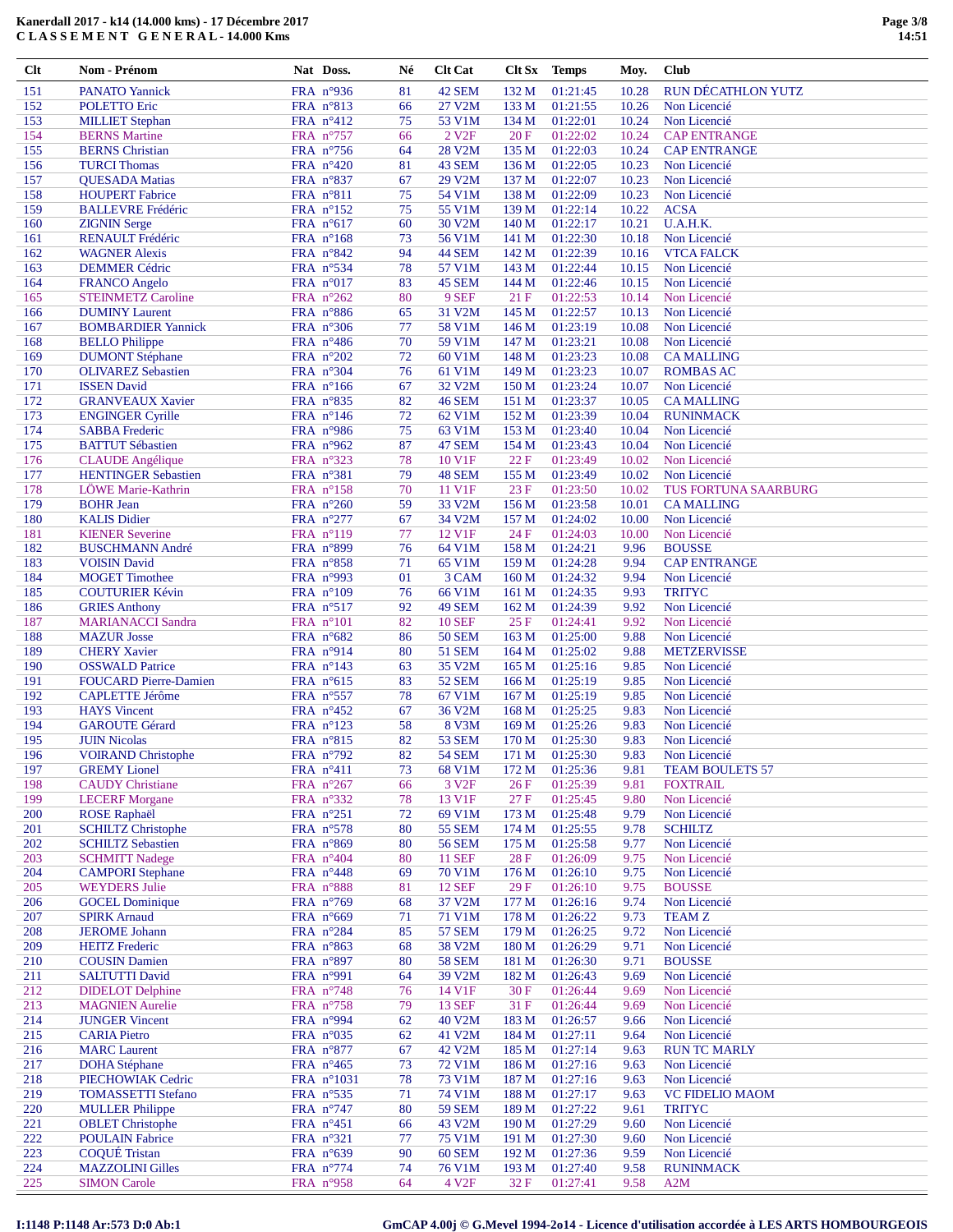| 226        | <b>SCHNEIDER Marc</b>                            | FRA n°121                       | 73       | 77 V1M                         | 194 M          | 01:27:44             | 9.58         | <b>TRITYC</b>                 |
|------------|--------------------------------------------------|---------------------------------|----------|--------------------------------|----------------|----------------------|--------------|-------------------------------|
| 227        | <b>COMAZZETTO Jean Charles</b>                   | FRA n°657                       | 47       | 1 V4M                          | 195 M          | 01:27:49             | 9.57         | <b>ASGVO</b>                  |
| 228        | <b>BRIOT</b> Yannick                             | FRA $n^{\circ}916$              | 74       | <b>78 V1M</b>                  | 196 M          | 01:27:50             | 9.56         | A2M                           |
| 229        | <b>BOCCI</b> Jean Christophe                     | FRA n°678                       | 71       | 79 V1M                         | 197 M          | 01:27:52             | 9.56         | Non Licencié                  |
| 230        | <b>STUDER Serge</b>                              | FRA n°880                       | 61       | 44 V2M                         | 198 M          | 01:27:59             | 9.55         | Non Licencié                  |
| 231        | <b>BOROWIAK Flora</b>                            | FRA $n^{\circ}637$              | 95       | <b>14 SEF</b>                  | 33 F           | 01:28:10             | 9.53         | Non Licencié                  |
| 232        | <b>SIMIONI</b> Sebastien                         | FRA n°802                       | 68       | 45 V2M                         | 199 M          | 01:28:11             | 9.53         | Non Licencié                  |
| 233        | <b>METZGER Stephane</b>                          | FRA n°577                       | 72       | 80 V1M                         | 200 M          | 01:28:12             | 9.52         | Non Licencié                  |
| 234        | <b>DANTONEL Hervé</b>                            | FRA $n^{\circ}524$              | 85       | 61 SEM                         | 201 M          | 01:28:14             | 9.52         | Non Licencié                  |
| 235        | <b>VIALE Thomas</b>                              | FRA n°201                       | 99       | 3 JUM                          | 202 M          | 01:28:21             | 9.51         | Non Licencié                  |
| 236        | <b>GABRIELLI Karine</b>                          | FRA n°965                       | 74       | 15 V1F                         | 34 F           | 01:28:21             | 9.51         | <b>CAPHG</b>                  |
| 237        | DE PAUW Emilie                                   | FRA n°107                       | 96       | 1 ESF                          | 35F            | 01:28:22             | 9.51         | Non Licencié                  |
| 238<br>239 | <b>GARCIA</b> Virginie<br><b>MORLOT</b> Isabelle | FRA $n^{\circ}854$<br>FRA nº932 | 79<br>79 | <b>15 SEF</b><br><b>16 SEF</b> | 36F<br>37 F    | 01:28:26<br>01:28:33 | 9.50<br>9.49 | Non Licencié<br>Non Licencié  |
| 240        | <b>LINDEN Kevin</b>                              | FRA n°871                       | 85       |                                | 203 M          | 01:28:34             | 9.49         | RUNNING CLUB RIVES DE MOSELLE |
| 241        | <b>PIERRON Florent</b>                           | FRA nº945                       | 82       | 62 SEM<br>63 SEM               | 204 M          | 01:28:36             | 9.48         | <b>RCRM</b>                   |
| 242        | <b>LEBOEUF Vivian</b>                            | FRA n°347                       | 80       | 64 SEM                         | 205 M          | 01:28:37             | 9.48         | Non Licencié                  |
| 243        | <b>DILINGER Damien</b>                           | FRA $n^{\circ}950$              | 73       | 81 V1M                         | 206 M          | 01:28:37             | 9.48         | FENSCH VTT FAMECK             |
| 244        | <b>MAZZOLINI</b> Christelle                      | FRA n°192                       | 74       | 16 V1F                         | 38F            | 01:28:44             | 9.47         | <b>RUNINMACK</b>              |
| 245        | <b>TELLEZ Simon</b>                              | FRA n°095                       | 91       | 65 SEM                         | 207 M          | 01:28:58             | 9.44         | Non Licencié                  |
| 246        | <b>GUILLEMER Gregory</b>                         | FRA $n^{\circ}$ 755             | 79       | <b>66 SEM</b>                  | 208 M          | 01:29:04             | 9.43         | Non Licencié                  |
| 247        | <b>LECERF Cédric</b>                             | FRA n°333                       | 75       | 82 V1M                         | 209 M          | 01:29:05             | 9.43         | Non Licencié                  |
| 248        | <b>MANNIS Sylvia</b>                             | FRA n°280                       | 81       | <b>17 SEF</b>                  | 39F            | 01:29:21             | 9.40         | Non Licencié                  |
| 249        | <b>DENIS</b> Laurent                             | FRA n°732                       | 79       | 67 SEM                         | 210 M          | 01:29:28             | 9.39         | <b>TRAIL IN WOIPPY</b>        |
| 250        | <b>DIER</b> Emeline                              | FRA n°697                       | 77       | 17 V1F                         | 40F            | 01:29:29             | 9.39         | Non Licencié                  |
| 251        | JOKER1401 prenom                                 | FRA n°1401                      | 67       | 46 V2M                         | 211 M          | 01:29:33             | 9.38         | Non Licencié                  |
| 252        | <b>VELA Manuel</b>                               | FRA $n^{\circ}616$              | 70       | 83 V1M                         | 212 M          | 01:29:37             | 9.37         | <b>MCL GOMELANGE</b>          |
| 253        | <b>SIEGER Nicolas</b>                            | FRA $n^{\circ}498$              | 76       | 84 V1M                         | 213 M          | 01:29:37             | 9.37         | Non Licencié                  |
| 254        | <b>METZGER</b> Nathalie                          | FRA n°576                       | 74       | 18 V1F                         | 41 F           | 01:29:47             | 9.36         | <b>VSPA</b>                   |
| 255        | <b>DENIS Axelle</b>                              | FRA n°733                       | 81       | <b>18 SEF</b>                  | 42F            | 01:29:48             | 9.36         | <b>TRAIL IN WOIPPY</b>        |
| 256        | <b>COLLE Sandrine</b>                            | FRA $n^{\circ}456$              | 76       | 19 V1F                         | 43 F           | 01:29:49             | 9.35         | <b>COLLE</b>                  |
| 257        | <b>COLLE</b> Lionel                              | FRA n°455                       | 76       | 85 V1M                         | 214 M          | 01:29:50             | 9.35         | <b>COLLE</b>                  |
| 258        | <b>LODI</b> Marielle                             | FRA n°640                       | 77       | 20 V1F                         | 44 F           | 01:30:00             | 9.33         | <b>FDC RUNNING</b>            |
| 259        | <b>BOURDON Jérome</b>                            | FRA n°554                       | 70       | 86 V1M                         | 215 M          | 01:30:01             | 9.33         | Non Licencié                  |
| 260        | <b>RINALDI</b> Lydie                             | FRA n°892                       | 70       | 21 V1F                         | 45 F           | 01:30:04             | 9.33         | <b>BOUSSE</b>                 |
| 261        | <b>DOUEZ Nicolas</b>                             | FRA $n^{\circ}613$              | 86       | 68 SEM                         | 216 M          | 01:30:05             | 9.33         | Non Licencié                  |
| 262        | <b>KAUFFMANN Julien</b>                          | FRA $n^{\circ}057$              | 81       | 69 SEM                         | 217 M          | 01:30:11             | 9.32         | Non Licencié                  |
| 263<br>264 | <b>MAZZILLI</b> Joseph<br><b>FEITH</b> Julien    | FRA n°920<br>FRA n°237          | 62<br>91 | 47 V2M<br><b>70 SEM</b>        | 218 M<br>219 M | 01:30:12<br>01:30:23 | 9.31<br>9.29 | Non Licencié<br>Non Licencié  |
| 265        | <b>SIMON Vincent</b>                             | FRA n°957                       | 68       | 48 V2M                         | 220 M          | 01:30:34             | 9.27         | A2M                           |
| 266        | <b>DORCHY</b> Romain                             | FRA $n^{\circ}$ 944             | 83       | <b>71 SEM</b>                  | 221 M          | 01:30:37             | 9.27         | Non Licencié                  |
| 267        | <b>LEMAIRE</b> Nicolas                           | FRA n°707                       | 85       | <b>72 SEM</b>                  | 222 M          | 01:30:40             | 9.27         | <b>SOLO</b>                   |
| 268        | <b>BOHR Martine</b>                              | FRA $n^{\circ}505$              | 58       | 2 V3F                          | 46F            | 01:30:43             | 9.26         | <b>CAMALLING</b>              |
| 269        | <b>BLUM</b> Alexandre                            | FRA n°293                       | 72       | 87 V1M                         | 223 M          | 01:30:43             | 9.26         | <b>HAPPY TEAM</b>             |
| 270        | <b>BLUM</b> Sandrine                             | FRA n°296                       | 75       | 22 V1F                         | 47 F           | 01:30:50             | 9.25         | <b>HAPPY TEAM</b>             |
| 271        | <b>CAMPORI</b> Thomas                            | FRA n°492                       | 00       | 4 JUM                          | 224 M          | 01:30:51             | 9.25         | Non Licencié                  |
| 272        | <b>OBLET</b> Edith                               | FRA $n^{\circ}685$              | 60       | 5 V <sub>2F</sub>              | 48F            | 01:30:52             | 9.25         | Non Licencié                  |
| 273        | <b>VIALE Pauline</b>                             | FRA n°203                       | 95       | <b>19 SEF</b>                  | 49 F           | 01:30:53             | 9.24         | Non Licencié                  |
| 274        | <b>EMO</b> Pascal                                | FRA n°754                       | 76       | 88 V1M                         | 225 M          | 01:31:06             | 9.22         | Non Licencié                  |
| 275        | <b>SCHMISSER DOMINGO Isabelle</b>                | FRA n°1015                      | 68       | 6 V <sub>2F</sub>              | 50F            | 01:31:08             | 9.22         | <b>CAMALLING</b>              |
| 276        | <b>SCHMISSER Laurent</b>                         | FRA n°1014                      | 62       | 49 V2M                         | 226 M          | 01:31:15             | 9.21         | <b>CAMALLING</b>              |
| 277        | <b>MORIS</b> Tristan                             | FRA n°018                       | 89       | <b>73 SEM</b>                  | 227 M          | 01:31:15             | 9.21         | <b>TRITYC</b>                 |
| 278        | <b>MOUSSAOUI Reguia</b>                          | FRA n°345                       | 75       | 23 V1F                         | 51 F           | 01:31:15             | 9.21         | Non Licencié                  |
| 279        | <b>DUTHILLEUL Julie</b>                          | FRA n°276                       | 78       | 24 V1F                         | 52F            | 01:31:18             | 9.20         | <b>TRITYC</b>                 |
| 280        | <b>RADDE Nicolas</b>                             | FRA n°782                       | 79       | <b>74 SEM</b>                  | 228 M          | 01:31:26             | 9.19         | Non Licencié                  |
| 281        | <b>ALVES Aurelie</b>                             | FRA $n^{\circ}654$              | 81       | <b>20 SEF</b>                  | 53 F           | 01:31:26             | 9.19         | Non Licencié                  |
| 282        | DE AZEVEDO Philippe                              | FRA n°527                       | 73       | 89 V1M                         | 229 M          | 01:31:30             | 9.18         | Non Licencié                  |
| 283        | <b>FLEURY</b> Anne                               | FRA n°1024                      | 93       | <b>21 SEF</b>                  | 54 F           | 01:31:50             | 9.15         | Non Licencié                  |
| 284        | <b>PFEIFER Moritz</b>                            | FRA $n^{\circ}1025$             | 86       | <b>75 SEM</b>                  | 230 M          | 01:31:52             | 9.14         | Non Licencié                  |
| 285        | <b>BOCCI</b> Celine                              | FRA $n^{\circ}849$<br>FRA n°403 | 77       | 25 V1F                         | 55 F           | 01:32:02             | 9.13         | Non Licencié                  |
| 286<br>287 | <b>KEIFFER Frédéric</b><br><b>HAROZ Xavier</b>   | FRA $n^{\circ}291$              | 75<br>82 | 90 V1M<br><b>76 SEM</b>        | 231 M<br>232 M | 01:32:04<br>01:32:08 | 9.12<br>9.12 | <b>TRITYC</b><br>Non Licencié |
| 288        | <b>STOCKLAUSER Nicolas</b>                       | FRA $n^{\circ}257$              | 80       | <b>77 SEM</b>                  | 233 M          | 01:32:13             | 9.11         | Non Licencié                  |
| 289        | DALMASSO Hélène                                  | FRA $n^{\circ}443$              | 80       | <b>22 SEF</b>                  | 56F            | 01:32:14             | 9.11         | A2M                           |
| 290        | <b>LECOCQ Thierry</b>                            | FRA $n^{\circ}$ 743             | 85       | <b>78 SEM</b>                  | 234 M          | 01:32:33             | 9.08         | <b>BRT</b>                    |
| 291        | <b>REDEL Franck</b>                              | FRA $n^{\circ}$ 966             | 72       | 91 V1M                         | 235 M          | 01:32:42             | 9.06         | Non Licencié                  |
| 292        | <b>LECLERC</b> Damien                            | FRA n°429                       | 81       | <b>79 SEM</b>                  | 236 M          | 01:32:43             | 9.06         | <b>CAMALLING</b>              |
| 293        | <b>FRANCO Sabrina</b>                            | FRA $n^{\circ}437$              | 79       | <b>23 SEF</b>                  | 57 F           | 01:32:43             | 9.06         | Non Licencié                  |
| 294        | <b>LIVET Nils</b>                                | FRA $n^{\circ}674$              | 86       | <b>80 SEM</b>                  | 237 M          | 01:32:53             | 9.04         | <b>GREENTEAM</b>              |
| 295        | <b>HEIN Patrick</b>                              | FRA $n^{\circ}825$              | 72       | 92 V1M                         | 238 M          | 01:32:57             | 9.04         | <b>FDCRUNNING</b>             |
| 296        | <b>NAVA Sylvain</b>                              | FRA n°875                       | 83       | <b>81 SEM</b>                  | 239 M          | 01:32:57             | 9.04         | Non Licencié                  |
| 297        | <b>COLIN POLISINI Jessica</b>                    | FRA n°383                       | 85       | 24 SEF                         | 58 F           | 01:33:00             | 9.03         | Non Licencié                  |
| 298        | <b>LACOUR Christophe</b>                         | FRA n°214                       | 74       | 93 V1M                         | 240 M          | 01:33:04             | 9.03         | <b>CAMALLING</b>              |
| 299        | <b>DETOMI</b> Florent                            | FRA $n^{\circ}603$              | 86       | <b>82 SEM</b>                  | 241 M          | 01:33:05             | 9.02         | <b>GREEN TEAM</b>             |
| 300        | <b>MANGEL Gerard</b>                             | FRA $n^{\circ}044$              | 62       | 50 V2M                         | 242 M          | 01:33:13             | 9.01         | <b>FOC</b>                    |
|            |                                                  |                                 |          |                                |                |                      |              |                               |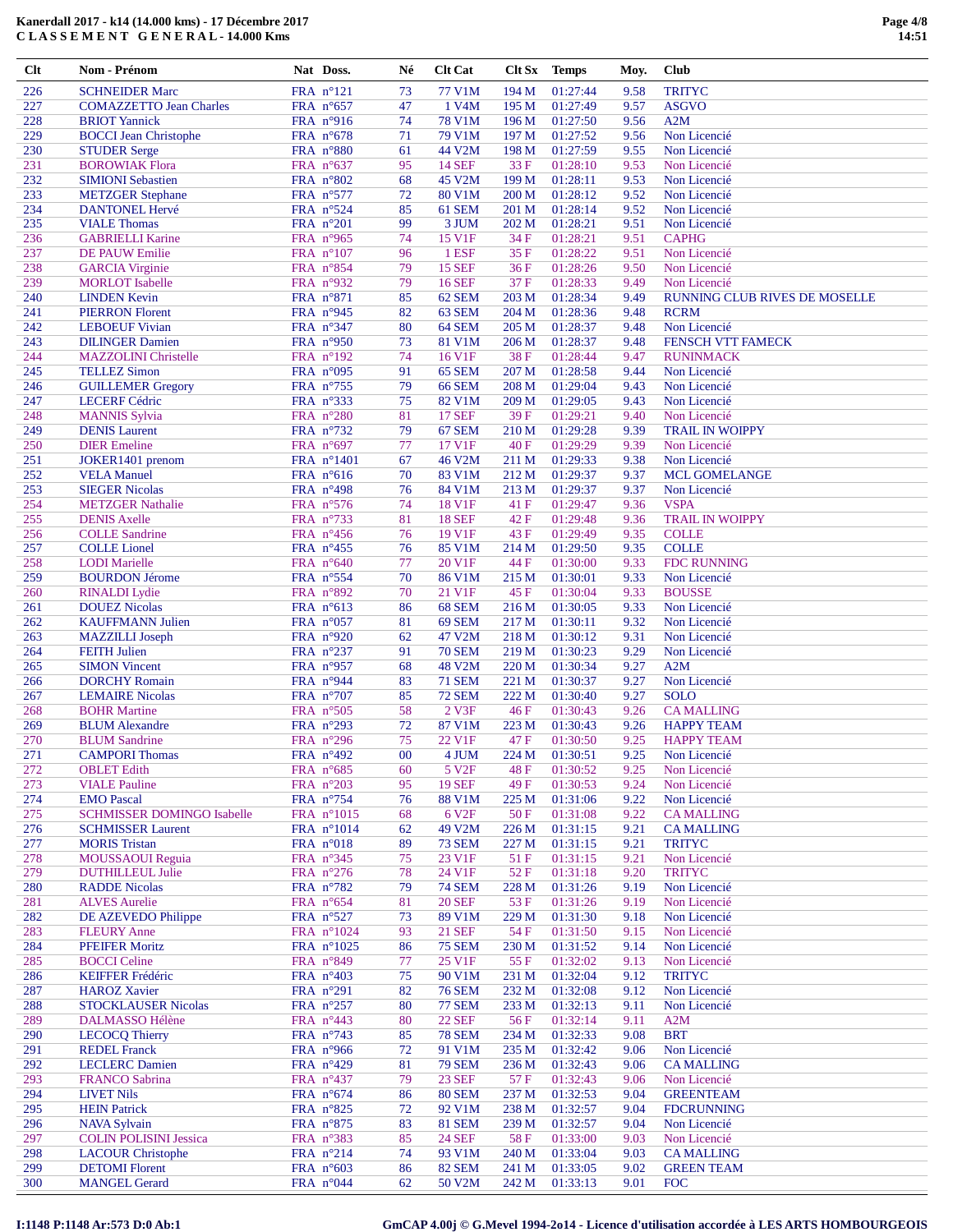| 301        | <b>BORRE Clément</b>                                  | FRA $n^{\circ}696$                       | 94       | <b>83 SEM</b>                  | 243 M          | 01:33:13             | 9.01         | Non Licencié                          |
|------------|-------------------------------------------------------|------------------------------------------|----------|--------------------------------|----------------|----------------------|--------------|---------------------------------------|
| 302        | <b>MINIER Audrey</b>                                  | FRA n°185                                | 83       | <b>25 SEF</b>                  | 59F            | 01:33:15             | 9.01         | Non Licencié                          |
| 303        | <b>LAMA</b> Chafik                                    | FRA n°973                                | 66       | 51 V2M                         | 244 M          | 01:33:15             | 9.01         | Non Licencié                          |
| 304        | <b>MALLINGER Yves</b>                                 | FRA n°250                                | 81       | <b>84 SEM</b>                  | 245 M          | 01:33:16             | 9.01         | Non Licencié                          |
| 305        | <b>BALY Olivier</b>                                   | FRA $n^{\circ}252$                       | 75       | 94 V1M                         | 246 M          | 01:33:29             | 8.99         | Non Licencié                          |
| 306<br>307 | <b>MONTEIRO Cathy</b>                                 | FRA n°763<br>FRA n°501                   | 84<br>81 | <b>26 SEF</b><br><b>85 SEM</b> | 60F<br>247 M   | 01:33:30<br>01:33:31 | 8.99<br>8.98 | <b>DECATHLON YUTZ</b><br>Non Licencié |
| 308        | <b>SADLER Christophe</b><br><b>LALLEMAND</b> Laetitia | FRA n°765                                | 82       | <b>27 SEF</b>                  | 61 F           | 01:33:32             | 8.98         | Non Licencié                          |
| 309        | <b>VIALE Thierry</b>                                  | FRA n°200                                | 65       | 52 V2M                         | 248 M          | 01:33:35             | 8.98         | <b>BATMAN TEAM</b>                    |
| 310        | <b>DEJODE Yves</b>                                    | FRA n°706                                | 83       | <b>86 SEM</b>                  | 249 M          | 01:33:36             | 8.98         | <b>SOLO</b>                           |
| 311        | <b>FREREUX Laetitia</b>                               | FRA n°472                                | 84       | <b>28 SEF</b>                  | 62F            | 01:33:36             | 8.98         | <b>FREREUX</b>                        |
| 312        | <b>WINTER Patricia</b>                                | FRA n°300                                | 64       | 7 V <sub>2F</sub>              | 63F            | 01:33:40             | 8.97         | <b>ES HAGONDANGE</b>                  |
| 313        | <b>MERCHIER Sébastien</b>                             | FRA n°271                                | 75       | 95 V1M                         | 250 M          | 01:33:42             | 8.97         | <b>ES HAGONDANGE</b>                  |
| 314        | <b>VILLEROT</b> Sandrine                              | FRA $n^{\circ}772$                       | 74       | 26 V1F                         | 64 F           | 01:33:42             | 8.96         | <b>RUN RUN PONT A MOUSSON</b>         |
| 315        | <b>BRUN</b> Christophe                                | FRA n°441                                | 72       | 96 V1M                         | 251 M          | 01:33:44             | 8.96         | Non Licencié                          |
| 316        | <b>ILLES Jérôme</b>                                   | FRA $n^{\circ}652$                       | 92       | <b>87 SEM</b>                  | 252 M          | 01:33:47             | 8.96         | Non Licencié                          |
| 317        | <b>LAUER Fabrice</b>                                  | FRA $n^{\circ}653$                       | 96       | 2 ESM                          | 253 M          | 01:33:49             | 8.96         | <b>COURIR À FALCK</b>                 |
| 318        | <b>JOST Sarah</b>                                     | FRA n°215                                | 71       | 27 V1F                         | 65F            | 01:33:59             | 8.94         | <b>VTCA FALCK</b>                     |
| 319<br>320 | <b>PIERROT Nicolas</b><br><b>AUBRY Nicolas</b>        | FRA n°225<br>FRA n°547                   | 80<br>81 | <b>88 SEM</b><br><b>89 SEM</b> | 254 M<br>255 M | 01:34:00<br>01:34:03 | 8.94<br>8.93 | Non Licencié<br>Non Licencié          |
| 321        | <b>HOUILLON Karine</b>                                | FRA $n^{\circ}667$                       | 71       | 28 V1F                         | 66 F           | 01:34:08             | 8.92         | <b>TRAIL IN WOIPPY</b>                |
| 322        | <b>WEIL Sylvain</b>                                   | FRA n°553                                | 81       | <b>90 SEM</b>                  | 256 M          | 01:34:09             | 8.92         | Non Licencié                          |
| 323        | <b>BETTEGA</b> Patrice                                | FRA n°289                                | 76       | 97 V1M                         | 257 M          | 01:34:09             | 8.92         | Non Licencié                          |
| 324        | <b>REBOUT Thomas</b>                                  | FRA $n^{\circ}476$                       | 77       | 98 V1M                         | 258 M          | 01:34:11             | 8.92         | Non Licencié                          |
| 325        | <b>CHERRIER Jason</b>                                 | FRA $n^{\circ}607$                       | 95       | <b>91 SEM</b>                  | 259 M          | 01:34:12             | 8.92         | Non Licencié                          |
| 326        | <b>SPENGLER Jean-Michel</b>                           | FRA $n^{\circ}294$                       | 77       | 99 V1M                         | 260 M          | 01:34:24             | 8.90         | Non Licencié                          |
| 327        | <b>VILBOIS Julien</b>                                 | FRA n°980                                | 91       | <b>92 SEM</b>                  | 261 M          | 01:34:28             | 8.89         | <b>COURIR À FALCK</b>                 |
| 328        | <b>SCHMIT Jean Noel</b>                               | FRA n°357                                | 61       | 53 V2M                         | 262 M          | 01:34:33             | 8.88         | Non Licencié                          |
| 329        | <b>SCHREINER Rudy</b>                                 | FRA n°174                                | 96       | 3 ESM                          | 263 M          | 01:34:43             | 8.87         | <b>COURIR À FALCK</b>                 |
| 330        | <b>ROUSSEL Celine</b>                                 | FRA $n^{\circ}867$                       | 79       | <b>29 SEF</b>                  | 67F            | 01:34:45             | 8.87         | Non Licencié                          |
| 331        | <b>MINDE Benoit</b>                                   | $FRA$ n°171                              | 64       | 54 V2M                         | 264 M          | 01:34:54             | 8.85         | Non Licencié                          |
| 332        | <b>GORSZCZYK Corinne</b>                              | FRA n°819                                | 66       | 8 V <sub>2F</sub>              | 68F            | 01:34:55             | 8.85         | <b>ASAL</b>                           |
| 333<br>334 | DA COSTA Christine<br>LUDOVICO Sonia                  | FRA $n^{\circ}820$<br>FRA n°848          | 72<br>71 | 29 V1F<br>30 V1F               | 69F<br>70 F    | 01:34:56<br>01:34:56 | 8.85<br>8.85 | Non Licencié<br>Non Licencié          |
| 335        | <b>BLAISING Deborah</b>                               | FRA $n^{\circ}814$                       | 92       | <b>30 SEF</b>                  | 71 F           | 01:34:58             | 8.85         | <b>TEAM IMPALA</b>                    |
| 336        | <b>ALBERTINI</b> Isabelle                             | FRA n°761                                | 78       | 31 V1F                         | <b>72F</b>     | 01:35:00             | 8.84         | <b>LES P'TITS POTOS</b>               |
| 337        | <b>DAGNEAU Thierry</b>                                | FRA $n^{\circ}760$                       | 73       | 100 V1M                        | 265 M          | 01:35:02             | 8.84         | <b>TEAMLOOSE</b>                      |
| 338        | <b>BARAN</b> Pascal                                   | FRA $n^{\circ}129$                       | 68       | 55 V2M                         | 266 M          | 01:35:02             | 8.84         | PA4CV                                 |
| 339        | <b>NOURDIN</b> Vincent                                | FRA n°791                                | 73       | 101 V1M                        | 267 M          | 01:35:03             | 8.84         | <b>AMANVILLERS VTT</b>                |
| 340        | <b>BALDO</b> Laurence                                 | FRA n°790                                | 76       | 32 V1F                         | 73 F           | 01:35:04             | 8.84         | <b>AMANVILLERS VTT</b>                |
| 341        | <b>BRODIER Stephane</b>                               | FRA n°716                                | 76       | 102 V1M                        | 268 M          | 01:35:07             | 8.83         | Non Licencié                          |
| 342        | <b>DELCAMPE Anthony</b>                               | FRA $n^{\circ}1002$                      | 87       | <b>93 SEM</b>                  | 269 M          | 01:35:13             | 8.82         | Non Licencié                          |
| 343        | <b>MARTIN</b> Emmanuel                                | FRA n°918                                | 80       | <b>94 SEM</b>                  | 270 M          | 01:35:14             | 8.82         | Non Licencié                          |
| 344        | <b>REICHER Sabrine</b>                                | FRA n°532                                | 75       | 33 V1F                         | 74 F           | 01:35:19             | 8.81         | <b>CA MALLING</b>                     |
| 345<br>346 | <b>REICHER Fabrice</b><br>JOKER1402 prenom            | FRA n°1018<br>FRA $n^{\circ}1402$        | 74<br>67 | 103 V1M<br>56 V2M              | 271 M<br>272 M | 01:35:23<br>01:35:23 | 8.81<br>8.81 | <b>CA MALLING</b><br>Non Licencié     |
| 347        | JOKER1403 prenom                                      | FRA n°1403                               | 67       | 57 V2M                         | 273 M          | 01:35:23             | 8.81         | Non Licencié                          |
| 348        | JOKER1404 prenom                                      | FRA n°1404                               | 67       | 58 V <sub>2</sub> M            | 274 M          | 01:35:30             | 8.80         | Non Licencié                          |
| 349        | JOKER1405 prenom                                      | FRA n°1405                               | 67       | 59 V2M                         | 275 M          | 01:35:33             | 8.79         | Non Licencié                          |
| 350        | JOKER1406 prenom                                      | FRA n°1406                               | 67       | 60 V2M                         | 276 M          | 01:35:36             | 8.79         | Non Licencié                          |
| 351        | JOKER1407 prenom                                      | FRA $n^{\circ}1407$                      | 67       | 61 V2M                         | 277 M          | 01:35:36             | 8.79         | Non Licencié                          |
| 352        | <b>NAPOLI</b> Ludivine                                | FRA $n^{\circ}038$                       | 74       | 34 V1F                         | 75F            | 01:35:51             | 8.76         | Non Licencié                          |
| 353        | <b>NAPOLI</b> Stéphane                                | FRA n°087                                | 72       | 104 V1M                        | 278 M          | 01:35:52             | 8.76         | Non Licencié                          |
| 354        | <b>MARÉE</b> Yoann                                    | FRA n°365                                | 82       | <b>95 SEM</b>                  | 279 M          | 01:35:54             | 8.76         | Non Licencié                          |
| 355        | <b>METHIA Aurélien</b>                                | FRA n°687                                | 82       | <b>96 SEM</b>                  | 280 M          | 01:35:55             | 8.76         | Non Licencié                          |
| 356        | <b>KESSLER Michel</b>                                 | FRA n°282                                | 68       | 62 V2M                         | 281 M          | 01:36:03             | 8.75         | Non Licencié                          |
| 357<br>358 | <b>FERDILUS Nelio</b><br><b>RINALDI</b> Gabriel       | FRA $n^{\circ}115$<br>FRA $n^{\circ}893$ | 70       | 105 V1M<br>63 V2M              | 282 M<br>283 M | 01:36:16<br>01:36:23 | 8.73<br>8.72 | <b>RUNINMACK</b><br><b>BOUSSE</b>     |
| 359        | <b>VUILLEROT Julien</b>                               | FRA n°581                                | 66<br>80 | <b>97 SEM</b>                  | 284 M          | 01:36:24             | 8.71         | Non Licencié                          |
| 360        | <b>MARIOTTI Mario</b>                                 | FRA n°859                                | 85       | <b>98 SEM</b>                  | 285 M          | 01:36:26             | 8.71         | Non Licencié                          |
| 361        | <b>MATHIVET Simon</b>                                 | FRA n°684                                | 89       | <b>99 SEM</b>                  | 286 M          | 01:36:27             | 8.71         | Non Licencié                          |
| 362        | <b>CORREIA</b> Sandra                                 | FRA n°234                                | 80       | <b>31 SEF</b>                  | 76F            | 01:36:44             | 8.68         | Non Licencié                          |
| 363        | <b>BOUCHET Joël</b>                                   | FRA n°901                                | 48       | 2 V <sub>4</sub> M             | 287 M          | 01:37:01             | 8.66         | Non Licencié                          |
| 364        | <b>CHERY Eva</b>                                      | FRA $n^{\circ}808$                       | 80       | <b>32 SEF</b>                  | 77 F           | 01:37:02             | 8.66         | <b>METZERVISSE</b>                    |
| 365        | <b>DOSSIN</b> Anne                                    | FRA n°315                                | 84       | <b>33 SEF</b>                  | <b>78 F</b>    | 01:37:07             | 8.65         | Non Licencié                          |
| 366        | <b>MANNIS Alan</b>                                    | FRA n°479                                | 81       | <b>100 SEM</b>                 | 288 M          | 01:37:20             | 8.63         | Non Licencié                          |
| 367        | <b>DUHOUX</b> Laetitia                                | FRA n°444                                | 94       | <b>34 SEF</b>                  | 79 F           | 01:37:21             | 8.63         | <b>SCSM</b>                           |
| 368        | <b>BOURGIN Marie</b>                                  | FRA n°762                                | 79       | <b>35 SEF</b>                  | 80F            | 01:37:22             | 8.63         | Non Licencié                          |
| 369        | <b>WAWZYNIAK Thierry</b>                              | FRA n°103                                | 62       | 64 V2M                         | 289 M          | 01:37:27             | 8.62         | <b>CATTENOM RUN IN ENERGY</b>         |
| 370<br>371 | <b>MEICHELBECK Anne</b><br><b>LAWANSCH</b> Titienne   | FRA n°967<br>FRA $n^{\circ}885$          | 69<br>89 | 35 V1F<br><b>36 SEF</b>        | 81 F<br>82F    | 01:37:30<br>01:37:57 | 8.62<br>8.58 | <b>ASGVO</b><br>Non Licencié          |
| 372        | <b>JUND</b> Laura                                     | FRA n°541                                | 90       | <b>37 SEF</b>                  | 83 F           | 01:38:06             | 8.56         | 3 R H                                 |
| 373        | <b>CZAPRACKI Alexandre</b>                            | FRA $n^{\circ}540$                       | 81       | <b>101 SEM</b>                 | 290 M          | 01:38:06             | 8.56         | 3 R H                                 |
| 374        | <b>JUMEAU Marie Dominique</b>                         | FRA n°531                                | 61       | 9 V <sub>2F</sub>              | 84 F           | 01:38:08             | 8.56         | Non Licencié                          |
| 375        | <b>JEAN Christel</b>                                  | FRA n°928                                | 72       | 36 V1F                         | 85F            | 01:38:08             | 8.56         | <b>ASGVO</b>                          |
|            |                                                       |                                          |          |                                |                |                      |              |                                       |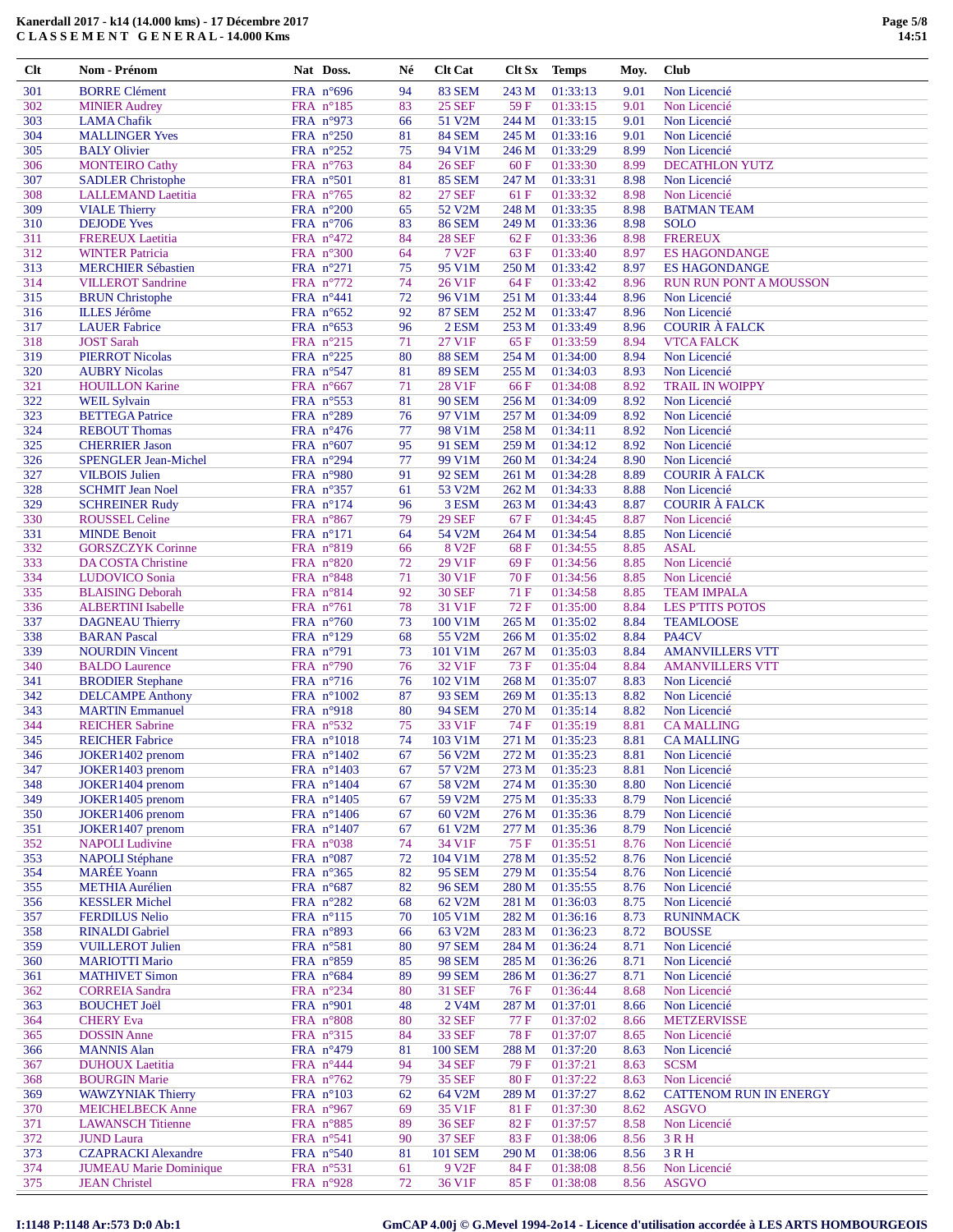| Clt        | Nom - Prénom                             | Nat Doss.              | Né       | <b>Clt Cat</b>          |               | Clt Sx Temps         | Moy.              | Club                                 |
|------------|------------------------------------------|------------------------|----------|-------------------------|---------------|----------------------|-------------------|--------------------------------------|
| 376        | <b>CORDUAN Audrey</b>                    | FRA n°850              | 75       | 37 V1F                  | 86 F          | 01:38:12             | 8.55              | Non Licencié                         |
| 377        | <b>BALVA</b> Thomas-Pierre               | FRA n°843              | 88       | <b>102 SEM</b>          | 291 M         | 01:38:20             | 8.54              | Non Licencié                         |
| 378        | <b>MORI</b> Sophie                       | FRA n°394              | 80       | <b>38 SEF</b>           | 87F           | 01:38:27             | 8.53              | Non Licencié                         |
| 379        | <b>BECQUER Elodie</b>                    | FRA n°874              | 87       | <b>39 SEF</b>           | 88F           | 01:38:30             | 8.53              | Non Licencié                         |
| 380        | <b>SOMMEN Marie Danielle</b>             | FRA n°418              | 56       | 3 V3F                   | 89F           | 01:38:32             | 8.53              | <b>CAMALLING</b>                     |
| 381        | <b>HAYS</b> Isabelle                     | FRA n°453              | 67       | 10 V <sub>2F</sub>      | 90F           | 01:38:33             | 8.52              | Non Licencié                         |
| 382        | <b>BENDER</b> Georges                    | FRA n°523              | 83       | <b>103 SEM</b>          | 292 M         | 01:38:34             | 8.52              | Non Licencié                         |
| 383        | <b>JACOB Kévin</b>                       | FRA n°726              | 80       | <b>104 SEM</b>          | 293 M         | 01:38:35             | 8.52              | Non Licencié                         |
| 384        | <b>VAUBOURG</b> Melanie                  | FRA n°363              | 91       | <b>40 SEF</b>           | 91 F          | 01:38:43             | 8.51              | Non Licencié                         |
| 385        | <b>LASNES Delphine</b>                   | FRA n°361              | 75       | 38 V1F                  | 92 F          | 01:38:43             | 8.51              | Non Licencié                         |
| 386        | <b>SCHMITT Chantal</b>                   | FRA n°446              | 70       | 39 V1F                  | 93 F          | 01:38:44             | 8.51              | Non Licencié                         |
| 387        | <b>KIEFER Marie</b>                      | FRA n°917              | 95       | <b>41 SEF</b>           | 94 F          | 01:39:04             | 8.48              | <b>FOXTRAIL</b>                      |
| 388        | <b>MARCHI</b> Adeline                    | FRA n°683              | 83       | <b>42 SEF</b>           | 95F           | 01:39:07             | 8.48              | Non Licencié                         |
| 389        | <b>BOCCABELLA Bernard</b>                | FRA n°559              | 66       | 65 V2M                  | 294 M         | 01:39:19             | 8.46              | Non Licencié                         |
| 390        | <b>BOSQUET Marine</b>                    | FRA n°438              | 89       | 43 SEF                  | 96 F          | 01:39:20             | 8.46              | Non Licencié                         |
| 391        | <b>BOSQUET Jean-Michel</b>               | FRA n°439              | 59       | 66 V2M                  | 295 M         | 01:39:21             | 8.46              | Non Licencié                         |
| 392        | PONSART Alexandra                        | FRA n°432              | 93       | <b>44 SEF</b>           | 97 F          | 01:39:22             | 8.45              | <b>TRITYC</b>                        |
| 393        | <b>GELHAUSEN Laurence</b>                | FRA n°974              | 83       | <b>45 SEF</b>           | 98F           | 01:39:26             | 8.45              | Non Licencié                         |
| 394        | <b>BOURGEOIS Romain</b>                  | FRA n°976              | 77       | 106 V1M                 | 296 M         | 01:39:26             | 8.45              | Non Licencié                         |
| 395        | <b>TAILLEUR Christian</b>                | FRA $n^{\circ}001$     | 67       | 67 V2M                  | 297 M         | 01:39:28             | 8.45              | Non Licencié                         |
| 396        | <b>PORTOLANI</b> Yannick                 | FRA n°729              | 74       | 107 V1M                 | 298 M         | 01:39:29             | 8.44              | <b>NON LICENCIE</b>                  |
| 397        | <b>DEZA</b> Margaux                      | FRA n°434              | 91       | <b>46 SEF</b>           | 99 F          | 01:39:33             | 8.44              | Non Licencié                         |
| 398        | <b>JACOB</b> Peggy                       | FRA n°425              | 80       | <b>47 SEF</b>           | 100F          | 01:39:33             | 8.44              | <b>CAMALLING</b>                     |
| 399        | <b>TORRECCHIA Audrey</b>                 | FRA n°028              | 84       | <b>48 SEF</b>           | 101 F         | 01:39:47             | 8.42              | Non Licencié                         |
| 400        | <b>LASSALAS Nelly</b>                    | FRA $n^{\circ}646$     | 66       | 11 V <sub>2F</sub>      | 102 F         | 01:40:15             | 8.38              | <b>METZ TRIATHLON</b>                |
| 401        | <b>MORTIMORE Delphine</b>                | FRA n°325              | 73       | 40 V1F                  | 103 F         | 01:40:26             | 8.36              | Non Licencié                         |
| 402        | <b>DANIEL Marc</b>                       | FRA n°335              | 73       | 108 V1M                 | 299 M         | 01:40:27             | 8.36              | Non Licencié                         |
| 403        | <b>MENEI</b> Severine                    | FRA n°464              | 80       | <b>49 SEF</b>           | 104 F         | 01:40:28             | 8.36              | Non Licencié                         |
| 404        | <b>MENEI</b> Sandro                      | FRA $n^{\circ}463$     | 74       | 109 V1M                 | 300 M         | 01:40:28             | 8.36              | Non Licencié                         |
| 405        | <b>PAGES</b> Violaine                    | FRA n°739              | 76       | 41 V1F                  | 105 F         | 01:40:29             | 8.36              | Non Licencié                         |
| 406        | <b>STROH Jérémy</b>                      | FRA $n^{\circ}604$     | 89       | <b>105 SEM</b>          | 301 M         | 01:40:29             | 8.36              | <b>GREEN TEAM DISTROFF BIKE CREW</b> |
| 407        | <b>ANTOINE Sandrine</b>                  | FRA n°904              | 73       | 42 V1F                  | 106 F         | 01:40:51             | 8.33              | <b>BOUSSE</b>                        |
| 408        | <b>CHUSTE</b> Thierry                    | FRA n°753              | 53       | 9 V3M                   | 302 M         | 01:41:01             | 8.32              | A2M                                  |
| 409        | <b>HOFFMANN Norbert</b>                  | FRA n°686              | 59       | 68 V2M                  | 303 M         | 01:41:02             | 8.31              | Non Licencié                         |
| 410        | <b>MARTINY Mickael</b>                   | FRA $n^{\circ}358$     | 81       | <b>106 SEM</b>          | 304 M         | 01:41:03             | 8.31              | Non Licencié                         |
| 411        | <b>LEININGER Valerie</b>                 | FRA n°883<br>FRA n°153 | 73<br>83 | 43 V1F<br><b>50 SEF</b> | 107 F<br>108F | 01:41:11<br>01:41:11 | 8.30              | <b>ACSA</b><br><b>ACSA</b>           |
| 412<br>413 | <b>BALLEVRE Céline</b><br>DE GOBBI Sarah | FRA n°350              | 78       | 44 V1F                  | 109 F         | 01:41:13             | 8.30<br>8.30      | <b>ACSA</b>                          |
| 414        | <b>EMEL Cindy</b>                        | FRA n°303              | 78       | 45 V1F                  | 110F          | 01:41:36             | 8.27              | Non Licencié                         |
| 415        | <b>AZAMBRE Julie</b>                     | FRA n°533              | 75       | 46 V1F                  | 111F          | 01:41:43             | 8.26              | <b>RUN DECAT SEMECOURT</b>           |
| 416        | <b>CIRE</b> Denis                        | FRA n°572              | 63       | 69 V2M                  | 305 M         | 01:41:44             | 8.26              | <b>RUN DECAT SEMECOURT</b>           |
| 417        | <b>TOUSSAINT</b> Isabelle                | FRA n°788              | 65       | 12 V <sub>2F</sub>      | 112F          | 01:41:47             | 8.25              | Non Licencié                         |
| 418        | <b>ALLOUIS Christelle</b>                | FRA n°830              | 76       | 47 V1F                  | 113 F         | 01:41:50             | 8.25              | <b>TEAM IMPALA</b>                   |
| 419        | <b>ALLOUIS Franck</b>                    | FRA n°829              | 75       | 110 V1M                 |               | 306 M 01:41:50       | 8.25              | <b>TEAM IMPALA</b>                   |
| 420        | <b>FERNANDEZ Christophe</b>              | FRA $n^{\circ}923$     | 74       | 111 V1M                 | 307 M         | 01:41:58             | 8.24              | Non Licencié                         |
| 421        | <b>TOUSSAINT Annick</b>                  | FRA n°009              | 78       | 48 V1F                  | 114F          | 01:41:59             | 8.24              | <b>RCRM</b>                          |
| 422        | <b>RENARD Vanessa</b>                    | FRA $n^{\circ}$ 566    | 80       | <b>51 SEF</b>           | 115F          | 01:42:00             | 8.24              | Non Licencié                         |
| 423        | <b>AUBRY Karine</b>                      | FRA n°548              | 79       | <b>52 SEF</b>           | 116F          | 01:42:01             | 8.23              | Non Licencié                         |
| 424        | <b>AUBERTIN - SFALCIN Ann</b>            | FRA n°934              | 67       | 13 V <sub>2F</sub>      | 117F          | 01:42:17             | 8.21              | Non Licencié                         |
| 425        | <b>BARNIER Marie-Christine</b>           | FRA $n^{\circ}$ 796    | 49       | 4 V3F                   | 118F          | 01:42:42             | 8.18              | Non Licencié                         |
| 426        | JOKER1408 prenom                         | FRA n°1408             | 67       | 70 V2M                  | 308 M         | 01:42:54             | 8.16              | Non Licencié                         |
| 427        | <b>CAUDY</b> Serge                       | FRA $n^{\circ}266$     | 64       | 71 V2M                  | 309 M         | 01:42:58             | 8.16              | <b>FOXTRAIL</b>                      |
| 428        | <b>WETZSTEIN Corinne</b>                 | FRA n°263              | 72       | 49 V1F                  | 119F          | 01:43:02             | 8.15              | Non Licencié                         |
| 429        | <b>OGOS</b> Isabelle                     | FRA $n^{\circ}254$     | 73       | 50 V1F                  | 120 F         | 01:43:03             | 8.15              | Non Licencié                         |
| 430        | PASQUAL Jerome                           | FRA n°800              | 78       | 112 V1M                 | 310 M         | 01:43:04             | 8.15              | Non Licencié                         |
| 431        | <b>GISQUET Denis</b>                     | FRA n°852              | 56       | 10 V3M                  | 311 M         | 01:43:05             | 8.15              | Non Licencié                         |
| 432        | <b>AROLDI</b> Estelle                    | FRA n°714              | 82       | <b>53 SEF</b>           | 121 F         | 01:43:07             | 8.15              | Non Licencié                         |
| 122        | <b>VEHMBEHV Cohootic</b>                 | $EDA = 9700$           | 07       | $A$ ECM                 | 212M          | 01.42.12             | $Q = 1 \text{ A}$ | CREEM TE AM DICTROED                 |

|            | I:1148 P:1148 Ar:573 D:0 Ab:1                                |                                           |          |                              |                |                      |              | GmCAP 4.00j © G.Mevel 1994-2014 - Licence d'utilisation accordée à LES ARTS HOMBOURGEOIS |
|------------|--------------------------------------------------------------|-------------------------------------------|----------|------------------------------|----------------|----------------------|--------------|------------------------------------------------------------------------------------------|
| 450        | PAUL Sylvie                                                  | FRA $n^{\circ}468$                        | 62       | 16 V <sub>2F</sub>           | 132 F          | 01:44:47             | 8.02         | <b>CAMALLING</b>                                                                         |
| 449        | <b>SOULET Julie</b>                                          | FRA $n^{\circ}368$                        | 82       | 56 SEF                       | 131 F          | 01:44:33             | 8.04         | <b>ACSA</b>                                                                              |
| 448        | <b>ALBERT Céline</b>                                         | FRA n°376                                 | 73       | 54 V1F                       | 130 F          | 01:44:32             | 8.04         | <b>ACSA</b>                                                                              |
| 447        | <b>HUERTAS Carinne</b>                                       | FRA n°587                                 | 78       | 53 V1F                       | 129F           | 01:44:20             | 8.05         | Non Licencié                                                                             |
| 446        | <b>CARDINAL Manon</b>                                        | FRA $n^{\circ}924$                        | 98       | $2$ ESF                      | 128 F          | 01:44:19             | 8.05         | Non Licencié                                                                             |
| 444<br>445 | <b>ISELER</b> Veronique<br><b>MOINIER-BELOTTI Christelle</b> | FRA $n^{\circ}$ 752<br>FRA n°598          | 66<br>78 | 15 V <sub>2F</sub><br>52 V1F | 126 F<br>127F  | 01:44:15<br>01:44:19 | 8.06<br>8.05 | A2M<br>Non Licencié                                                                      |
| 443        | <b>BOESPFLUG Samuel</b>                                      | FRA $n^{\circ}433$                        | 74       | 117 V1M                      | 318 M          | 01:44:04             | 8.07         | Non Licencié                                                                             |
| 442        | <b>VANDEMEULEBROUCKE Gregory</b>                             | FRA n°862                                 | 75       | 116 V1M                      | 317 M          | 01:44:00             | 8.08         | <b>USK</b>                                                                               |
| 441        | <b>REILAND Maïté</b>                                         | FRA $n^{\circ}056$                        | 68       | 14 V <sub>2F</sub>           | 125 F          | 01:43:58             | 8.08         | Non Licencié                                                                             |
| 440        | <b>VIDONI</b> Audrey                                         | FRA $n^{\circ}384$                        | 79       | 55 SEF                       | 124F           | 01:43:57             | 8.08         | Non Licencié                                                                             |
| 439        | <b>VIDONI Olivier</b>                                        | FRA n°385                                 | 79       | <b>107 SEM</b>               | 316 M          | 01:43:56             | 8.08         | Non Licencié                                                                             |
| 437<br>438 | RODRIGUEZ Barbara<br><b>CODUTTI Dominique</b>                | FRA n°891<br>FRA $n^{\circ}898$           | 80<br>73 | <b>54 SEF</b><br>115 V1M     | 123 F<br>315 M | 01:43:42<br>01:43:46 | 8.10<br>8.10 | <b>BOUSSE</b><br><b>BOUSSE</b>                                                           |
| 436        | <b>RODRIGUEZ Michel</b>                                      | FRA n°984                                 | 74       | 114 V1M                      | 314 M          | 01:43:36             | 8.11         | Non Licencié                                                                             |
| 435        | <b>JACK</b> Isabelle                                         | FRA $n^{\circ}024$                        | 73       | 51 V1F                       | 122F           | 01:43:31             | 8.12         | <b>CAP ENTRANGE</b>                                                                      |
| 434        | <b>IFFLY Emmanuel</b>                                        | FRA $n^{\circ}469$                        | 72       | 113 V1M                      | 313 M          | 01:43:27             | 8.12         | <b>RUNINMACK</b>                                                                         |
| 433        | <b>KEUVREUX Sebastien</b>                                    | FRA $n^{\circ}709$                        | 97       | 4 ESM                        | 312 M          | 01:43:12             | 8.14         | <b>GREEN TEAM DISTROFF</b>                                                               |
| 432        | <b>AROLDI</b> Estelle                                        | FRA $n^{\circ}$ 714                       | 82       | <b>53 SEF</b>                | 121 F          | 01:43:07             | 8.15         | Non Licencié                                                                             |
| 430<br>431 | PASQUAL Jerome<br><b>GISQUET Denis</b>                       | FRA $n^{\circ}800$<br>FRA $n^{\circ}852$  | 78<br>56 | 112 V1M<br>10 V3M            | 310 M<br>311 M | 01:43:04<br>01:43:05 | 8.15<br>8.15 | Non Licencié<br>Non Licencié                                                             |
| 429        | <b>OGOS</b> Isabelle                                         | FRA $n^{\circ}254$                        | 73       | 50 V1F                       | 120 F          | 01:43:03             | 8.15         | Non Licencié                                                                             |
| 428        | <b>WETZSTEIN Corinne</b>                                     | FRA $n^{\circ}263$                        | 72       | 49 V1F                       | 119F           | 01:43:02             | 8.15         | Non Licencié                                                                             |
| 427        | <b>CAUDY Serge</b>                                           | FRA $n^{\circ}266$                        | 64       | 71 V2M                       | 309 M          | 01:42:58             | 8.16         | <b>FOXTRAIL</b>                                                                          |
| 426        | JOKER1408 prenom                                             | FRA $n^{\circ}1408$                       | 67       | 70 V2M                       | 308 M          | 01:42:54             | 8.16         | Non Licencié                                                                             |
| 425        | <b>BARNIER Marie-Christine</b>                               | FRA n°796                                 | 49       | 4 V3F                        | $118 F$        | 01:42:42             | 8.18         | Non Licencié                                                                             |
| 423<br>424 | <b>AUBRY Karine</b><br><b>AUBERTIN - SFALCIN Ann</b>         | FRA $n^{\circ}548$<br>FRA $n^{\circ}934$  | 79<br>67 | 52 SEF<br>13 V <sub>2F</sub> | 116F<br>117F   | 01:42:01<br>01:42:17 | 8.23<br>8.21 | Non Licencié<br>Non Licencié                                                             |
| 422        | <b>RENARD</b> Vanessa                                        | FRA $n^{\circ}$ 566                       | 80       | 51 SEF                       | 115F           | 01:42:00             | 8.24         | Non Licencié                                                                             |
| 421        | <b>TOUSSAINT Annick</b>                                      | FRA $n^{\circ}009$                        | 78       | 48 V1F                       | 114F           | 01:41:59             | 8.24         | <b>RCRM</b>                                                                              |
| 420        | <b>FERNANDEZ Christophe</b>                                  | FRA $n^{\circ}923$                        | 74       | 111 V1M                      | 307 M          | 01:41:58             | 8.24         | Non Licencié                                                                             |
| 419        | <b>ALLOUIS Franck</b>                                        | FRA $n^{\circ}829$                        | 75       | 110 V1M                      | 306 M          | 01:41:50             | 8.25         | <b>TEAM IMPALA</b>                                                                       |
| 418        | <b>ALLOUIS Christelle</b>                                    | FRA $n^{\circ}830$                        | 76       | 47 V1F                       | 113F           | 01:41:50             | 8.25         | <b>TEAM IMPALA</b>                                                                       |
| 416<br>417 | <b>CIRE</b> Denis<br><b>TOUSSAINT</b> Isabelle               | FRA $n^{\circ}572$<br>FRA n°788           | 63<br>65 | 69 V2M<br>12 V <sub>2F</sub> | 305 M<br>112F  | 01:41:44<br>01:41:47 | 8.26<br>8.25 | <b>RUN DECAT SEMECOURT</b><br>Non Licencié                                               |
| 415        | <b>AZAMBRE Julie</b>                                         | FRA n°533                                 | 75       | 46 V1F                       | 111F           | 01:41:43             | 8.26         | <b>RUN DECAT SEMECOURT</b>                                                               |
| 414        | <b>EMEL Cindy</b>                                            | FRA $n^{\circ}303$                        | 78       | 45 V1F                       | 110F           | 01:41:36             | 8.27         | Non Licencié                                                                             |
| 413        | DE GOBBI Sarah                                               | FRA $n^{\circ}350$                        | 78       | 44 V1F                       | 109 F          | 01:41:13             | 8.30         | <b>ACSA</b>                                                                              |
| 412        | <b>BALLEVRE Céline</b>                                       | FRA $n^{\circ}153$                        | 83       | <b>50 SEF</b>                | 108 F          | 01:41:11             | 8.30         | <b>ACSA</b>                                                                              |
| 411        | <b>LEININGER Valerie</b>                                     | FRA n°883                                 | 73       | 43 V1F                       | 107F           | 01:41:11             | 8.30         | <b>ACSA</b>                                                                              |
| 410        | <b>MARTINY Mickael</b>                                       | FRA n°358                                 | 81       | <b>106 SEM</b>               | 304 M          | 01:41:03             | 8.31         | Non Licencié                                                                             |
| 408<br>409 | <b>CHUSTE Thierry</b><br><b>HOFFMANN Norbert</b>             | FRA $n^{\circ}$ 753<br>FRA $n^{\circ}686$ | 53<br>59 | 9 V3M<br>68 V2M              | 302 M<br>303 M | 01:41:01<br>01:41:02 | 8.32<br>8.31 | A2M<br>Non Licencié                                                                      |
| 407        | <b>ANTOINE Sandrine</b>                                      | FRA n°904                                 | 73       | 42 V1F                       | 106F           | 01:40:51             | 8.33         | <b>BOUSSE</b>                                                                            |
| 406        | <b>STROH Jérémy</b>                                          | FRA $n^{\circ}604$                        | 89       | <b>105 SEM</b>               | 301 M          | 01:40:29             | 8.36         | <b>GREEN TEAM DISTROFF BIKE CREW</b>                                                     |
| 405        | <b>PAGES</b> Violaine                                        | FRA n°739                                 | 76       | 41 V1F                       | 105 F          | 01:40:29             | 8.36         | Non Licencié                                                                             |
| 404        | <b>MENEI</b> Sandro                                          | FRA n°463                                 | 74       | 109 V1M                      | 300 M          | 01:40:28             | 8.36         | Non Licencié                                                                             |
| 403        | <b>MENEI</b> Severine                                        | FRA $n^{\circ}464$                        | 80       | <b>49 SEF</b>                | 104 F          | 01:40:28             | 8.36         | Non Licencié                                                                             |
| 401<br>402 | <b>MORTIMORE Delphine</b><br><b>DANIEL Marc</b>              | FRA n°325<br>FRA $n^{\circ}335$           | 73<br>73 | 40 V1F<br>108 V1M            | 103F<br>299 M  | 01:40:26<br>01:40:27 | 8.36<br>8.36 | Non Licencié<br>Non Licencié                                                             |
| 400        | <b>LASSALAS Nelly</b>                                        | FRA $n^{\circ}646$                        | 66       | 11 V <sub>2F</sub>           | 102 F          | 01:40:15             | 8.38         | <b>METZ TRIATHLON</b>                                                                    |
| 399        | <b>TORRECCHIA Audrey</b>                                     | FRA $n^{\circ}028$                        | 84       | <b>48 SEF</b>                | 101 F          | 01:39:47             | 8.42         | Non Licencié                                                                             |
| 398        | <b>JACOB</b> Peggy                                           | FRA $n^{\circ}425$                        | 80       | 47 SEF                       | 100 F          | 01:39:33             | 8.44         | <b>CAMALLING</b>                                                                         |
| 397        | <b>DEZA</b> Margaux                                          | FRA $n^{\circ}434$                        | 91       | <b>46 SEF</b>                | 99F            | 01:39:33             | 8.44         | Non Licencié                                                                             |
| 396        | <b>PORTOLANI Yannick</b>                                     | FRA n°729                                 | 74       | 107 V1M                      | 298 M          | 01:39:29             | 8.44         | <b>NON LICENCIE</b>                                                                      |
| 395        | <b>TAILLEUR Christian</b>                                    | FRA $n^{\circ}001$                        | 67       | 67 V2M                       | 297 M          | 01:39:28             | 8.45         | Non Licencié                                                                             |
| 393<br>394 | <b>GELHAUSEN Laurence</b><br><b>BOURGEOIS Romain</b>         | FRA $n^{\circ}974$<br>FRA $n^{\circ}976$  | 83<br>77 | <b>45 SEF</b><br>106 V1M     | 98F<br>296 M   | 01:39:26<br>01:39:26 | 8.45<br>8.45 | Non Licencié<br>Non Licencié                                                             |
| 392        | PONSART Alexandra                                            | FRA $n^{\circ}432$                        | 93       | <b>44 SEF</b>                | 97F            | 01:39:22             | 8.45         | <b>TRITYC</b>                                                                            |
| 391        | <b>BOSQUET Jean-Michel</b>                                   | FRA n°439                                 | 59       | 66 V2M                       | 295 M          | 01:39:21             | 8.46         | Non Licencié                                                                             |
| 390        | <b>BOSQUET Marine</b>                                        | FRA n°438                                 | 89       | 43 SEF                       | 96F            | 01:39:20             | 8.46         | Non Licencié                                                                             |
| 389        | <b>BOCCABELLA Bernard</b>                                    | FRA n°559                                 | 66       | 65 V2M                       | 294 M          | 01:39:19             | 8.46         | Non Licencié                                                                             |
| 388        | <b>KIEFER Marie</b><br><b>MARCHI</b> Adeline                 | FRA $n^{\circ}917$<br>FRA $n^{\circ}683$  | 95<br>83 | 42 SEF                       | 95F            | 01:39:07             | 8.48         | Non Licencié                                                                             |
| 386<br>387 | <b>SCHMITT Chantal</b>                                       | FRA n°446                                 | 70       | 39 V1F<br><b>41 SEF</b>      | 93F<br>94 F    | 01:38:44<br>01:39:04 | 8.51<br>8.48 | Non Licencié<br><b>FOXTRAIL</b>                                                          |
| 385        | <b>LASNES</b> Delphine                                       | FRA $n^{\circ}361$                        | 75       | 38 V1F                       | 92 F           | 01:38:43             | 8.51         | Non Licencié                                                                             |
| 384        | <b>VAUBOURG</b> Melanie                                      | FRA $n^{\circ}363$                        | 91       | <b>40 SEF</b>                | 91F            | 01:38:43             | 8.51         | Non Licencié                                                                             |
| 383        | <b>JACOB</b> Kévin                                           | FRA $n^{\circ}$ 726                       | 80       | <b>104 SEM</b>               | 293 M          | 01:38:35             | 8.52         | Non Licencié                                                                             |
| 382        | <b>BENDER Georges</b>                                        | FRA $n^{\circ}523$                        | 83       | <b>103 SEM</b>               | 292 M          | 01:38:34             | 8.52         | Non Licencié                                                                             |
| 380<br>381 | <b>SOMMEN Marie Danielle</b><br><b>HAYS</b> Isabelle         | FRA n°418<br>FRA n°453                    | 56<br>67 | 3 V3F<br>10 V <sub>2F</sub>  | 89F<br>90F     | 01:38:32<br>01:38:33 | 8.53<br>8.52 | <b>CA MALLING</b><br>Non Licencié                                                        |
| 379        | <b>BECQUER Elodie</b>                                        | FRA n°874                                 | 87       | <b>39 SEF</b>                | 88F            | 01:38:30             | 8.53         | Non Licencié                                                                             |
| 378        | <b>MORI</b> Sophie                                           | FRA n°394                                 | 80       | <b>38 SEF</b>                | 87 F           | 01:38:27             | 8.53         | Non Licencié                                                                             |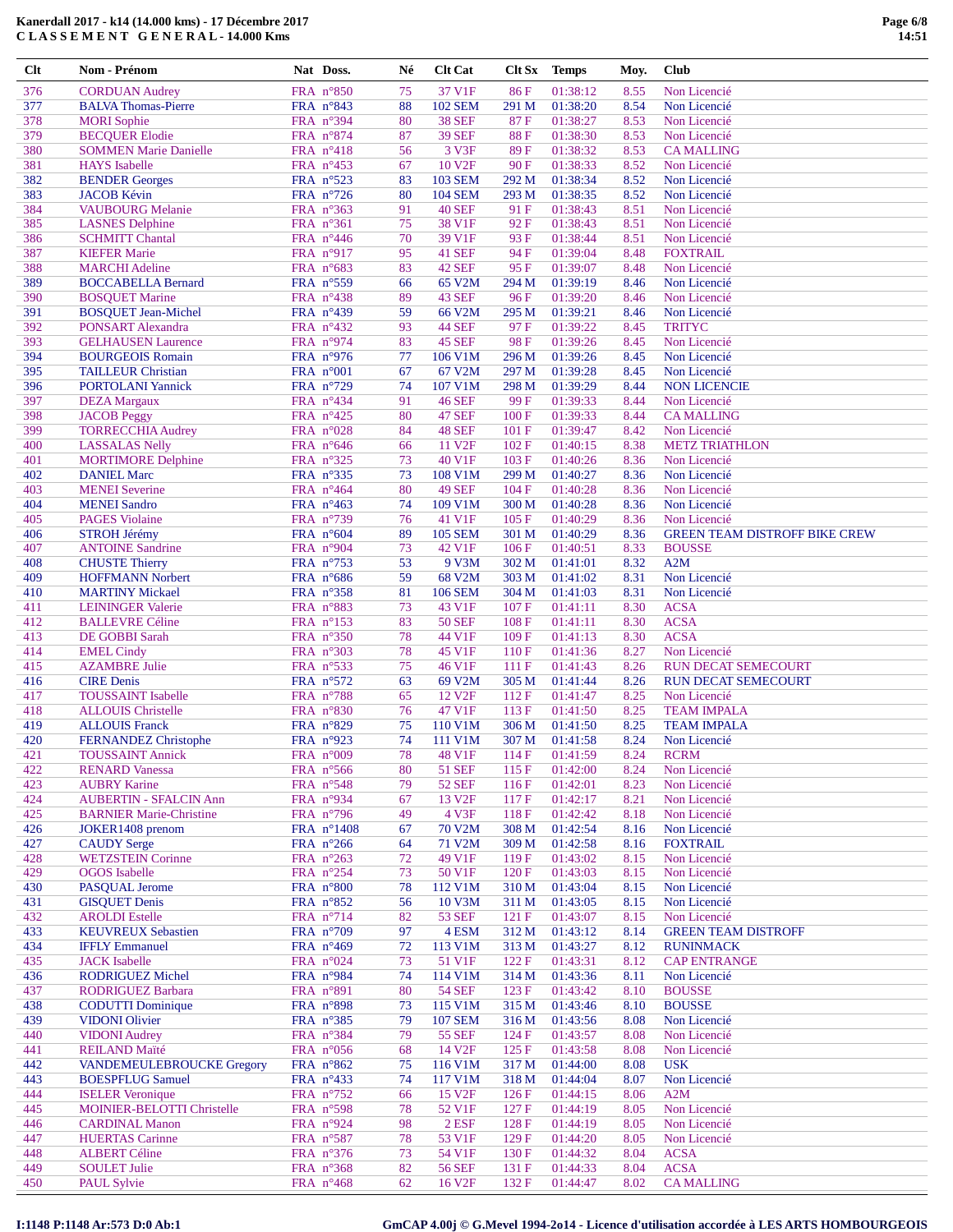**Clt Nom - Prénom Nat Doss. Né Clt Cat Clt Sx Temps Moy. Club** 451 GEORG Vincence FRA n°467 75 55 V1F 133 F 01:44:51 8.01 Non Licencié

| 452 | <b>CHAUSSOY Michael</b>              | FRA $n^{\circ}518$              | 82 | <b>108 SEM</b>     | 319 M | 01:44:54       | 8.01 | Non Licencié                  |
|-----|--------------------------------------|---------------------------------|----|--------------------|-------|----------------|------|-------------------------------|
| 453 | <b>BERTONNEAU Estelle</b>            | FRA $n^{\circ}122$              | 76 | 56 V1F             | 134 F | 01:45:06       | 7.99 | <b>TRITYC</b>                 |
| 454 | <b>BUNEK</b> Delphine                | FRA n°549                       | 79 | <b>57 SEF</b>      | 135F  | 01:45:19       | 7.98 | Non Licencié                  |
| 455 | <b>GOY Lucile</b>                    | FRA $n^{\circ}1005$             | 91 | <b>58 SEF</b>      | 136 F | 01:45:24       | 7.97 | Non Licencié                  |
| 456 | <b>LAUX Olivier</b>                  | FRA $n^{\circ}235$              | 80 | <b>109 SEM</b>     | 320 M | 01:45:37       | 7.95 | Non Licencié                  |
| 457 | <b>HERTZOG</b> Sophie                | FRA n°170                       | 90 | <b>59 SEF</b>      | 137 F | 01:45:41       | 7.95 | <b>ACSA</b>                   |
| 458 | <b>MONGEOT Nancy</b>                 | FRA $n^{\circ}138$              | 85 | <b>60 SEF</b>      | 138 F | 01:45:41       | 7.95 | <b>ACSA</b>                   |
| 459 | <b>PINGANT</b> Valerie               | FRA $n^{\circ}1010$             | 73 | 57 V1F             | 139F  | 01:45:58       | 7.93 | Non Licencié                  |
| 460 | <b>SILVA Julie</b>                   | FRA $n^{\circ}872$              | 84 | <b>61 SEF</b>      | 140 F | 01:45:59       | 7.93 | Non Licencié                  |
| 461 | <b>CHERRIER Jean Philippe</b>        | FRA n°606                       | 67 | 72 V2M             | 321 M | 01:46:08       | 7.91 | Non Licencié                  |
|     | HAUSSY Frédéric                      |                                 | 77 | 118 V1M            | 322 M |                | 7.90 | Non Licencié                  |
| 462 |                                      | FRA $n^{\circ}597$<br>FRA n°008 |    |                    |       | 01:46:17       |      | <b>TGV54</b>                  |
| 463 | <b>JAMIN</b> Corinne                 |                                 | 73 | 58 V1F             | 141 F | 01:46:43       | 7.87 |                               |
| 464 | <b>GAUDUCHEAU Arnaud</b>             | FRA $n^{\circ}010$              | 75 | 119 V1M            | 323 M | 01:46:44       | 7.87 | <b>TGV54</b>                  |
| 465 | <b>DESLANDES Paul</b>                | FRA n°879                       | 77 | 120 V1M            | 324 M | 01:46:45       | 7.87 | Non Licencié                  |
| 466 | <b>FRANCOIS</b> Isabelle             | FRA $n^{\circ}623$              | 74 | 59 V1F             | 142 F | 01:46:56       | 7.86 | <b>FDC RUNNING</b>            |
| 467 | <b>MARQUELET Chloé</b>               | FRA n°519                       | 95 | <b>62 SEF</b>      | 143 F | 01:47:09       | 7.84 | Non Licencié                  |
| 468 | <b>MARQUELET Eric</b>                | FRA n°510                       | 70 | 121 V1M            | 325 M | 01:47:10       | 7.84 | Non Licencié                  |
| 469 | <b>ALBERT Emilie</b>                 | FRA n°351                       | 84 | <b>63 SEF</b>      | 144 F | 01:47:11       | 7.84 | <b>METZ TRIATHLON</b>         |
| 470 | SALGUEIRO PEREIRA Jean               | FRA n°737                       | 65 | 73 V2M             | 326 M | 01:47:11       | 7.84 | Non Licencié                  |
| 471 | <b>GREMILLET Gilbert</b>             | FRA n°826                       | 43 | 3 V <sub>4</sub> M | 327 M | 01:47:23       | 7.82 | <b>ES HAGONDANGE</b>          |
| 472 | <b>GOMEZ Mathieu</b>                 | FRA n°987                       | 88 | <b>110 SEM</b>     | 328 M | 01:47:33       | 7.81 | Non Licencié                  |
| 473 | <b>KLEINHENTZ Deborah</b>            | FRA n°136                       | 83 | <b>64 SEF</b>      | 145 F | 01:47:53       | 7.79 | <b>ACSA</b>                   |
| 474 | <b>BEAUCOUR Julie</b>                | FRA n°344                       | 83 | <b>65 SEF</b>      | 146 F | 01:47:58       | 7.78 | Non Licencié                  |
| 475 | <b>THONY Christophe</b>              | FRA n°222                       | 76 | 122 V1M            | 329 M | 01:48:00       | 7.78 | Non Licencié                  |
| 476 | <b>LAI</b> Pietro                    | FRA $n^{\circ}692$              | 54 | 11 V3M             | 330 M | 01:48:07       | 7.77 | SECTION BOXE HAYANGE.         |
| 477 | <b>STEINBRUNN Veronique</b>          | FRA $n^{\circ}977$              | 65 | 17 V <sub>2F</sub> | 147 F | 01:48:16       | 7.76 | Non Licencié                  |
| 478 | STROJAZZO Céline                     | FRA $n^{\circ}890$              | 80 | <b>66 SEF</b>      | 148 F | 01:48:45       | 7.72 | <b>BOUSSE</b>                 |
| 479 | <b>STROJAZZO Paul</b>                | FRA n°145                       | 78 | 123 V1M            | 331 M | 01:49:09       | 7.70 | Non Licencié                  |
| 480 | <b>BERNARD Christelle</b>            | FRA n°903                       | 87 | <b>67 SEF</b>      | 149 F | 01:49:10       | 7.70 | <b>BOUSSE</b>                 |
|     |                                      |                                 |    |                    |       |                |      |                               |
| 481 | <b>JEANGUYOT</b> Amélie              | FRA $n^{\circ}895$              | 83 | <b>68 SEF</b>      | 150F  | 01:49:11       | 7.69 | Non Licencié                  |
| 482 | <b>BUIRETTE Stéphanie</b>            | FRA n°459                       | 72 | 60 V1F             | 151 F | 01:49:11       | 7.69 | <b>KETTERTHILL</b>            |
| 483 | <b>BUIRETTE Alain</b>                | FRA n°124                       | 66 | 74 V2M             | 332 M | 01:49:22       | 7.68 | <b>CE KSKF</b>                |
| 484 | <b>KOLTES Kathy</b>                  | FRA $n^{\circ}298$              | 78 | 61 V1F             | 152F  | 01:49:23       | 7.68 | Non Licencié                  |
| 485 | <b>VALENTING Olivier</b>             | FRA n°019                       | 74 | 124 V1M            | 333 M | 01:49:25       | 7.68 | Non Licencié                  |
| 486 | <b>CHARON</b> Magali                 | FRA n°302                       | 86 | <b>69 SEF</b>      | 153 F | 01:49:59       | 7.64 | <b>CAP ENTRANGE</b>           |
| 487 | <b>MOREAU</b> Martine                | FRA n°780                       | 74 | 62 V1F             | 154 F | 01:50:10       | 7.63 | <b>CAP ENTRANGE</b>           |
| 488 | <b>FERNANDES Carlos</b>              | FRA $n^{\circ}997$              | 88 | <b>111 SEM</b>     | 334 M | 01:50:11       | 7.62 | Non Licencié                  |
| 489 | <b>SAUNIER Cécile</b>                | FRA n°188                       | 81 | <b>70 SEF</b>      | 155 F | 01:50:13       | 7.62 | Non Licencié                  |
| 490 | <b>ALIBO</b> Virginie                | FRA $n^{\circ}937$              | 76 | 63 V1F             | 156F  | 01:50:19       | 7.62 | A2M                           |
| 491 | <b>BRIOT</b> Séverine                | FRA $n^{\circ}915$              | 73 | 64 V1F             | 157 F | 01:50:20       | 7.61 | A2M                           |
| 492 | <b>DODELLER Mégane</b>               | FRA $n^{\circ}1017$             | 94 | <b>71 SEF</b>      | 158 F | 01:50:28       | 7.61 | <b>CAMALLING</b>              |
| 493 | <b>KIREN Marie-Claire</b>            | FRA $n^{\circ}539$              | 58 | 5 V3F              | 159F  | 01:50:28       | 7.60 | <b>CAMALLING</b>              |
| 494 | <b>TURCI Gilles</b>                  | FRA n°419                       | 76 | 125 V1M            | 335 M | 01:50:32       | 7.60 | Non Licencié                  |
| 495 | <b>FENCL Julie</b>                   | FRA n°775                       | 80 | <b>72 SEF</b>      | 160 F | 01:50:32       | 7.60 | Non Licencié                  |
| 496 | <b>GAILLOT</b> Emilie                | FRA n°787                       | 82 | <b>73 SEF</b>      | 161 F | 01:50:36       | 7.60 | <b>TRAIL IN WOIPPY</b>        |
| 497 | <b>HARM</b> Denis                    | FRA $n^{\circ}218$              | 69 | 126 V1M            | 336 M | 01:51:11       | 7.56 | Non Licencié                  |
| 498 | <b>HAMEL</b> Virginie                | FRA $n^{\circ}299$              | 85 | <b>74 SEF</b>      | 162 F | 01:51:11       | 7.56 | Non Licencié                  |
| 499 | <b>WINCKEL Sebastien</b>             | FRA n°272                       | 81 | 112 SEM            |       | 337 M 01:51:22 | 7.54 | Non Licencié                  |
|     |                                      |                                 |    |                    |       |                |      |                               |
| 500 | <b>FOURNEL Emmanuelle</b>            | FRA $n^{\circ}$ 995             | 79 | <b>75 SEF</b>      | 163 F | 01:51:45       | 7.52 | Non Licencié                  |
| 501 | <b>VAN LANDE Patrick</b>             | FRA n°011                       | 63 | 75 V2M             | 338 M | 01:51:46       | 7.52 | RUNNING TRAIL TERVILLOIS      |
| 502 | <b>TOURCHER Jennifer</b>             | FRA n°392                       | 79 | <b>76 SEF</b>      | 164 F | 01:51:54       | 7.51 | Non Licencié                  |
| 503 | <b>TOURCHER Pierre</b>               | FRA n°393                       | 75 | 127 V1M            | 339 M | 01:51:55       | 7.51 | Non Licencié                  |
| 504 | <b>SINDT Christophe</b>              | FRA n°206                       | 74 | 128 V1M            | 340 M | 01:52:01       | 7.50 | Non Licencié                  |
| 505 | <b>ORTOLANI</b> Fabrice              | FRA n°894                       | 78 | 129 V1M            | 341 M | 01:52:02       | 7.50 | <b>BOUSSE</b>                 |
| 506 | <b>BISETTO Annabelle</b>             | FRA n°718                       | 81 | <b>77 SEF</b>      | 165 F | 01:52:23       | 7.47 | Non Licencié                  |
| 507 | <b>BOURGEOIS Peggy</b>               | FRA $n^{\circ}552$              | 74 | 65 V1F             | 166 F | 01:52:34       | 7.46 | Non Licencié                  |
| 508 | <b>PICCHI</b> Laurence               | FRA $n^{\circ}$ 959             | 67 | 18 V <sub>2F</sub> | 167 F | 01:52:40       | 7.46 | <b>CAPHG</b>                  |
| 509 | <b>ROSENER Fabienne</b>              | FRA $n^{\circ}628$              | 72 | 66 V1F             | 168F  | 01:53:04       | 7.43 | Non Licencié                  |
| 510 | <b>GUERIN Celine</b>                 | FRA $n^{\circ}681$              | 78 | 67 V1F             | 169F  | 01:53:08       | 7.43 | Non Licencié                  |
| 511 | <b>HEYERT Céline</b>                 | FRA n°026                       | 84 | <b>78 SEF</b>      | 170F  | 01:53:22       | 7.41 | Non Licencié                  |
| 512 | <b>VILLANOVA Stéphane</b>            | FRA $n^{\circ}027$              | 82 | 113 SEM            | 342 M | 01:53:23       | 7.41 | Non Licencié                  |
| 513 | <b>WAWZYNIAK Myriam</b>              | FRA $n^{\circ}106$              | 64 | 19 V <sub>2F</sub> | 171 F | 01:53:31       | 7.40 | <b>CATTENOM RUN IN ENERGY</b> |
| 514 | <b>VILVOT Christine</b>              | FRA $n^{\circ}450$              | 66 | 20 V <sub>2F</sub> | 172 F | 01:53:31       | 7.40 | Non Licencié                  |
| 515 | <b>FRANTZ Marie</b>                  | FRA $n^{\circ}395$              | 58 | 6 V3F              | 173 F | 01:53:48       | 7.38 | <b>FOC</b>                    |
|     |                                      |                                 | 67 |                    |       |                | 7.38 | <b>CHENERY</b>                |
| 516 | <b>CHENERY Yvonne</b>                | FRA $n^{\circ}705$              |    | 21 V <sub>2F</sub> | 174 F | 01:53:48       |      |                               |
| 517 | <b>CHIODIN Maria</b>                 | FRA n°471                       | 71 | 68 V1F             | 175F  | 01:53:58       | 7.37 | <b>FOC</b>                    |
| 518 | <b>VEGA Philippe</b>                 | FRA $n^{\circ}164$              | 59 | 76 V2M             | 343 M | 01:53:59       | 7.37 | <b>FOC</b>                    |
| 519 | <b>WEBER Denis</b>                   | FRA $n^{\circ}970$              | 59 | 77 V2M             | 344 M | 01:53:59       | 7.37 | <b>FOC</b>                    |
| 520 | <b>RICHARD Coralie</b>               | FRA $n^{\circ}490$              | 83 | <b>79 SEF</b>      | 176F  | 01:54:00       | 7.37 | Non Licencié                  |
| 521 | <b>BOURGEOIS Jerome</b>              | FRA n°551                       | 75 | 130 V1M            | 345 M | 01:54:06       | 7.36 | Non Licencié                  |
| 522 | <b>FERNANDES</b> Jerome              | FRA $n^{\circ}806$              | 76 | 131 V1M            | 346 M | 01:54:07       | 7.36 | Non Licencié                  |
| 523 | <b>GSELL</b> Anne                    | FRA $n^{\circ}002$              | 68 | 22 V <sub>2F</sub> | 177 F | 01:54:23       | 7.34 | <b>TRITYC</b>                 |
| 524 | <b>MAGALHAES Paulo Tiago Sampaio</b> | FRA $n^{\circ}$ 998             | 87 | <b>114 SEM</b>     | 347 M | 01:54:42       | 7.32 | Non Licencié                  |
| 525 | <b>RONCE Segolene</b>                | FRA n°374                       | 89 | $80\,\mathrm{SEF}$ | 178 F | 01:54:57       | 7.31 | Non Licencié                  |